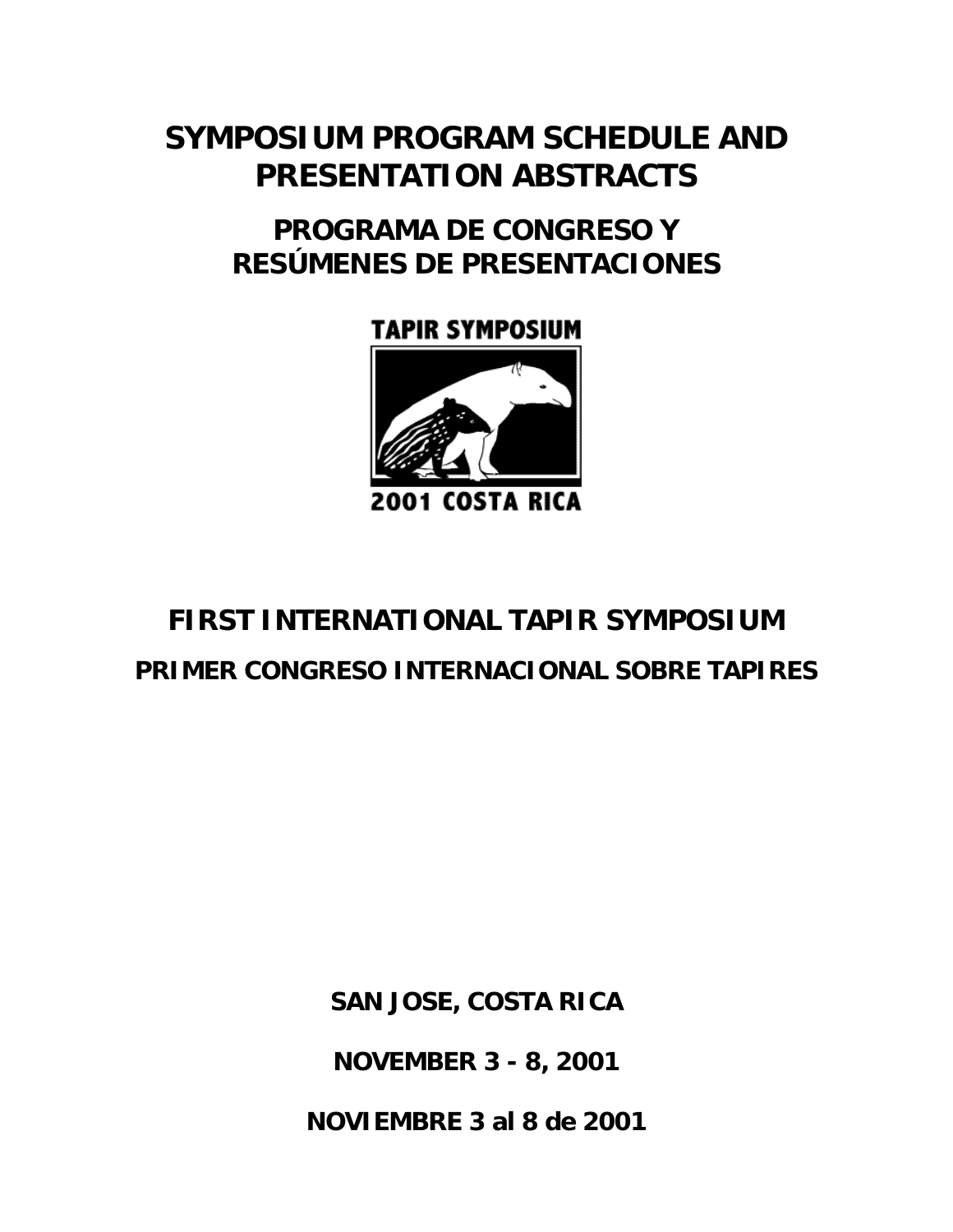# **ORGANIZATIONS - ORGANIZACIONES**

**IUCN Species Survival Commission (SSC) Tapir Specialist Group** 

**American Zoo and Aquarium Association (AZA) Tapir Taxon Advisory Group (TTAG)** 

**Tapir Preservation Fund (TPF)** 

# **ORGANIZING COMMITTEE - COMITÉ ORGANIZADOR**

#### **RICK BARONGI**

Director, Houston Zoological Gardens, United States Chair, American Zoo and Aquarium Association (AZA) Tapir Taxon Advisory Group Member, IUCN/SSC Tapir Specialist Group

### **MICHAEL DEE**

General Curator, Los Angeles Zoo, United States American Zoo and Aquarium Association (AZA) Tapir Taxon Advisory Group IUCN/SSC Tapir Specialist Group Member

#### **SONIA HERNANDEZ-DIVERS**

Adjunct Professor, College of Veterinary Medicine, University of Georgia Veterinary Advisor, American Zoo and Aquarium Association (AZA) Tapir Taxon Advisory Group Veterinary Advisor, IUCN/SSC Tapir Specialist Group

#### **HEIDI FROHRING**

Zookeeper, Woodland Park Zoo, United States Member, IUCN/SSC Tapir Specialist Group

#### **LEWIS GREENE**

Director, Prospect Park Zoo, United States American Zoo and Aquarium Association (AZA) Tapir Taxon Advisory Group Member, IUCN/SSC Tapir Specialist Group

### **DONALD L. JANSSEN**

Director, Veterinary Services, San Diego Zoo, United States American Zoo and Aquarium Association (AZA) Tapir Taxon Advisory Group Member, IUCN/SSC Tapir Specialist Group

## **SHARON MATOLA**

Director, Belize Zoo and Tropical Education Center, United States / Belize Member, IUCN/SSC Tapir Specialist Group

## **E. PATRÍCIA MEDICI**

Conservation Biologist, IPÊ - Institute for Ecological Research, Brazil Chair, IUCN/SSC Tapir Specialist Group

#### **PHIL SCHAEFFER**

Zoologist/Conference Planner and Registrar, Caligo Ventures, Inc., United States

#### **BRANDIE SMITH**

Conservation Biologist, American Zoo and Aquarium Association (AZA), United States

#### **SHERYL TODD**

President, Tapir Preservation Fund (TPF), United States Deputy Chair, IUCN/SSC Tapir Specialist Group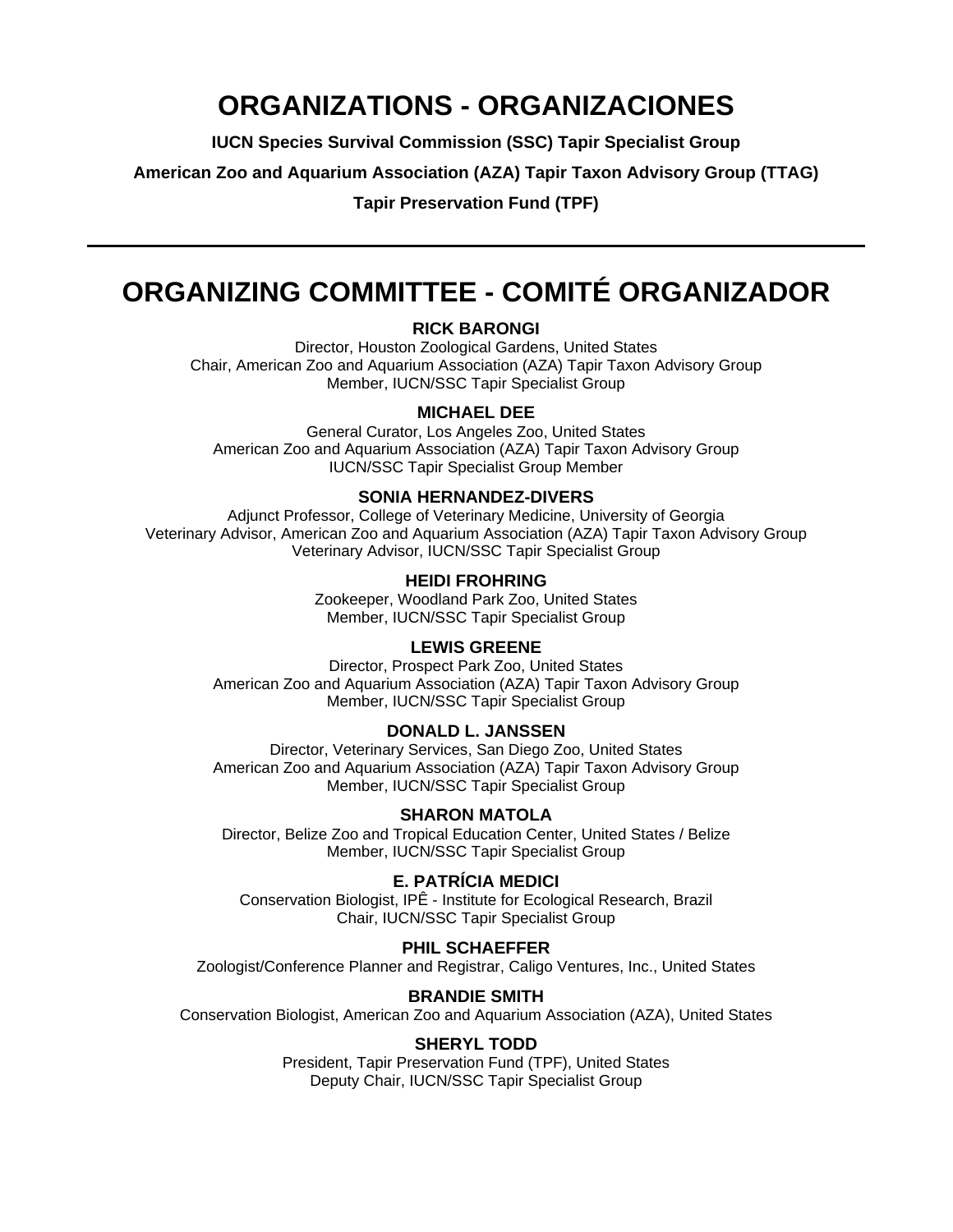# **GENERAL PROGRAM - PROGRAMA GENERAL**

| <b>DAY</b>                     | <b>MORNING</b>                                                                     | <b>AFTERNOON</b>                                      | <b>EVENING</b>                         |
|--------------------------------|------------------------------------------------------------------------------------|-------------------------------------------------------|----------------------------------------|
| Nov.<br>3 <sup>rd</sup><br>Sat | 08:30 - 12:00. ARRIVAL AND REGISTRATION                                            | 14:00 - 18:00. ARRIVAL AND REGISTRATION               | 19:00 - 19:30. SLIDE SHOW              |
|                                |                                                                                    |                                                       | 19:00 - 20:30. OPENING NIGHT RECEPTION |
| Nov.                           | 08:30 - 09:00. WELCOME TO PARTICIPANTS                                             | 14:00 - 15:30. PAPER SESSION 2. Ecological Studies 2  | 18:00 - 21:00. SILENT AUCTIONS         |
| $4^{\text{th}}$<br>Sun         | 09:00 - 10:00. KEYNOTE SPEAKER                                                     |                                                       | 19:30 - 20:00. EVENING PRESENTATION    |
|                                | 10:00 - 10:30. COFFEE BREAK POSTER SESSION                                         | 15:30 - 16:00. COFFEE BREAK POSTER SESSION            | 20:00 - 20:30. VERBAL AUCTIONS         |
|                                | 10:30 - 12:30. PAPER SESSION 1. Ecological Studies 1                               | 16:00 - 17:30. PAPER SESSION 3. Population Management |                                        |
|                                | 12:30 - 14:00. LUNCH                                                               |                                                       |                                        |
| Nov.                           | 08:30 - 10:50. PAPER SESSION 4. Veterinary Issues/Diseases                         | 14:00 - 15:40. PAPER SESSION 5. Husbandry/Education   | 19:00 - 19:45. EVENING PRESENTATION    |
| $5^{\text{th}}$<br>Mon         | 10:50 - 11:20. COFFEE BREAK POSTER SESSION                                         | 15:40 - 16:10, COFFEE BREAK POSTER SESSION            |                                        |
|                                | 11:20 - 12:20. KEYNOTE SPEAKER                                                     | 16:10 - 17:40. PAPER SESSION 6. Tapir Bio-Politics    |                                        |
|                                | 12:20 - 14:00. LUNCH                                                               |                                                       |                                        |
| Nov.<br>6 <sup>th</sup><br>Tue | <b>CONFERENCE BREAK</b>                                                            |                                                       | <b>TBC</b>                             |
| Nov.                           | 08:00 - 09:20. WORKSHOP 1. Marketing and Media Affairs                             | 14:00 - 15:30. WORKSHOP 4. Fund Raising               | 19:00 - 20:00. KEYNOTE SPEAKER         |
| 7 <sup>th</sup><br>Wed         | 09:20 - 10:40. WORKSHOP 2. Tapir Action Plan: review, expand<br>and prioritize     |                                                       | 20:00 - 21:00. FINAL BANQUET DINNER    |
|                                | 10:40 - 11:00. COFFEE BREAK                                                        | 15:30 - 16:00. COFFEE BREAK                           |                                        |
|                                | 11:00 - 12:30. WORKSHOP 3. IUCN/SSC Tapir Specialist Group:<br>future perspectives | 16:00 - 18:00. PLENARY SESSION. PLANS FOR ACTION      |                                        |
|                                | 12:30 - 14:00. LUNCH                                                               |                                                       |                                        |
| Nov.<br>8 <sup>th</sup><br>Thu | <b>DEPARTURE</b>                                                                   |                                                       |                                        |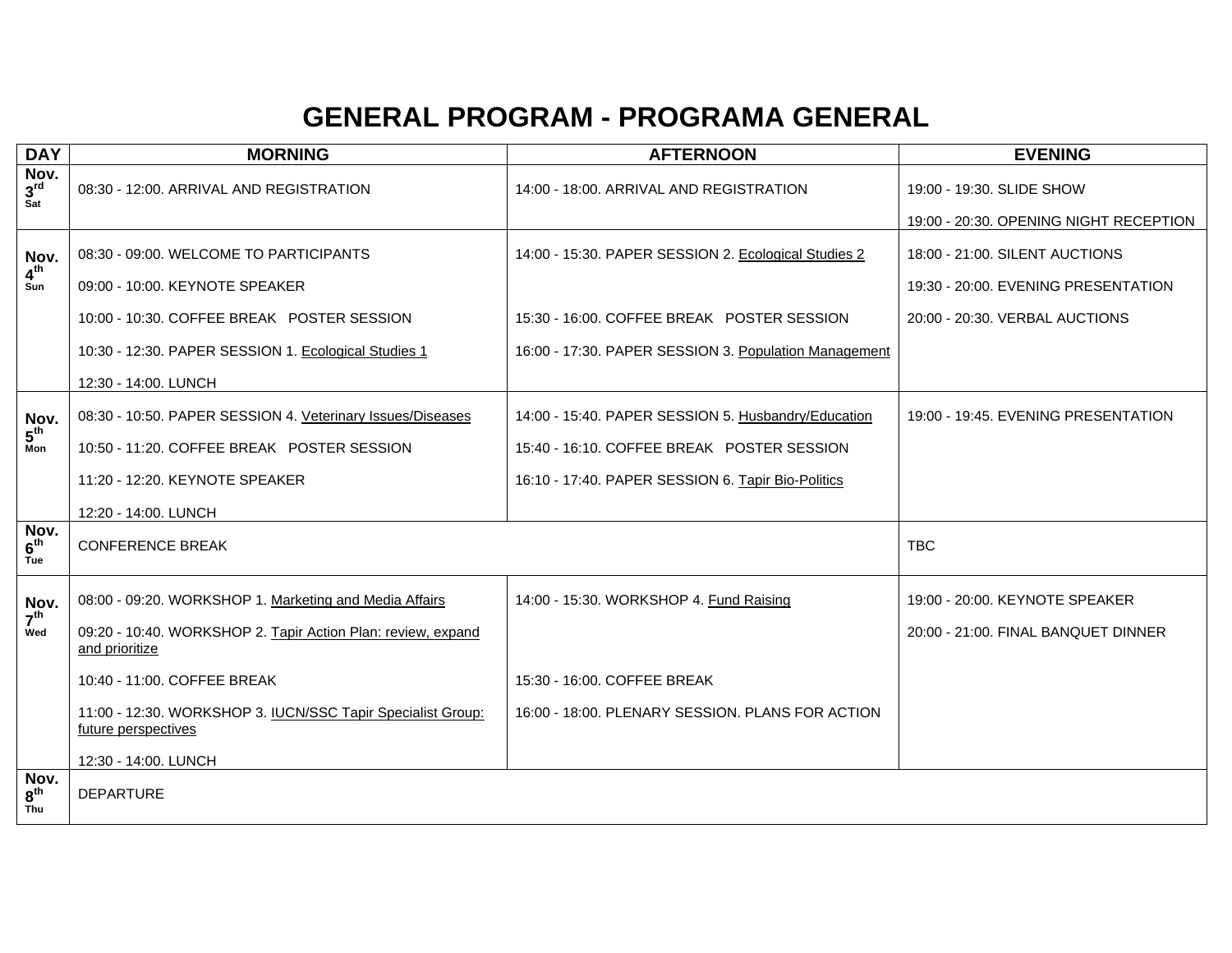## **DETAILED PROGRAM - PROGRAMA DETALLADO**

## **DAY 1. Nov. 3rd, Saturday**

#### **MORNING**

08:30 - 12:00. Arrival and Registration HOTEL LOBBY

#### **AFTERNOON**

14:00 - 18:00. Arrival and Registration HOTEL LOBBY

### **EVENING**

19:00 - 19:30. **SLIDE SHOW** GONDOLA ROOM AREA DE CONSERVACIÓN GUANACASTE, COSTA RICA Presentation by Dr. Sonia Hernandez-Divers (United States)

19:00 - 20:30. **OPENING NIGHT RECEPTION** GONDOLA ROOM

## DAY 2. Nov. 4<sup>th</sup>, Sunday

## **MORNING**

| MURNING        |                                                                                                                                                                                                                                                                                                                                  |
|----------------|----------------------------------------------------------------------------------------------------------------------------------------------------------------------------------------------------------------------------------------------------------------------------------------------------------------------------------|
|                | 08:30 - 09:00. WELCOME TO PARTICIPANTS  CORCOVADO ROOMS 1 and 2                                                                                                                                                                                                                                                                  |
|                | Director, Houston Zoo, United States<br>President, AZA Tapir Taxon Advisory Group<br>Member, IUCN/SSC Tapir Specialist Group                                                                                                                                                                                                     |
| 08:40 - 08:50. | Dr. Sonia M. Hernandez-Divers<br>Adjunct Professor, College of Veterinary Medicine, University of Georgia<br>Veterinary Support Coordinator, IUCN/SSC Tapir Specialist Group<br>Veterinary Advisor, AZA Tapir Taxon Advisory Group                                                                                               |
|                | 08:50 - 09:00. E. Patrícia Medici<br>Conservation Biologist, IPÊ - Institute for Ecological Research, Brazil<br>Chair, IUCN/SSC Tapir Specialist Group                                                                                                                                                                           |
|                | 09:00 - 10:00. KEYNOTE SPEAKER CORCOVADO ROOMS 1 and 2<br>(01) HUNTING AND THE DECLINE OF TAPIR POPULATIONS<br>Dr. Richard E. Bodmer<br>The Durrell Institute of Conservation and Ecology, University of Kent, England<br>Member, IUCN/SSC Tapir Specialist Group<br>Introduction by E. Patrícia Medici (Brazil) (09:00 - 09:05) |
|                | 10:00 - 10:30. COFFEE BREAK POSTER SESSION CORCOVADO ROOM 3                                                                                                                                                                                                                                                                      |
|                | 10:30 - 12:30. PAPER SESSION 1 CORCOVADO ROOMS 1 and 2<br><b>ECOLOGICAL STUDIES 1</b> Chair: E. Patrícia Medici                                                                                                                                                                                                                  |
| 10:40 - 10:50. | 10:30 - 10:40. SESSION INTRODUCTION<br>(02) Use of GPS Collars to study Mountain Tapirs (Tapirus pinchaque) in the Central Andes<br>of Colombia                                                                                                                                                                                  |

- DIEGO LIZCANO (Colombia)
- 10:50 11:00. (03) The use of hunting dogs to capture two *Tapirus pinchaque* in the Central Andes of Colombia DIEGO LIZCANO (Colombia)
- 11:00 11:10. (04) Results of a Five-Year Telemetry Study of Baird's Tapir in Costa Rica CHARLES FOERSTER (United States)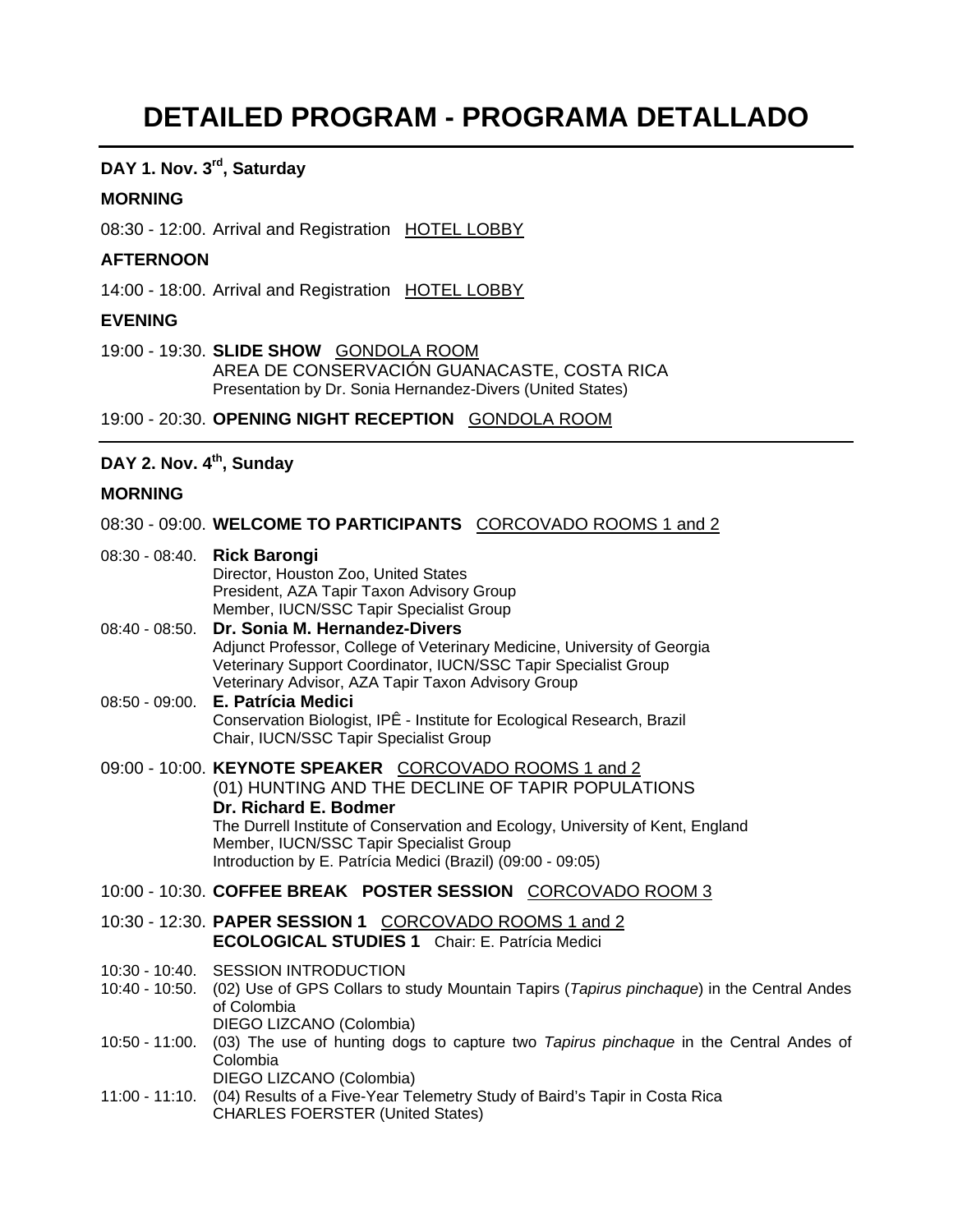- 11:10 11:20. (05) Foraging Behavior and Diet of a Female Baird's Tapir in Corcovado National Park, Costa Rica CHARLES FOERSTER (United States)
- 11:20 11:30. (06) Home range characteristics and habitat use of the Baird's Tapir (*Tapirus bairdii*) in Corcovado National Park, Costa Rica
	- JORGE VILLALOBOS CESPEDES (Costa Rica)
- 11:30 11:40. (07) Feeding habits and impact of human activity on Baird's Tapir in La Sepultura Biosphere Reserve, Chiapas, Mexico EPIGMENIO CRUZ ALDÁN (Mexico)
- 11:40 11:50. (08) Biology, Ecology, and Conservation of the Baird's Tapir (*Tapirus bairdii*) in Chiapas, Mexico
	- EPIGMENIO CRUZ ALDÁN (Mexico)

```
11:50 - 12:00. (09) Ecology and Conservation of Baird's Tapir in the Lacandon Forest, Mexico 
              EDUARDO JORGE NARANJO PIÑERA (Mexico)
```
- 12:00 12:10. (10) Habitat use patterns of Baird´s tapir (*Tapirus bairdii*) in two localities in the Lacandona rainforest, Chiapas, Mexico CARLOS ERIK MUENCH SPITZER (MEXICO)
- 12:10 12:30. QUESTIONS
- 12:30 14:00. **LUNCH**

## **AFTERNOON**

- 14:00 15:30. **PAPER SESSION 2** CORCOVADO ROOMS 1 and 2 **ECOLOGICAL STUDIES 2** Chair: E. Patrícia Medici
- 14:00 14:10. SESSION INTRODUCTION
- 14:10 14:20. (11) Population Density and Ecology of Malayan Tapirs in Lowland Forest, Sumatra, Indonesia
	- RONALD TILSON (United States)
- 14:20 14:30. (12) Distribution of Tapirs (*Tapirus indicus*) and comparison with selected herbivores in four different sites
	- SITI KHADIJAH ABD GHANI (Malaysia)
- 14:30 14:40. (13) Evaluation of different methodologies used to capture wild lowland tapirs (*Tapirus terrestris*) in Pontal do Paranapanema Region, São Paulo State, Brazil E. PATRÍCIA MEDICI (Brazil)
- 14:40 14:50. (14) Conservation biology of lowland tapirs (*Tapirus terrestris*) and their potential as 'landscape detectives' at the Pontal do Paranapanema Region, São Paulo State, Brazil E. PATRÍCIA MEDICI (Brazil)
- 14:50 15:00. (15) Ecology and conservation of tapirs (*Tapirus terrestris*) in Emas National Park and surrounding farmland, Central Brazil
	- ANAH TEREZA DE ALMEIDA JÁCOMO (Brazil)
- 15:00 15:10. (16) How long does a tapir track last? Implications for population assessments ALFREDO D. CUARÓN (Mexico)
- 15:10 15:30. QUESTIONS
- 15:30 16:00. **COFFEE BREAK POSTER SESSION** CORCOVADO ROOM 3
- 16:00 17:30. **PAPER SESSION 3** CORCOVADO ROOMS 1 and 2 **POPULATION MANAGEMENT** Co-Chairs: Brandie Smith and Lewis Greene
- 16:00 16:10. SESSION INTRODUCTION
- 16:10 16:20. (17) Genetic and Demographic Status of Captive Tapirs and the Implications for Management and Conservation BRANDIE SMITH (United States)
- 16:20 16:30. (18) Conservation of Mountain Tapir (*Tapirus pinchaque*) in Colombia DIEGO LIZCANO (Colombia)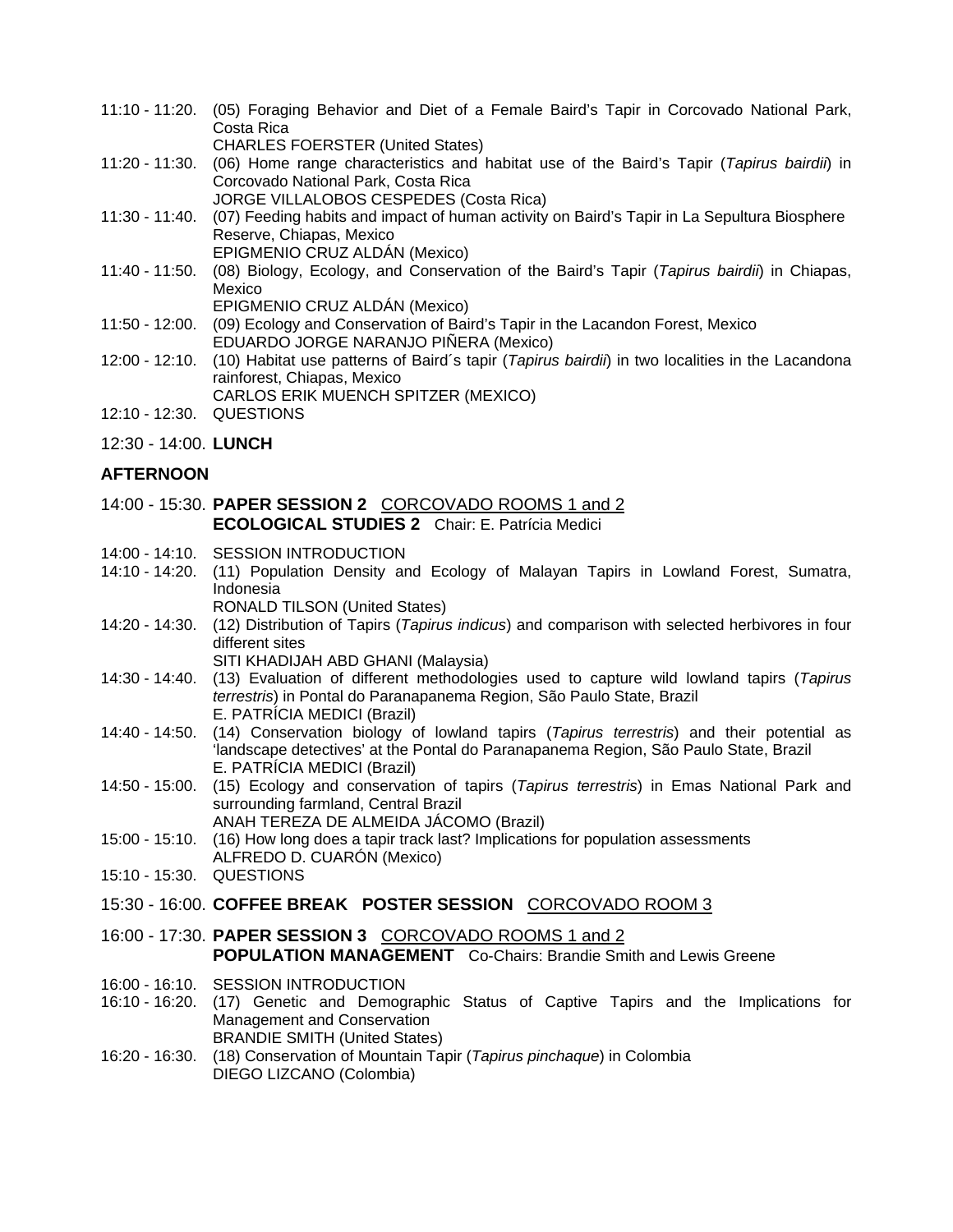- 16:30 16:40. (19) Historical fragmentation of the Central American tapir (*Tapirus bairdii*) habitat in the Lacandona Rainforest, Chiapas, Mexico, and their repercussion for the permanency of the species in the region: a projection in the medium term EDMUNDO SÁNCHEZ-NÚÑEZ (Mexico)
- 16:40 16:50. (20) The genus *Tapirus* in Venezuela: distribution and suggestions for its conservation DENIS ALEXANDER TORRES (Venezuela)
- 16:50 17:00. (21) Translocation Experience of Tapirs (*Tapirus terrestris*) in Henri Pittier National Park PILAR ALEXANDER BLANCO MÁRQUEZ (Venezuela)
- 17:00 17:10. (22) Status of Tapirs in Venezuelan Zoos
- ADRIÁN NAVEDA RODRIGUEZ (Venezuela)
- 17:10 -17:30. QUESTIONS

#### **EVENING**

- 18:00 21:00. **SILENT AUCTIONS** CORCOVADO ROOMS 1 and 2 FUNDRAISING FOR THE GUANACASTE CONSERVATION AREA
- 19:30 20:00. **EVENING PRESENTATION** CORCOVADO ROOMS 1 and 2 (23) A BRIEF HISTORY OF THE TAPIRS **Dr. Matthew W. Colbert**  Department of Geological Sciences, University of Texas, United States Member, IUCN/SSC Tapir Specialist Group Introduction by Heidi Frohring (United States) (19:30 - 19:35)
- 20:00 20:30. **VERBAL AUCTIONS** CORCOVADO ROOMS 1 and 2 FUNDRAISING FOR THE GUANACASTE CONSERVATION AREA

## DAY 3. Nov. 5<sup>th</sup>, Monday

## **MORNING**

|                  | 08:30 - 10:50. PAPER SESSION 4 CORCOVADO ROOMS 1 and 2                                                                                                                                                          |
|------------------|-----------------------------------------------------------------------------------------------------------------------------------------------------------------------------------------------------------------|
|                  | <b>VETERINARY ISSUES/DISEASES</b> Chair: Dr. Sonia Hernandez-Divers                                                                                                                                             |
|                  | 08:30 - 08:40. SESSION INTRODUCTION<br>08:40 - 08:50. (24) Citogenética del Tapir de Selva Tapirus terrestris en Colombia                                                                                       |
|                  | JAVIER ADOLFO SARRIA-PEREA (Colombia)<br>08:50 - 09:00. (25) Chemical Restraint of wild Tapirus terrestris in Pontal do Paranapanema Region, São<br>Paulo State, Brazil<br>PAULO ROGERIO MANGINI (Brazil)       |
| 09:00 - 09:10.   | (26) Sanitary Evaluation of Wild Populations of Tapirus terrestris in Pontal do<br>Paranapanema Region, São Paulo State, Brazil<br>PAULO ROGERIO MANGINI (Brazil)                                               |
| 09:10 - 09:20.   | (27) Chemical Restraint of two wild Tapirus pinchaque in the Central Andes of Colombia:<br>case report<br>PAULO ROGERIO MANGINI (Brazil)                                                                        |
|                  | 09:20 - 09:25. (28) Chemical Restraint of two Brazilian Tapirs (Tapirus terrestris Linnaeus, 1758) with<br>romifidine, and antagonism by atipemazole<br>JOSÉ RICARDO PACHALY (Brazil)                           |
|                  | 09:25 - 09:30. (29) Chemical Restraint of three Brazilian Tapirs (Tapirus terrestris Linnaeus, 1758) with<br>romifidine, and antagonism by yohimbine<br><b>JOSÉ RICARDO PACHALY (Brazil)</b>                    |
| $09:30 - 09:35.$ | (30) Field trial on chemically restraining a Brazilian Tapir (Tapirus terrestris Linnaeus, 1758)<br>with romifidine<br>JOSÉ RICARDO PACHALY (Brazil)                                                            |
|                  | 09:35 - 09:40. (31) Chemical Restraint of an aggressive male Brazilian Tapir (Tapirus terrestris Linnaeus,<br>1758) with romifidine, and antagonism by yohimbine - Case report<br>JOSÉ RICARDO PACHALY (Brazil) |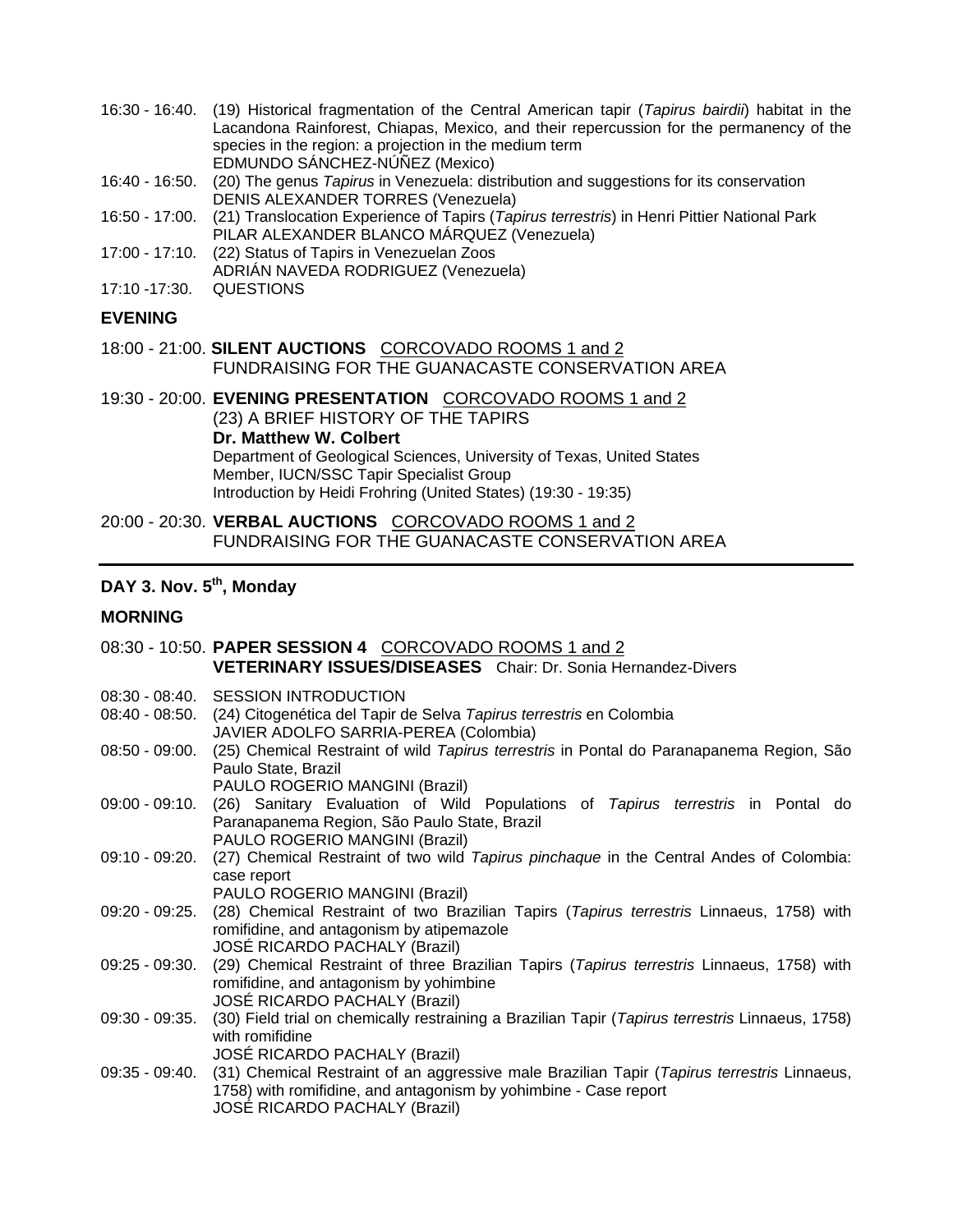- 09:40 09:50. (32) Identification of aerobic bacteria from internal organs of *Tapirus bairdii* from Miguel Alvarez del Toro Regional Zoo, Chiapas, Mexico IVÁN LIRA TORRES (Mexico)
- 09:50 10:00. (33) Capture myopathy in Baird's Tapir *Tapirus bairdii*: a case from Chiapas, Mexico IVÁN LIRA TORRES (Mexico)
- 10:00 10:10. (34) Identification of ecto and endoparasites in the Central American Tapir *Tapirus bairdii*, in Chiapas, Mexico IVÁN LIRA TORRES (Mexico)
- 10:10 10:20. (35) Capture and Immobilization of Free-Ranging Baird's tapirs in Corcovado National Park, Costa Rica SONIA M. HERNANDEZ-DIVERS (United States)
- 10:20 10:30. (36) Health Assessment of a Radiocollared Population of Free-Ranging tapirs in Corcovado National Park, Costa Rica SONIA M. HERNANDEZ-DIVERS (United States)
- 10:30 10:50. QUESTIONS
- 10:50 11:20. **COFFEE BREAK POSTER SESSION** CORCOVADO ROOM 3
- 11:20 12:20. **KEYNOTE SPEAKER** CORCOVADO ROOMS 1 and 2 (37) AREA DE CONSERVACIÓN GUANACASTE, COSTA RICA **Dr. Daniel Janzen**  University of Pennsylvania, United States Introduction by Dr. Sonia Hernandez-Divers (United States) (11:20 - 11:25)
- 12:20 14:00. **LUNCH**

### **AFTERNOON**

- 14:00 15:40. **PAPER SESSION 5** CORCOVADO ROOMS 1 and 2 **HUSBANDRY/EDUCATION** Co-Chairs: Heidi Frohring and Rick Barongi
- 14:00 14:10. SESSION INTRODUCTION
- 14:10 14:20. (38) Project Tapir: Designing a Plan to Reintroduce the Lowland Tapir (*Tapirus terrestris*) in the Reserves of the Universidad Nacional de Tucumán, Argentina JUAN PABLO JULIÁ (Argentina)
- 14:20 14:30. (39) Behavior of the Baird's Tapir in captivity in Chiapas, Mexico EPIGMENIO CRUZ ALDÁN (Mexico)
- 14:30 14:40. (40) Effects of Enclosure Design on Tapir Life History Traits LISA A. NORDSTROM (United States)
- 14:40 14:50. (41) Development of a Captive Malayan Tapir (*Tapirus Indicus*) at Woodland Park Zoological **Gardens** 
	- HEIDI FROHRING (United States)
- 14:50 15:00. (42) Covered Curiosities? Ways to Increase Natural Behavior and Public Education in Captive Tapirs STEFAN SEITZ (Germany)
- 15:00 15:10. (43) Management of Tapirs at the Los Angeles Zoo MICHAEL DEE (United States)
- 15:10 15:20. (44) Voluntary Medical Sampling of Tapirs at the Audubon Zoo KATHY TOPHAM (United States)
- 15:20 15:40. QUESTIONS
- 15:40 16:10. **COFFEE BREAK POSTER SESSION** CORCOVADO ROOM 3
- 16:10 17:40. **PAPER SESSION 6** CORCOVADO ROOMS 1 and 2 **TAPIR BIO-POLITICS** Chair: Rick Barongi
- 16:10 16:20. SESSION INTRODUCTION
- 16:20 16:30. (45) *Tapirus pinchaque* Population Management JAIME ANDRÉS SUAREZ MEJÍA (Colombia)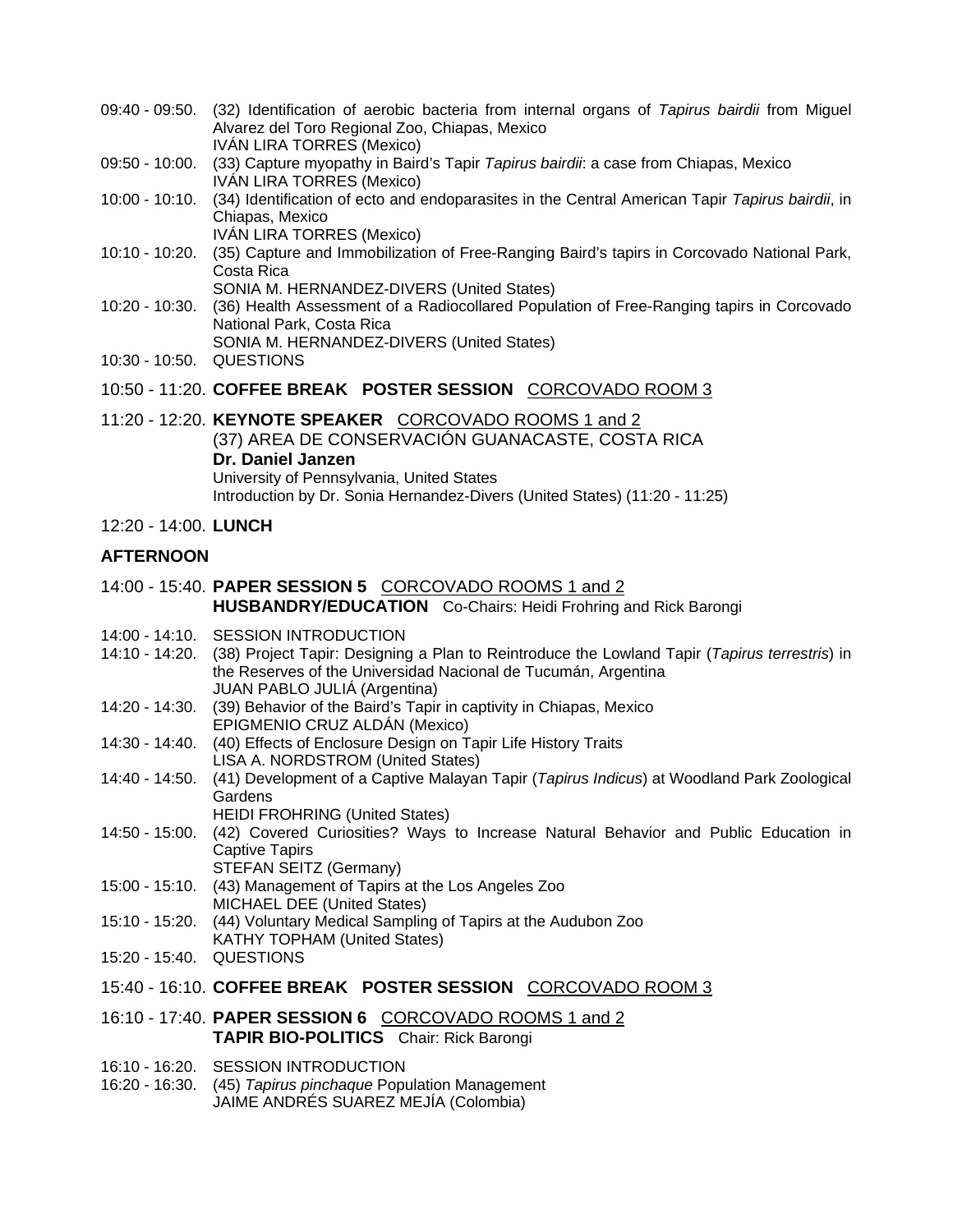- 16:30 16:40. (46) Wilderness area connectivity and changes in tapir habitat availability in northern **Mesoamerica** ALFREDO D. CUARÓN (Mexico)
- 16:40 16:50. (47) Assessing the Effectiveness of Protected Areas for Tapir Conservation in Mesoamerica ALFREDO D. CUARÓN (Mexico)
- 16:50 17:00. (48)
- WILLIAM R. KONSTANT (United States)
- 17:00 17:10. (49) NICO VAN STRIEN (Indonesia)
- 17:10 17:20. (50) Social dynamics in conservation planning and implementation SUSIE ELLIS (United States)
- 17:20 17:40. QUESTIONS

### **EVENING**

19:00 - 19:45. **EVENING PRESENTATION** CORCOVADO ROOMS 1 and 2 (51) IDEA WILD **Wally Van Sickle**  President, Idea Wild, United States Introduction by E. Patrícia Medici (Brazil) (19:00 - 19:05)

## DAY 4. Nov. 6<sup>th</sup>, Tuesday

**CONFERENCE BREAK** LA MARINA ZOO and CARARA BIOLOGICAL RESERVE

## DAY 5. Nov. 7<sup>th</sup>, Wednesday

#### **MORNING**

- 08:00 09:20. **WORKSHOP 1** CORCOVADO ROOMS 1 and 2 (52) MARKETING AND MEDIA AFFAIRS **Diane Ledder** Disney, United States **Patty Peters** Director of Marketing, Columbus Zoo, United States Introduction by Lewis Greene (United States) (08:00 - 08:05)
- 09:20 10:40. **WORKSHOP 2** CORCOVADO ROOMS 1 and 2 (53) TAPIR ACTION PLAN: REVIEW, EXPAND AND PRIORITIZE **E. Patrícia Medici**  Conservation Biologist, IPÊ - Institute for Ecological Research, Brazil Chair, IUCN/SSC Tapir Specialist Group
- 10:40 11:00. **COFFEE BREAK** CORCOVADO ROOM 3
- 11:00 12:30. **WORKSHOP 3** CORCOVADO ROOMS 1 and 2 (54) IUCN/SSC TAPIR SPECIALIST GROUP: FUTURE PERSPECTIVES **E. Patrícia Medici**  Conservation Biologist, IPÊ - Institute for Ecological Research, Brazil Chair, IUCN/SSC Tapir Specialist Group
- 11:00 11:10. INTRODUCTION
- 11:10 11:30. (54a) Notes about the IUCN Red List Categories and Criteria Process ANA VIRGINIA MATA FERRETO (Costa Rica)
- **11:30 12:30. (54b) DISCUSSIONS IUCN/SSC TAPIR SPECIALIST GROUP E. PATRÍCIA MEDICI (Brazil)**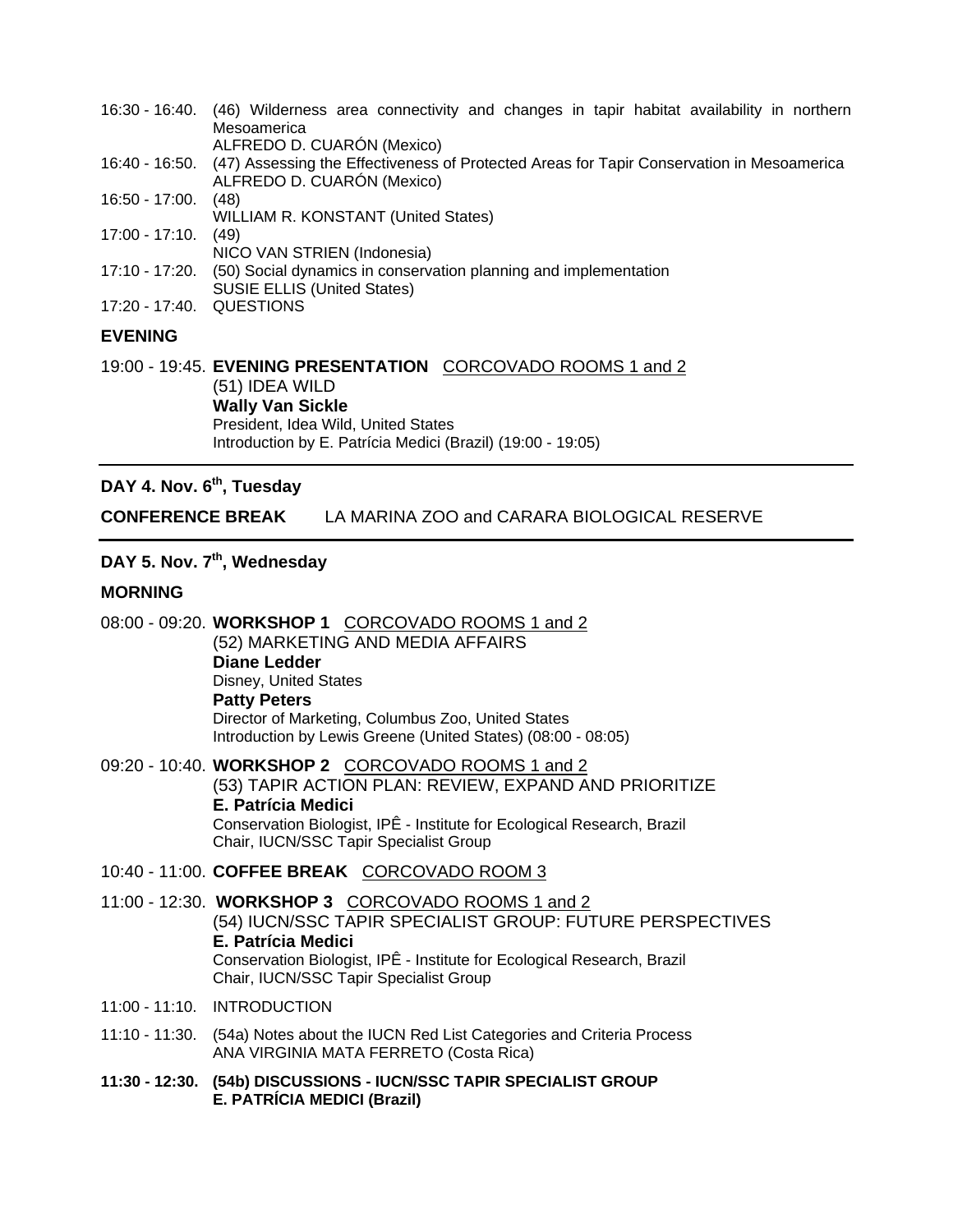#### 12:30 - 14:00. **LUNCH**

#### **AFTERNOON**

14:00 - 15:30. **WORKSHOP 4** CORCOVADO ROOMS 1 and 2 (55) FUND RAISING **Wally Van Sickle**  President, Idea Wild, United States

15:30 - 16:00. **COFFEE BREAK** CORCOVADO ROOM 3

#### 16:00 - 18:00. **PLENARY SESSION** PLANS FOR ACTION CORCOVADO ROOMS 1 and 2

#### **EVENING**

19:00 - 20:00. **KEYNOTE SPEAKER** CORCOVADO ROOMS 1 and 2 (56) **Dr. William R. Konstant**  Special Projects Director, Conservation International, United States

Introduction by Rick Barongi (United States) (19:00 - 19:05)

### 20:00 - 21:00. **FINAL BANQUET DINNER** GONDOLA ROOM

### **POSTERS**

- 1. (57) Conservation Program of the Wooly Tapir (*Tapirus pinchaque*) Roulin 1829 in the Department of Tolima - Colombia FRANZ KASTON FLÓREZ (Colombia)
- 2. (58) Breeding & Husbandry of the Malayan Tapir (*Tapirus indicus*) at Mountain View Farms Conservation and Breeding Center OSCAR LONG (Canada)
- 3. (59) Comparative Behavior and Public Perception of Tapirs (*Tapirus* sp.) in Zoos STEFAN SEITZ (Germany)
- 4. (60) Development of Molecular Genetic Markers for the Assessment of Population Genetic Variability in Baird's tapirs, *Tapirus bairdii*, and their Potential for Broader Use in the Investigation of Wild Tapir **Populations**

JAMES NORTON (United States)

- 5. (61) Note on Malayan Tapir in West Sumatra, Indonesia WILSON NOVARINO (Indonesia)
- 6. (62) Hunting and Current habitat of the tapir in Volcano Tenorio National Park and Miravalles Buffer Zone, Arenal, Costa Rica
	- FABRICIO CARBONELL (Costa Rica)
- 7. (63) Animal Management Center: a conservation example of the *Tapirus terrestris* in the Atlantic Rainforest of Southern Bahia, Brazil TATIANA BICHARA DANTAS (Brazil)
- 9. (64) Lowland tapir (*Tapirus terrestris*) Ranging Behavior, Habitat Use and Diet in Santa Cruz, Bolivia JOSÉ CARLOS HERRERA (Bolivia)
- 10. (65) Wild Fauna Electronic Register System and Tapir's Sounds Analysis DELIO MENDOZA HERNÁNDEZ (Colombia)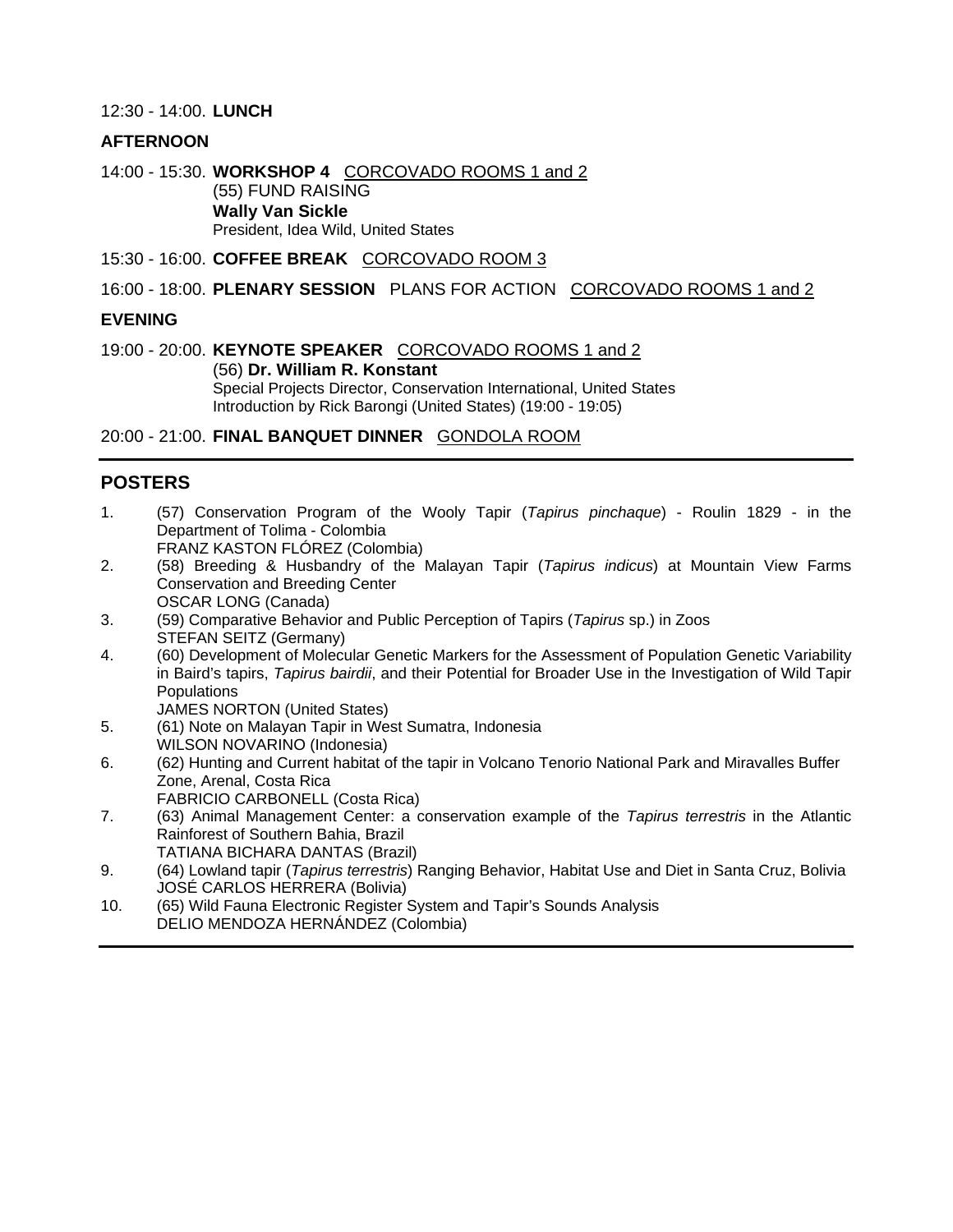# **ABSTRACTS - RESÚMENES**

#### (01) KEYNOTE SPEAKER: HUNTING AND THE DECLINE OF TAPIR POPULATIONS **Richard E. Bodmer**

The Durrell Institute of Conservation and Ecology, Eliot College, University of Kent, England Canterbury, Kent, CT2 7NS UK; E-mail: R.Bodmer@ukc.ac.uk

Tapir populations decline rapidly when hunted. This paper will examine the biological and socio-economic factors that make tapirs so susceptible to overhunting. Tapirs live in tropical areas that are usually inhabited by poor rural people. These people hunt tapir primarily for food, either as subsistence or for sale in local meat markets. Tapirs are often the largest native terrestrial mammals in the region and they are usually regarded as an important source of meat. Indeed, if hunters encounter tapir in forests there is little doubt they will shot. While the size of tapir may have aided them in escaping some natural predators, it is this large size that makes them so preferred by rural subsistence hunters. Whilst other mammals can withstand a limited amount of hunting tapirs are impacted rapidly by hunting. The slow reproductive rates, long generation times, and delay in first reproduction are life history characteristics that make the tapir susceptible to overhunting. Some recommendations that need to be made regarding the hunting of tapir are 1) tapir should not be considered as a suitable subsistence meat, 2) local community projects should look for ways to discourage local hunters from shooting tapir, and 3) source populations should be linked to protected area networks to help rebuild tapir populations. Unfortunately, in areas where habitat destruction is fragmenting forests, tapirs become even more vulnerable to overhunting in the remaining forest patches.

### (02) USE OF GPS COLLARS TO STUDY MOUNTAIN TAPIRS (*Tapirus pinchaque*) IN THE CENTRAL ANDES OF COLOMBIA

### **Diego Lizcano<sup>1</sup>**, Jaime Cavalier<sup>2</sup> & Paulo Rogerio Mangini<sup>3</sup>

Laboratorio de Ecología Vegetal, Depto. de Ciencias Biológicas, Universidad de los Andes

- 
- 

A. A. 53804, Bogota, Colombia; E-mail: dlizcano@eudoramail.com<br>2828 Connecticut Av. NW, Apt 608, Washington, D.C. 20008, USA<br>3 Associated Researcher, IPÊ - Institute for Ecological Research, Brazil; Scientific Coordinator, Wildlife Medicine; Assistant Professor, Wildlife Medicine and Captive Breeding Program, Veterinary Course, Pontifical Catholic University of Paraná; E-mail: pmangini@uol.com.br

This research evaluated the performance of GPS collars to study Mountain Tapirs. The GPS collars (GPS\_1000. Lotek Engineering Inc. Ontario Canada) were tested at Nevados National Park and Ucumarí Regional Park, a forest region with a complex topography. These kinds of collars weigh les than one percent of animal weigh (+/- 200 Kg). The collars were programmed to fix tree locations at day and one location per hour during a day each week. Additionally the collars have activity and temperature sensors and can be followed by traditional telemetry. Two tapirs, male and female, were captured and sedated in July 2000. After six months on the animals, an automatic release mechanism was activated. The collars were founded by traditional telemetry in February-March 2001. In spite of the complex topography, the clouded sky and the forest cover, the collars fixed the 28 % (343 locations) of total programmed locations (1236) in six months. More than 50% of fixed locations showed a DOP (Dilution of Position Index) minor to 2.5. The collared animals showed more activity between 4:00-8:00 hours and between 16:00-20:00 hours. We founded a negative correlation between activity and air temperature. In the six months the home range of the tapirs was between 1.4 and 2.2  $\text{Km}^2$ .

### (03) THE USE OF HUNTING DOGS TO CAPTURE TWO *Tapirus pinchaque* IN THE CENTRAL ANDES OF COLOMBIA

Diego Lizcano<sup>1</sup>, Paulo Rogerio Mangini<sup>2</sup>, Alonso Quevedo<sup>3</sup> & Jaime Cavalier<sup>4</sup>

Laboratorio de Ecología Vegetal, Depto. de Ciencias Biológicas, Universidad de los Andes<br>A. A. 53804, Bogota, Colombia; E-mail: dlizcano@eudoramail.com

- A. A. 53804, Bogota, Colombia; E-mail: dlizcano@eudoramail.com 2 Associated Researcher, IPE Institute for Ecological Research, Brazil; Scientific Coordinator, VIDA LIVRE Wildlife Medicine; Assistant Professor, Wildlife Medicine and Captive Breeding Program, Veterinary Course, Pontifical Catholic University of Paraná; E-mail: pmangini@uol.com.br<br>
<sup>3</sup> E-mail: alonsoquevedo@hotmail.com<br>
<sup>4</sup> 2828 Connecticut Av. NW, Apt 608, Washington, D.C. 20008, USA
- 
-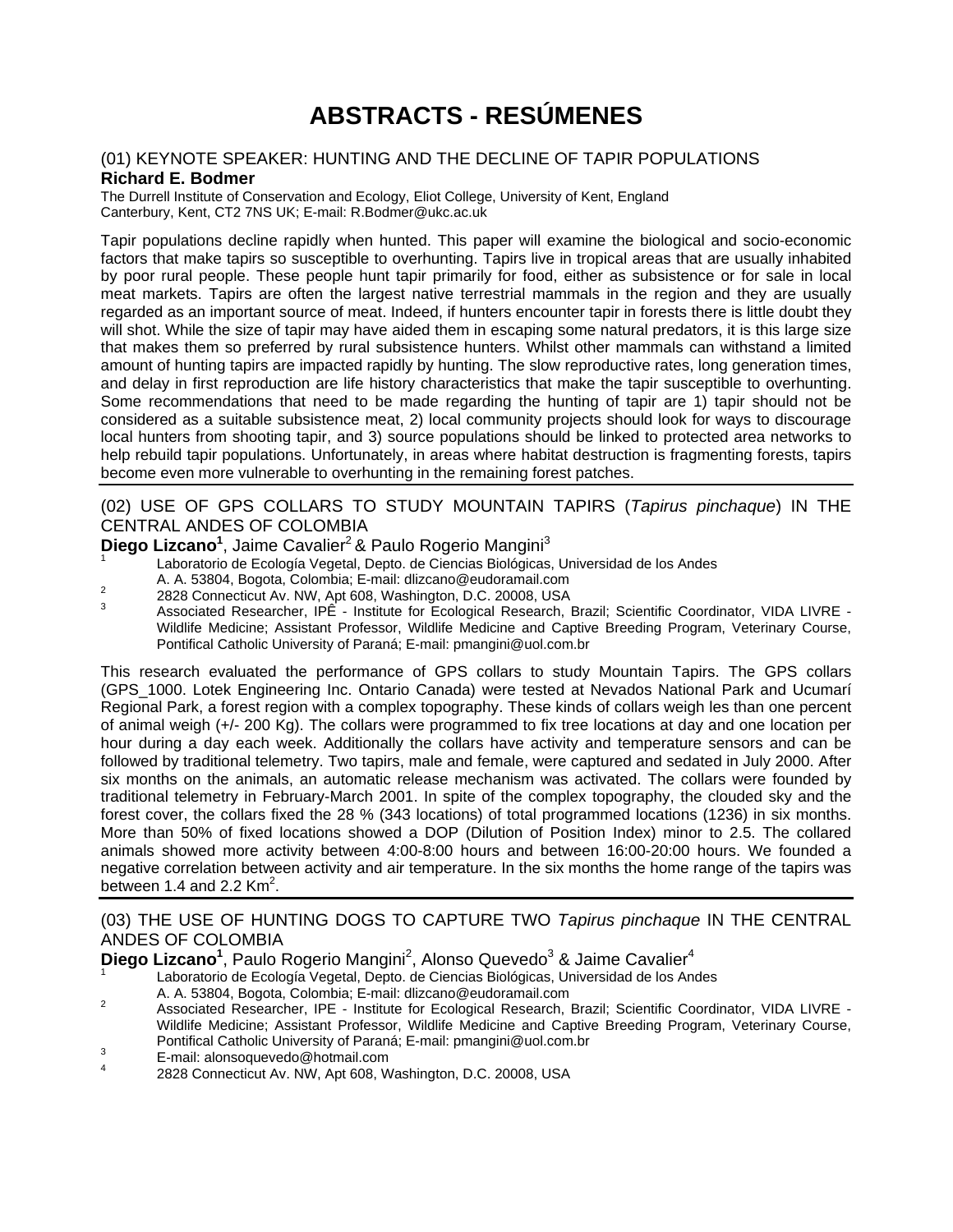Two adult *Tapirus pinchaque* were captured to accomplishing studies of radio telemetry. Initially, the capture was attempted with box traps (22 nights) without success. Waiting for the animals in natural saltlicks, with fruit bait (112 hours) also did not obtain success. Pitfall method was not used due to the craggy and rocky characteristic of the area. Using three hunting dogs, success was obtained in two of three capture attempts. A male about 180 kg and a female about 250 kg were captured. This method involves hunters searching the forest for tapir recent tracks, and afterwards the dogs are driven to the local and liberated, following the tracks and making the tapir run. In both captures the persecution reached about 10 minutes. All the capture team follows the barking sounds that indicate when the tapir interrupts the race, defending itself. When the persecuted animal stops, it is shoot with an anesthetic dart. Due to the craggy nature of the location, to avoid accidents during the animal's recovery these were restricted into a small wooden corral. Patients' total recovery lasted about four hours after the anesthesia. Despite the stressful situation and inherent risks of the method, no accidents occurred during the captures. The only consequences observed were superficial cutaneous wounds. After the captures the animals were tracked and did not demonstrate any sequels due to the method.

### (04) RESULTS OF A FIVE-YEAR TELEMETRY STUDY OF BAIRD'S TAPIR IN COSTA RICA **Charles Foerster<sup>1</sup>, Mark Myers<sup>2</sup> & Jorge Villalobos<sup>3</sup>**

- Proyecto Danta, Baird's Tapir Project
- 1117 N Institute St, Colorado Springs, Colorado, USA; E-mail: crfoerster@aol.com
- Conservation Biology Program, University of Minnesota
- 180 McNeal Hall, 1985 Buford Ave., St. Paul, Minnesota, USA 55108; E-mail: myer0132@tc.umn.edu
- ³ Universidad Nacional, Heredia, Costa Rica; E-mail: jpecari@yahoo.com

Twenty-two Baird's tapirs were monitored for various lengths of time via radio-telemetry from June 1995 to December 2000, in Corcovado National Park, Costa Rica. Average annual home range size was 107.4 ha (n=26;range=59-194). Average wet- and dry-season home range sizes were 82.8 ha and 92.1 ha respectively. Extensive home range overlap was seen. Four tapirs (all females) dispersed an average of 18 km from their original home ranges. Eight offspring (5 male, 2 female, 1 unknown) were born to 5 females. Three tapir deaths were recorded during the study (2 male, 1 female).

#### (05) FORAGING BEHAVIOR AND DIET OF A FEMALE BAIRD'S TAPIR IN CORCOVADO NATIONAL PARK, COSTA RICA

#### **Charles Foerster**

Proyecto Danta, Baird's Tapir Project 1117 N Institute St, Colorado Springs, Colorado, USA; E-mail: crfoerster@aol.com

A female Baird's tapir (*Tapirus bairdii*) was observed for a total of 286 hours from June 1995 to April 1996, in Corcovado National Park, Costa Rica. The tapir consumed 126 different plant species. Percentages of bites taken of each food item were 67.0% leaves, 18.6% fruits, 11.7% stems, 2.1% bark and 0.1% flowers. Three species accounted for 40% of the tapir's diet for the entire study. The study-long mean for number of bites taken per hour was 298. Mean dry weight per bite consumed over a three-month period was 3.3 g. The tapir consumed an average of 15.53 kilos (dry wt) of vegetation per day. The tapir spent 82.7% of her active time feeding, 3.4% in social interactions, and 13.9% in other activities.

### (06) HOME RANGE CHARACTERISTICS AND HABITAT USE OF THE BAIRD'S TAPIR (*Tapirus bairdii*) IN CORCOVADO NATIONAL PARK, COSTA RICA

#### **Jorge Villalobos Cespedes<sup>1</sup>, Mark C. Myers<sup>2</sup> & Charles Foerster<sup>3</sup>**

- Universidad Nacional, Heredia, Costa Rica; E-mail: jpecari@yahoo.com
- <sup>2</sup> Conservation Biology Program, University of Minnesota
- 180 McNeal Hall, 1985 Buford Ave., St. Paul, Minnesota, USA 55108; E-mail: myer0132@tc.umn.edu
- ³ Proyecto Danta, Baird's Tapir Project; E-mail: crfoerster@aol.com

Few studies have addressed the spatial ecology or habitat preferences of tapirs in a detailed manner, yet such knowledge is essential for understanding the tapir's ecological role in tropical forests and for the effective management of tapir populations. We investigated the spatial ecology of Baird's tapir in Corcovado National Park, Costa Rica. Using radio telemetry, we obtained over 1400 locations of fifteen (10 M, 5 F) tapirs during the wet season (June-September) of 1999 and the dry season (February-May) of 2000. Home ranges for individual tapirs were estimated using a fixed kernel estimator. Average home range size was approximately 125 ha, and home range overlap was extensive. Many animals' home ranges were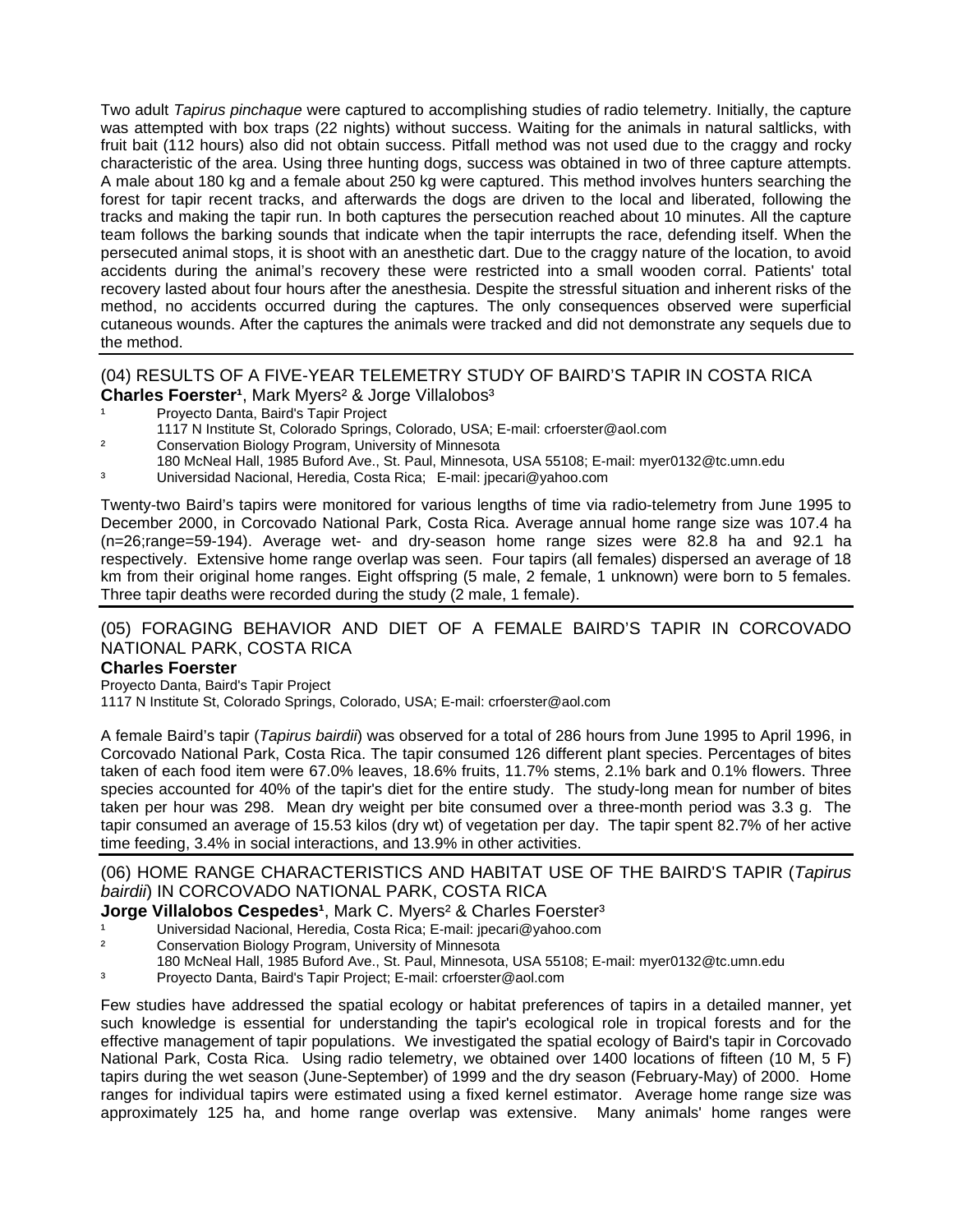characterized by multiple core areas associated with centers of diurnal (near a major river) and nocturnal (secondary forest stands) activity. In general, seasonal changes in home ranges were minor. We also created a geographic information system of relevant landscape features in the study area, including vegetation type, topography, and proximity to major rivers and permanent streams. We overlaid the pooled radiolocations and an equal number of randomly generated points on this map and classified all points according to each habitat variable. The tapir locations were more likely to be found in secondary forests, on flat or gently sloping terrain, and near permanent water sources than random points. We developed a habitat selection model using logistic regression and created a map layer depicting the probability of tapir occurrence within our study area. Our results identify variables that should be considered when making management decisions about habitat protection or manipulation and highlight the ability of tapirs to utilize regenerating forest stands when they are given adequate protection.

## (07) FEEDING HABITS AND IMPACT OF HUMAN ACTIVITY ON BAIRD'S TAPIR IN LA SEPULTURA BIOSPHERE RESERVE, CHIAPAS, MÉXICO

**Epigmenio Cruz Aldán<sup>1</sup>, Eduardo Jorge Naranjo Piñera<sup>2</sup> & Dario Marcelino Güiris Andrade<sup>3</sup>** 

- Instituto de Historia Natural y Ecología<br>Apdo.Postal No. 6, C.P. 29000, Tuxtla Gutiérrez, Chiapas, México; E-mail: cruz@chiapas.net
- <sup>2</sup> Departamento de Ecología y Sistemática Terrestre, El Colegio de la Frontera Sur
- Ap. Postal 63, San Cristóbal de las Casas 29290, Chiapas, México 3 Policlínica y Diagnóstico Veterinario
- Blvd. Ángel Albino Corzo, N° 635, Tuxtla Gutiérrez, Chiapas, México

Baird's tapir (*Tapirus bairdii*) probably has an important role in tropical forests as a browser, seed disperser and seed predator. However, these assumptions have not been confirmed yet in the field. Our objectives were: (1) to determine Baird's tapir feeding habits in La Sepultura Biosphere Reserve (LSBR); (2) to assess its effectiveness as a seed disperser; and (3) to estimate the impact of human activity on tapirs at LSBR. From February through December 1999, we counted tapirs and their signs (tracks and feces) along 369 km of line transects in the northwestern sector of LSBR (192,734 hectares). We collected tapir feces and plants consumed by this ungulate. We then performed germination tests with seeds of seven plant species taken from both tapir feces and fruit collected in the field. Tapir diet consisted of 98.6% leaves and stems, and only 1.4% fruit (n=278). We collected 56 plant genera consumed by tapirs, including four new records for the species. For three plant species, we found higher germination percentages in seeds taken from feces compared to seeds directly taken from fruit. The analysis of 100 interviews with residents of the study area suggested that current hunting pressure on tapirs is very low, due largely to its restricted abundance and distribution. We did not found association between tapir sign frequency and the proportion of tapirs hunted in different habitat types. However, we detected a positive correlation between sign abundance and the number of tapirs observed by local people in different habitat types. We consider that promotion of environmental consciousness and alternative productive projects in local communities are needed to allow the survival of tapirs at LSBR.

#### (08) BIOLOGY, ECOLOGY, AND CONSERVATION OF THE BAIRD'S TAPIR (*Tapirus bairdii*) IN CHIAPAS, MÉXICO

#### Epigmenio Cruz Aldán<sup>1</sup>, Iván Lira Torres<sup>1</sup>, Sergio Guerrero Sánchez<sup>1</sup> & Dario Marcelino Güiris Andrade<sup>2</sup>

Instituto de Historia Natural y Ecología del Estado de Chiapas (IHNE)

Apdo. Postal N°6, C.P. 29000, Tuxtla Gutiérrez, Chiapas, México; E-mail: cruz@chiapas.net 2 Policlínica y Diagnóstico Veterinario

Blvd. Ángel Albino Corzo, N° 635, Tuxtla Gutiérrez, Chiapas, México; E-mail: dguiris@infosel.net.mx

Proposal seeks funding for capture, restraint, and monitoring equipment needed for a Mexican zoo-based field study on the conservation status of Baird's tapir populations in La Sepultura and El Triunfo Biosphere Reserve of Chiapas, México. During a thirty-six month period, researchers from the Zoológico Regional Miguel Alvarez del Toro (ZOOMAT) will capture, radio collar, and monitor up to nine animals living in and around La Sepultura and El Triunfo reserves. Important data such as daily activity patterns, habitat use, and home range size will be gathered using radio telemetry, visual tracking, and indirect observation methodologies. Dietary habits and feeding behavior will be evaluated by gathering and identifying local fruits and plant species consumed by study animals. Animal captures will provide a unique opportunity to collect a wide range of medical data including blood serum samples, skin biopsies, and external parasites. Overall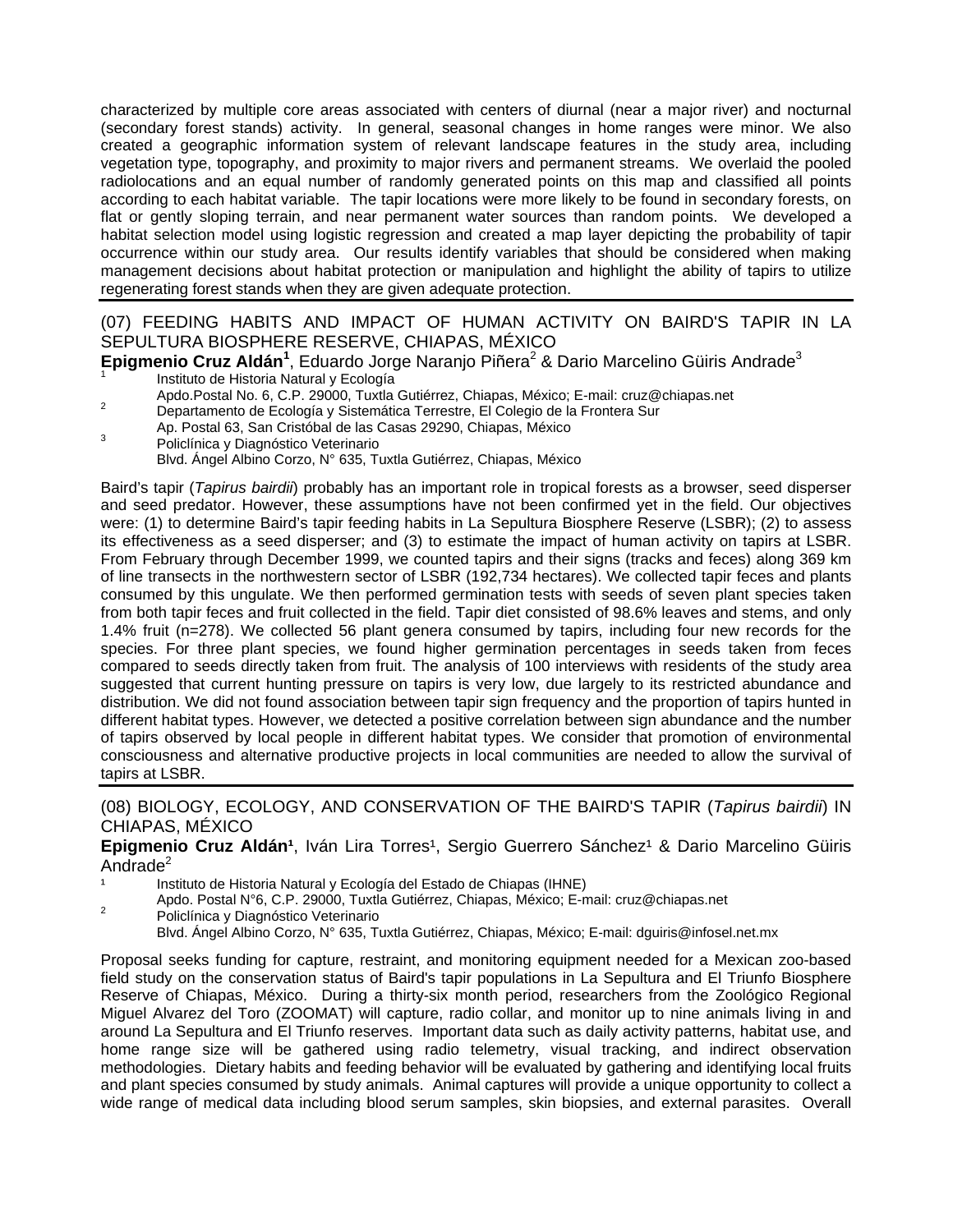health of tapir populations in the reserves will be evaluated using these data. Collected medical data will also help determine whether illnesses such as Venezuelan equine encephalitis, documented in domestic farm animals in the surrounding area, threaten the health of tapir populations in La Sepultura and El Triunfo Biosphere Reserve. Information gathered during the field study will aid in the development of future management plans for Mexico's remaining Baird's tapir populations as well as improved captive management protocols for animals currently held in zoo collections throughout México.

#### (09) ECOLOGY AND CONSERVATION OF BAIRD'S TAPIR IN THE LACANDON FOREST, **MEXICO**

### **Eduardo Jorge Naranjo Piñera<sup>1</sup>, Jorge E. Bolaños<sup>1</sup> & Richard E. Bodmer<sup>2</sup>**

- Departamento de Ecología y Sistemática Terrestre, El Colegio de la Frontera Sur
- Ap. Postal 63, San Cristóbal de las Casas 29290, Chiapas, México; E-mail: enaranjo@sclc.ecosur.mx <br>2 Durrell Institute of Conservation and Ecology, Eliot College, University of Kent, England
- - Canterbury, Kent, CT2 7NS UK; E-mail: R.Bodmer@ukc.ac.uk

We estimated Baird's tapir distribution, abundance, population structure, and home range in Montes Azules Biosphere Reserve, Chiapas, Mexico. We counted tapirs and their tracks along 1908 km of transects in slightly and persistently hunted sites between 1998 and 2000. We interviewed 232 local hunters and discussed our results with them. We observed 17 tapirs and 412 tracks (80% in slightly hunted areas). We estimated an encounter rate and density of 0.89-tapirs/100 km, and 0.22  $\pm$  0.12 tapirs/km<sup>2</sup>. The two-month home range of an adult female was  $0.67 \text{ km}^2$ . Tapirs didn't showed habitat preferences, although we observed more tracks far from human settlements and in sites with high fruit productivity and abundant water bodies. Observed sex ratio was 8 females:5 males, of which 85% were adults, 11.8% juveniles, and 5.9% young. Feces contained 98% leaves and stems, and 2% fruit. Both production and harvest models indicated unsustainable tapir hunting at regional and local levels. We estimated the tapir population status at only 0.21K in persistently hunted areas. To promote tapir conservation, we recommend to: (1) protect remaining tapir habitat; (2) encourage self-regulation of hunting by local communities; (3) search economic alternatives for local people; (4) establish regional environmental education and research programs around MABR.

#### (10) HABITAT USE PATTERNS OF BAIRD´S TAPIR (*Tapirus bairdii*) IN TWO LOCALITIES IN THE LACANDONA RAINFOREST, CHIAPAS

#### **Carlos Erik Muench Spitzer<sup>1</sup> & Eduardo Jorge Naranio Piñera<sup>2</sup>**

Departamento de Ecología y Sistemática Terrestre, El Colegio de la Frontera Sur C.P. 29290, San Cristóbal de Las Casas, Chiapas, Mexico; E-mail: carloserik@yahoo.com

² Departamento de Ecología y Sistemática Terrestre, El Colegio de la Frontera Sur Ap. Postal 63, San Cristóbal de las Casas 29290, Chiapas, México; E-mail: enaranjo@sclc.ecosur.mx

In this study, I evaluated the habitat use of Baird´s tapir (*Tapirus bairdii*) in the riverbed of the Lacantún River in the State of Chiapas, Mexico. The pretension of this work was also to identify the characteristics of the habitat that are important in the habitat selection process of this ungulate. In one hundred sample sites, I characterized the vegetation structure by means of quantifying twelve variables of the habitat. I estimated the number of visits of tapirs at these sites using indirect evidence. The results show that this animal has a preference for seasonally flooded areas and secondary forest rich in woody vines. The factors found to be important in the habitat selection process were the availability of water, the density of woody vines and fruit productivity. This information is relevant in the planning of conservation actions, such as habitat management and betterment programs, that tend to connect sites used by existing tapir populations. These actions will benefit a good part of the biota of the tropical ecosystems in which Baird´s tapir lives, since its spatial requirements and high sensitivity to human disturbance makes this species a good indicator of the general health of the ecosystem.

#### (11) POPULATION DENSITY AND ECOLOGY OF MALAYAN TAPIRS IN LOWLAND FOREST, SUMATRA, INDONESIA

Ronald Tilson<sup>1</sup>, Philip Nyhus<sup>2</sup>, Neil Franklin<sup>3</sup>, Bastoni<sup>4</sup> & Greg Hoeker<sup>5</sup>

- <sup>1</sup> Minnesota Zoo; E-mail: r-tilson@mtn.org<br><sup>2</sup> Colby College
- Colby College
- <sup>3</sup> The Tiger Foundation
- <sup>4</sup> Sumatran Tiger Project<br><sup>5</sup> Minnesota Zoo
-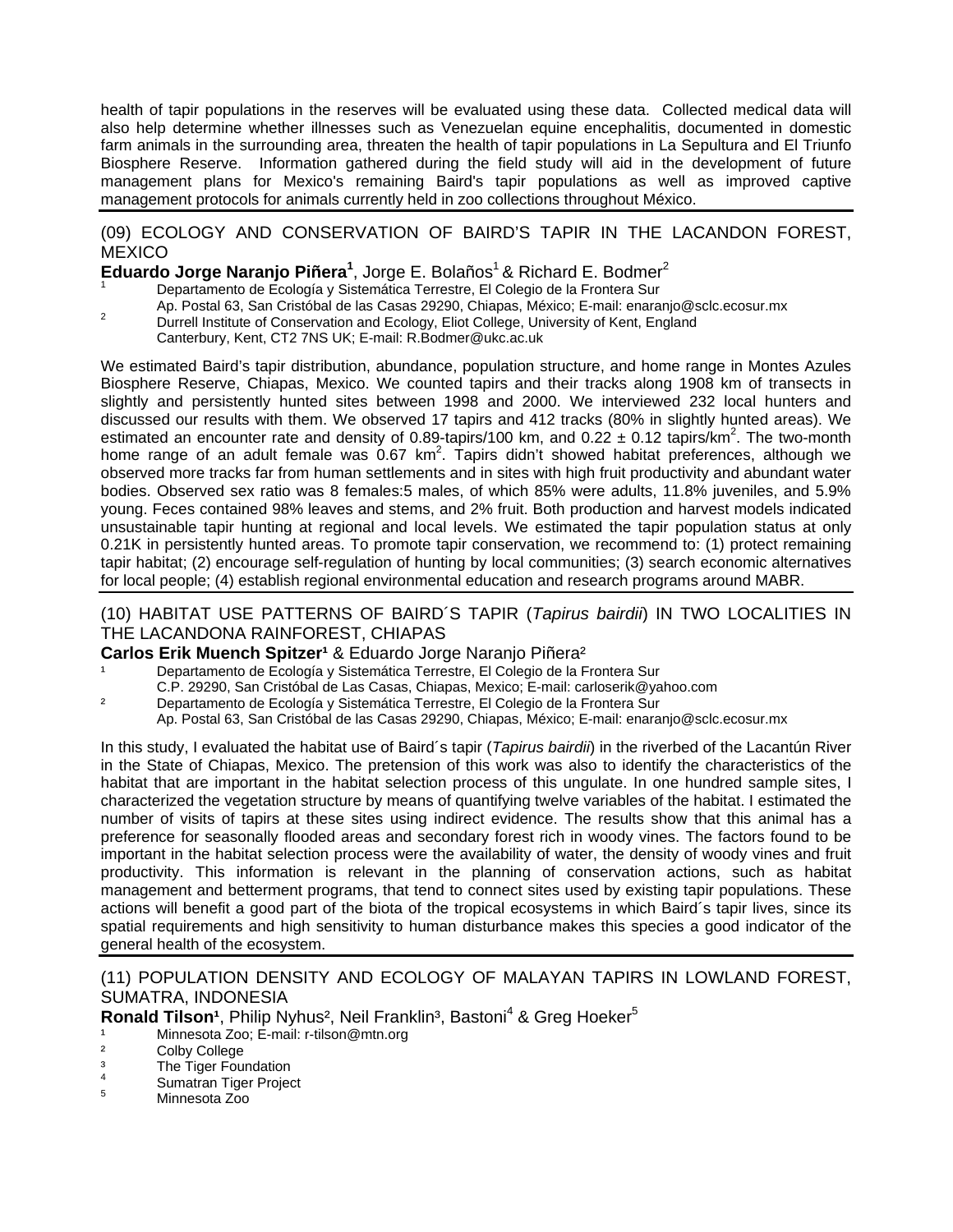The population density and ecology of Malayan tapirs (*Tapirus indicus*) was investigated in Way Kambas National Park, a lowland forest in southeast Sumatra, Indonesia. The tapir's population density was estimated from a photographic database of 13,622 photographs, of which 115 were tapirs. The photographs were collected from October 1995 to December 1998 as part of a field study of wild Sumatran tigers. Comparing a combination of distinctive scars, saddle shapes, ear tips, gender and time and location of the photograph, we identified thirteen individual tapirs. From these data we estimate population density and examine tapir distribution within the study area and the park. Tapirs are exclusively solitary, and are almost strictly nocturnal, with a unimodal activity pattern that peaks at 19:00 hours, precisely the time of night when their only possible predator, the Sumatran tiger, is least active. Analysis of tiger prey preferences suggests tigers do not select tapirs. A major conclusion of this study is that Way Kambas National Park harbors a significant population of wild tapirs, and should be considered a high priority area for Malayan tapir conservation in Sumatra.

### (12) DISTRIBUTION OF TAPIRS (*Tapirus indicus*) AND COMPARISON WITH SELECTED HERBIVORES IN THREE DIFFERENT SITES

# **Siti Khadijah Abd Ghani<sup>1</sup>, Ebil Y.<sup>2</sup>, Zubaid A.M.A.<sup>3</sup> & Ruth K.L.<sup>4</sup><br><sup>1</sup> Department of Zoology, National University of Malaysia**

- 
- 37 Jalan Suria 2, Taman Matahari, 86000 Kluang, Johore, MALAYSIA; E-mail: cobra7512081@hotmail.com
- <sup>2</sup> Department of Wildlife & National Parks (PERHILITAN) Peninsular Malaysia<br>3 Department of Zoology, National University of Malaysia
- <sup>3</sup> Department of Zoology, National University of Malaysia
- 4 Wildlife Conservation Society (WCS)

The study attempted to determine the distribution and relative abundance of Tapirs (*Tapirus indicus*) and compare it with selected herbivores. It is suggested that the distribution pattern is related to the food competition. This study was conducted at three locations that are Cameron Highlands, Lepar Forest Reserve and Taman Negara National Park from February 1999 to August 2001. The study sites covered four different habitats ranging from the lowland (<300m in altitude), hill dipterocarp (301-700m), upper-dipterocarp (701-1200m) to montane oak laurel (>1200m). Preliminary analysis of the distribution and relative abundance of Tapirs and selected herbivores based on camera-trapping data was done. The preliminary analysis suggests there is food competition between Tapir and other herbivores.

#### (13) EVALUATION OF DIFFERENT METHODOLOGIES USED TO CAPTURE WILD LOWLAND TAPIRS (*Tapirus terrestris*) IN PONTAL DO PARANAPANEMA REGION, SÃO PAULO STATE, BRAZIL

#### **E. Patrícia Medici<sup>1</sup> & Paulo Rogerio Mangini<sup>2</sup>**

- Research Coordinator, Lowland Tapir Project, IPÊ Institute for Ecological Research
- Chair, IUCN/SSC Tapir Specialist Group; E-mail: epmedici@uol.com.br
- <sup>2</sup> Associated Researcher, IPÊ Institute for Ecological Research, Brazil; Scientific Coordinator, VIDA LIVRE -Wildlife Medicine; Assistant Professor, Wildlife Medicine and Captive Breeding Program, Veterinary Course, Pontifical Catholic University of Paraná; E-mail: pmangini@uol.com.br

This paper reports results of different methodologies used to capture wild lowland tapirs. Since the beginning of our tapir study in the Atlantic Forest of São Paulo, 20 tapirs (9 males and 11 females) were caught. The most used methodology was the pitfall, with 14 successful captures (38 pitfalls, 95 nights, 7 capture rounds 1996-2001). Dart shooting, both from the ground and from high platforms (bait stations), was used in special circumstances. Shooting from the ground was mostly used to recapture radio-collared tapirs (4 attempts, 2 successful). Dart shooting success was conditioned by tapirs' degree of acceptance to human presence. Initial attempts (120 nights) using platforms (5-6 m high) deep into the forest failed due to equipment failure or the animals felt human presence and did not get close. At the park's headquarters area, where tapirs are relatively habituated to human presence, dart shooting succeeded (2 captures, 10 nights). Box trap success was also conditioned by human presence. When box traps were used deep into the forest (120 nights) no tapirs were caught, but at park's headquarters, 2 tapirs were caught (12 nights). Two other methodologies did not succeed, a corral (60 nights) and using flashlights on the roads (14 nights).

### (14) CONSERVATION BIOLOGY OF LOWLAND TAPIRS (*Tapirus terrestris*) AND THEIR POTENTIAL AS 'LANDSCAPE DETECTIVES' AT THE PONTAL DO PARANAPANEMA REGION, SÃO PAULO STATE, BRAZIL

**E. Patrícia Medici<sup>1</sup>**, Paulo Rogerio Mangini<sup>2</sup> & Cláudio Valladares-Pádua<sup>3</sup>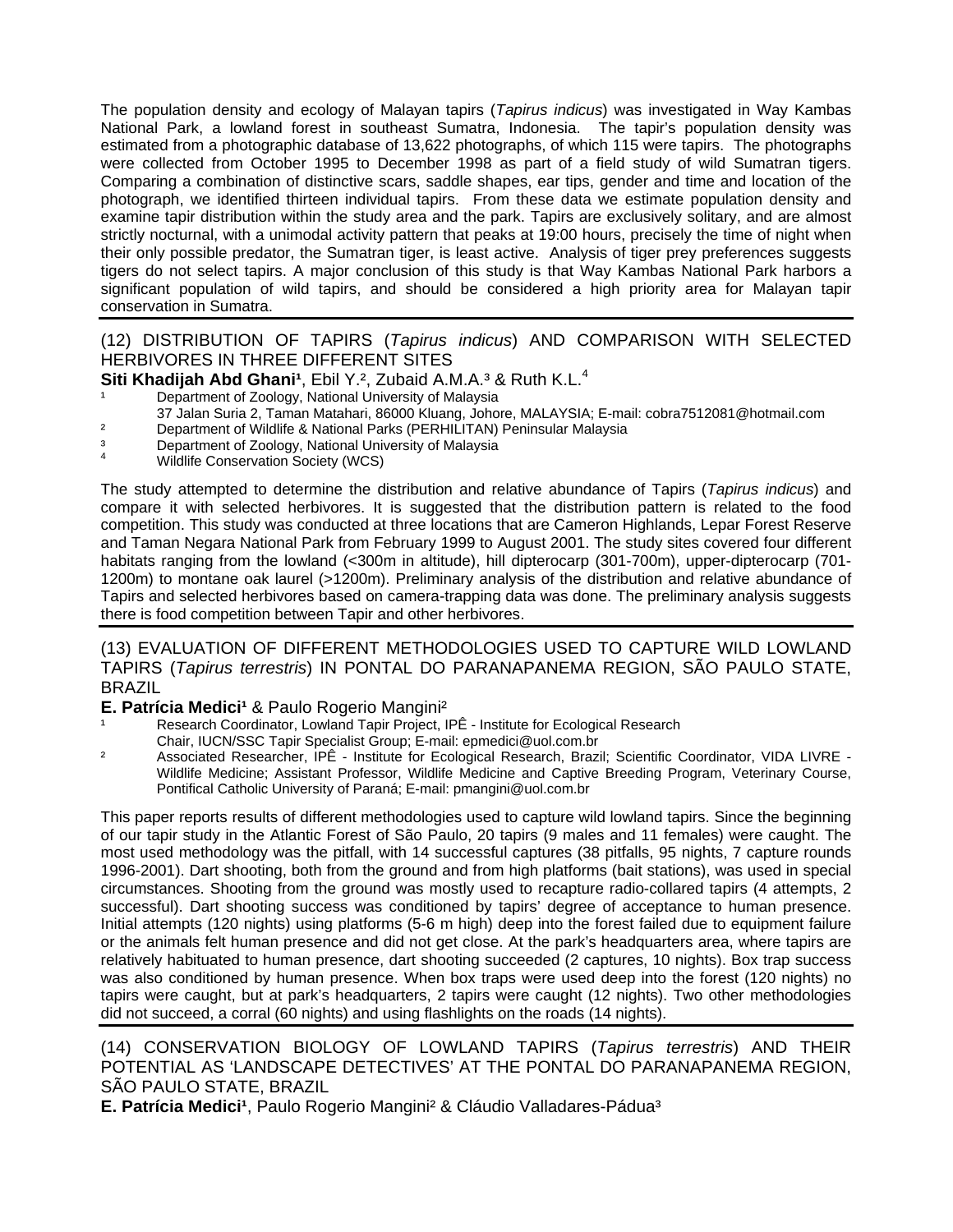- <sup>1</sup> Research Coordinator, Lowland Tapir Project, IPÊ Institute for Ecological Research
- Chair, IUCN/SSC Tapir Specialist Group; E-mail: epmedici@uol.com.br
- <sup>2</sup> Associated Researcher, IPÊ Institute for Ecological Research, Brazil; Scientific Coordinator, VIDA LIVRE -Wildlife Medicine; Assistant Professor, Wildlife Medicine and Captive Breeding Program, Veterinary Course, Pontifical Catholic University of Paraná; E-mail: pmangini@uol.com.br
- ³ Executive Director, IPÊ-Institute for Ecological Research, Brazil; Professor, Federal University of Brasília

This paper presents preliminary results of a long term study on the aspects of the conservation of lowland tapirs (*Tapirus terrestris*) in Pontal do Paranapanema Region, Sao Paulo State, Brazil, which includes Morro do Diabo State Park (35,000ha), one of the last remnants of significant size of this ecosystem, and the surrounding forest fragments. The main objectives of the study are to describe home range size, overlap between neighboring individuals and territorial behavior of this species; to estimate the population size of tapirs in Morro do Diabo and neighboring forest fragments; to investigate their potential as 'landscape detectives' showing us the most used dispersal routes and pathways in the landscape, and therefore the potential areas to be conserved and restored as wildlife corridors; to assess the genetic and health status of these fragmented and, at some extent, isolated populations. Fifteen individuals have been trapped and radiocollared since 1996 and their movements continuously monitored and mapped throughout the landscape. Emphasizing one of the main conservationist justifications of this project, we argue that we need the park together with the remaining forest fragments to maintain a genetically and demographically viable population of these ungulates. We intend to increase their habitat by creating corridors and buffer zones around the natural habitats.

## (15) ECOLOGY AND CONSERVATION OF TAPIRS (*Tapirus terrestris*) IN EMAS NATIONAL PARK AND SURROUNDING FARMLAND, CENTRAL BRAZIL

## **Anah Tereza de Almeida Jácomo<sup>1</sup>, Leandro Silveira<sup>1</sup> & Charles A. Brady<sup>2</sup>**

Associação Pró-Carnívoros/CENAP-IBAMA

Fundação Emas, P.O. BOX 86, Mineiros-GO, Brazil 75.830-000; E-mail: jacomo@procarnivoros.org.br 2 Memphis Zoo, TN, USA

The Cerrado is Brazil's second most extensive biome, covering two million square kilometers. Emas National Park (ENP), with its 132.000 ha located in central Brazil, is one of the country's largest Cerrado reserves. However it's protected fauna have been suffering with the pressure of insularization in consequence of intense farming activities in its surroundings. ENP is widely known for protecting populations of large mammals such as tapirs and peccaries. Tapirs apparently play important roles in the Cerrado ecology, as seed dispersers and by representing an important prey for the jaguar. This research initiated in February 2000 was designed to raise information on the ecology of tapirs in a continuous preserved Cerrado (ENP) as well as in fragmented Cerrado within farmland. This information will be used in the conservation and management of tapirs in the Park as well as in private Cerrado areas. Since April 2000 fifteen tapirs (8 males and 7 females) have been captured and radio-collared in and outside ENP. Data on their sociality, reproduction, home range, diet and habitat use are being collected. Blood and serum samples are being stored for future genetic and epidemiological studies.

(16) HOW LONG DOES A TAPIR TRACK LAST? IMPLICATIONS FOR POPULATION ASSESSMENTS

#### **Alfredo D. Cuarón<sup>1</sup>, Patricia García-Tello<sup>1</sup>, Christopher González-Baca<sup>1</sup>, Ana María González Di** Pierro<sup>1</sup>, Ana Berta López-Chávez<sup>1</sup> & Paloma Carton de Grammont<sup>1</sup>

Departamento de Ecología de los Recursos Naturales, Instituto de Ecología Universidad Nacional Autónoma de México Apartado postal 27-3 (Xangari), Morelia, Michoacán, 58089, México; E-mail: cuaron@oikos.unam.mx

Tapir tracks are conspicuous and are increasingly been used to assess tapir populations. In such surveys there are several factors that are rarely considered and that may affect population assessments. Critical among these factors are the variability in track establishment and duration on different soil types and at different times of the year, as well as the amount of vegetation cover and leaf-litter fall in the areas surveyed. We used an experimental approach to assess the probability of establishment and the duration of tapir (*Tapirus bairdii*) tracks in two different types of soils, and in four times of the year with different amounts of rainfall and soil humidity. We also considered vegetation cover and the amount of litter falling in the sites. In total we evaluated the fate of 800 tapir tracks. Track establishment and duration varied considerably with the factors considered. Our results clearly indicate that studies that do not consider the variability in track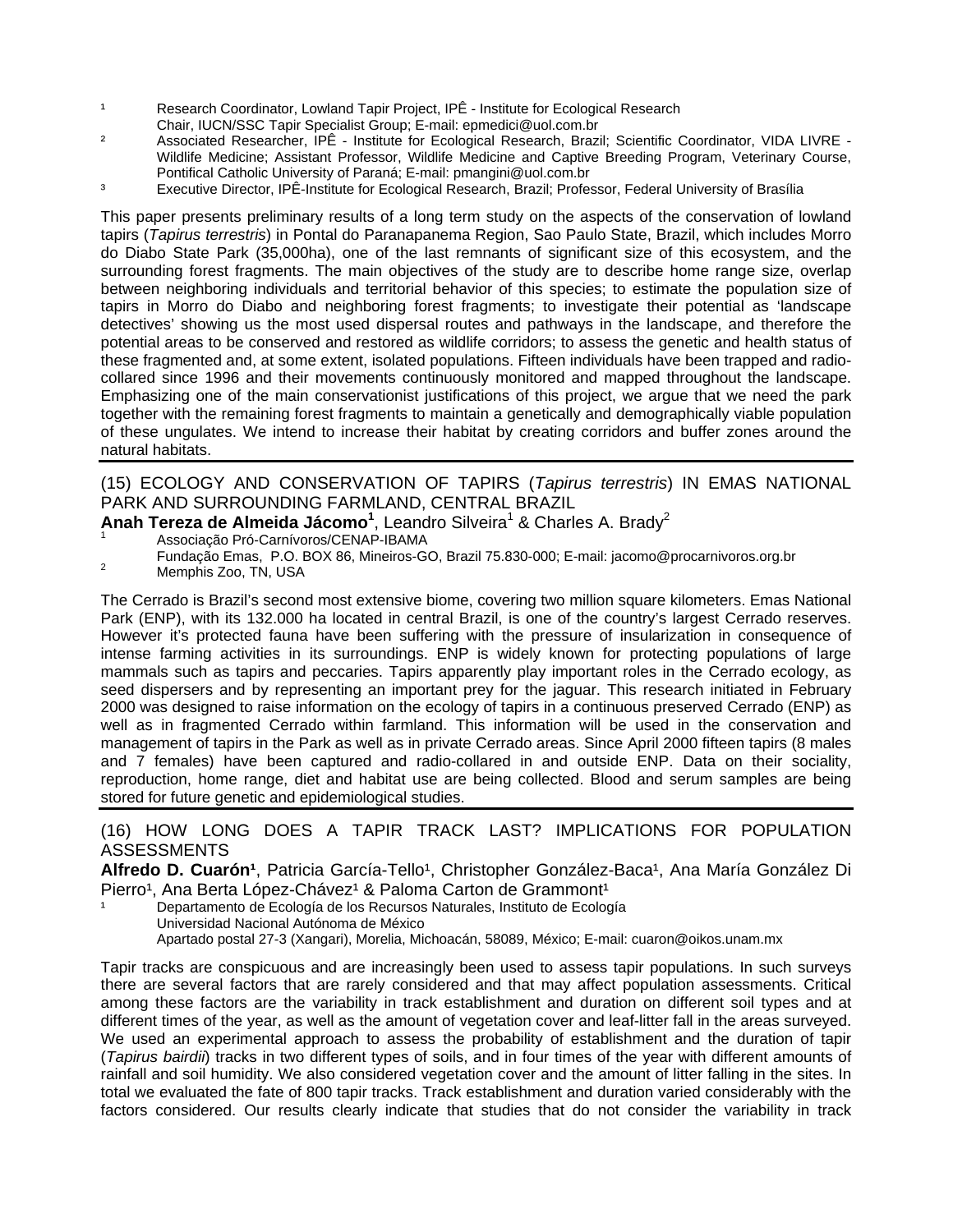probability of establishment and track duration according to soil type and time of the year may be seriously erring in their conclusions. If surveys take place in sites with variable environmental characteristics and at different seasons, adjustment factors may be necessary in order to make meaningful comparisons.

#### (17) GENETIC AND DEMOGRAPHIC STATUS OF CAPTIVE TAPIRS AND THE IMPLICATIONS FOR MANAGEMENT AND CONSERVATION

#### **Brandie Smith**

American Zoo and Aquarium Association (AZA) 8403 Colesville Road, Suite 710, Silver Spring, MD 20910-3314, USA; E-mail: bsmith@aza.org

This presentation will use data from international tapir studbooks\* to examine the genetic and demographic health of captive populations of *Tapirus bairdii*, *T. indicus*, *T. pinchaque*, and *T. terrestris*. Projections will be made to assess future viability, the need for imports, and the potential for reintroduction. Recommendations will be made on how population management techniques can be used to benefit captive populations and allow them to have the greatest relevance to conservation. \* When international studbooks are not available, North American studbooks will be used.

## (18) CONSERVATION OF MOUNTAIN TAPIR (*Tapirus pinchaque*) IN COLOMBIA

Diego Lizcano<sup>1</sup> & Jaime Cavelier<sup>2</sup>

- Laboratorio de Ecología Vegetal, Depto. de Ciencias Biológicas, Universidad de los Andes
- A. A. 53804, Bogota, Colombia; E-mail: dlizcano@eudoramail.com 2 2828 Connecticut Av. NW, Apt 608, Washington, D.C. 20008, USA
- 

Currently there are mountain tapir's populations in the Central and Eastern Cordilleras of Andes region of Colombia. The human population grow trends in Colombia are increasing the pressure on the mountain tapir's habitats. The areas occupied by the current tapir's population represent the 19 % of the past distribution. Actually these areas are facing many problems, mainly by the deforestation caused by illegally crops (like coca and opium) at Central Cordillera, Cattle ranching at all tapir distribution range and hunting. The national parks system of Colombia has 21 parks in the Andes region but only seven have tapirs (Cordillera de los Picachos, Cueva de los Guacharos, Las Hermosas, Los Nevados, Nevado del Huila, Purace, and Sumapaz). These national parks are protecting only the 13 % of the current tapir's habitat and other reserves are too small (< 500 ha) to maintain tapir's populations. Is urgent to establish corridors between isolated populations, design restoration programs were the habitat was degraded by deforestation, translocation of animals from small patches to a more big forest patch and implement the national program to the conservation of the mountain tapir planed by the Colombian environment ministry office to secure the survival of the species in the next years.

(19) HISTORICAL FRAGMENTATION OF THE CENTRAL AMERICAN TAPIR (*Tapirus bairdii*) HABITAT IN THE LACANDONA RAINFOREST, CHIAPAS, MEXICO, AND THEIR REPERCUSSION FOR THE PERMANENCY OF THE SPECIES IN THE REGION: A PROJECTION IN THE MEDIUM TERM

**Edmundo Sánchez-Núñez<sup>1</sup>, Héctor A. Rojas Carrizales<sup>2</sup> & Roberto López-Flores<sup>3</sup>** 

- Subsecretaría de Gestión para la Protección Ambiental, SEMARNAT, Mexico
- E-mail: casesores@semarnat.gob.mx
- ² Subprocuraduría de Recursos Naturales
- Procuraduría Federal de Protección al Ambiente, SEMARNAT, Mexico
- ³ Gerencia de Protección Ambiental, Comisión Federal de Electricidad, Mexico

The Lacandona Rainforest is located to the east of the state of Chiapas and plays a very important role in the ecological and climatic balance of North America, at the same time that it includes a great biological, cultural, ethnic and archaeological wealth; simply in terms of biodiversity of vertebrates, the Lacandona Rainforest harbors 821 species. The advance of the agricultural and cattle frontier has determined the quick decrease of the Baird´s tapir habitat; presently work shows the correlation among the deterioration of the quality of the species habitat in the Lacandona Rainforest and its relative abundances, with a projection to 15 years. To develop the model, we elaborate Markovians Matrixes, considering the deterioration of the preferred habitats by the tapir. Under the current conditions, the densities of the species are of approximately 0.33 ind/km2 and the surface embraced by the Lacandona Rainforest are of 13,000 km2, however if the deforestation rate continues like in the last years, in the medium term the habitat will decrease dramatically according with the mathematical model and the registered tendencies. More efficient programs of surveillance are required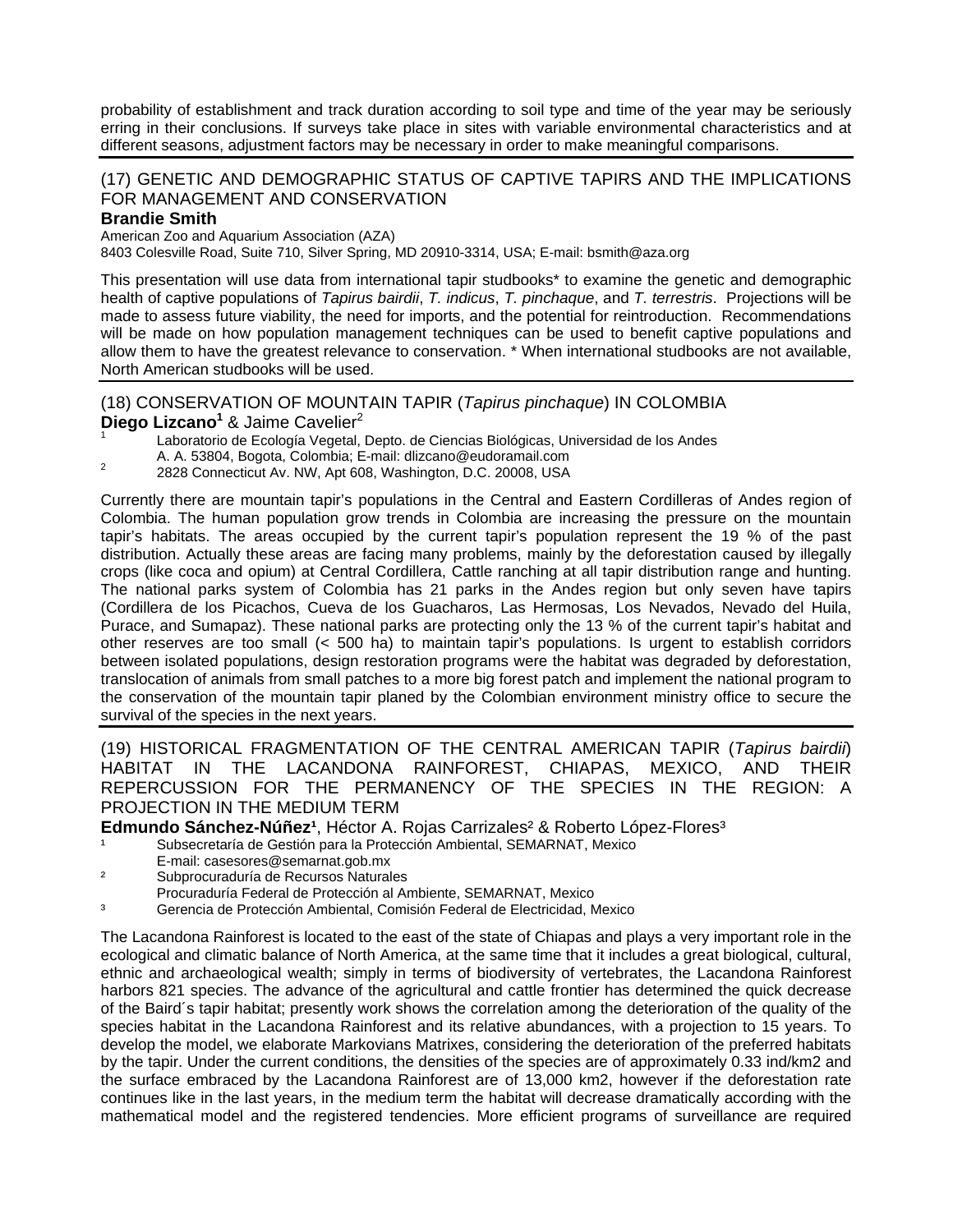regarding the forest uses, besides fomenting productive alternatives different to the agricultural, cattle and timber; otherwise the density of the Baird´s tapir will register an irrecoverable descent during next years.

#### (20) THE GENUS *Tapirus* IN VENEZUELA: DISTRIBUTION AND SUGGESTIONS FOR ITS **CONSERVATION**

**Denis Alexander Torres<sup>1, 2</sup> & Gutiérrez, E. E.<sup>3</sup>** 

- <sup>1</sup> Escuela de Geografía, Facultad de Ciencias Forestales y Ambientales, Universidad de Los Andes Venezuela<br><sup>2</sup> Fundación AndígenA
- Apartado Postal 210, Mérida 5101-A, Estado Mérida, Venezuela; E-mail: fundacion\_andigena@yahoo.com Departamento de Biología, Facultad de Ciencias, Universidad de Los Andes
- - La Hechicera, Mérida 5101, Estado Mérida, Venezuela; E-mail: eliecer@ula.ve

*Tapirus terrestris* is the only species of the genus *Tapirus* Brunnich, 1771, found in Venezuela. We did a distribution map based on an extensive literature review, data from collections and interviews. The degree of reliability for each source was qualitatively classified. A cartographic analysis shows that: (i) *T*. *terrestris* is widely distributed in the country, with notorious absences in arid, high Andean and insular areas; (ii) the greatest number of records are south of the Orinoco river, associated to rain forests and savannahs; (III) the few records North of the Orinoco are associated mainly to montane forests (Perijá, Mérida, Coastal and Oriental Mountain ranges); (iv) lack of records on the Maracaibo Basin and the Llanos (flatlands). Most records correspond lower than 500 m elevations, with very few records over 2000 m elevations. The low number of records north of the Orinoco can be related to habitat loss. We suggest for tapirs conservation: determine taxonomic position of *T*. *t*. *colombianus* and verify its presence in the country; promote research projects in areas of special interest (i.e., Coastal Mountain range); evaluate the system of protected areas based on tapir and other mammal distribution patterns; implement environmental education programs to show the status and conservation needs of tapirs; implement breeding programs to study biology and management issues about the species to strengthen and restore populations affected by human activities.

#### (21) TRANSLOCATION EXPERIENCE OF TAPIRS (*Tapirus terrestris*) IN HENRI PITTIER NATIONAL PARK

#### **Pilar Alexander Blanco Márquez**

INPARQUES, Avenida Las Delicias Norte, Parque Zoológico Las Delicias, Departamento de Veterinaria Maracay, Estado Aragua, Venezuela EARTHMATTERS.ORG

P.O. BOX 15251, Gainesville, Fl 32604, USA; E-mail: albla@telcel.net.ve

This paper reports the experience of the translocation of 4 tapirs to the Henri Pittier National Park. Three females and one male were translocated due to the fact that the animals were in danger to be hunted, being in perturbed area. A protocol was elaborated in order to detect, capture, immobilization, be moved and reubicate the animals at the National Park. An interdisciplinary group of people especially equipped, with a previous studies of the area, which included: animal immobilization plan, selected liberation area, morphometric evaluation, laboratory and clinical personal were used during the procedure. The protocol of use of Ketamine, Xilazine and combination of Tiletamine-Zolazepam to immobilize the species to be translocated allowed to acquire experience in the sedation and to manage the animals in the procedure without stress. The hematological values found in each individual are presented. The coprologic examination allowed the detection of parasite population of the species. The presence of bacteria in nasal, pharyngeal and fecal samples is reported. The translocation is an alternative method to preserve survival of species in extinction. It is a good strategy for ecological recovering and allows expanding the biological knowledge of these animals.

#### (22) STATUS OF TAPIRS IN VENEZUELAN ZOOS

#### **Adrián Naveda-Rodríguez**

EarthMatters.Org-Zoocriadero Ecopets C.A.

Apartado Postal 4845, Maracay 2101-A, Venezuela; E-mail: adrian.naveda@cantv.net

The Zoological parks are playing an important role in the conservation ex-situ of wildlife species through the accomplishment of their main objectives: Education, Conservation, Research and Recreation. In order to know the status of the tapir populations in captivity, we analyzed the data provided, in the last eight years, by eight institutions related with the handling of the specie. The information was obtained through different sources: phone interviews, inventories and the scarce historical records contributed by the institutions. The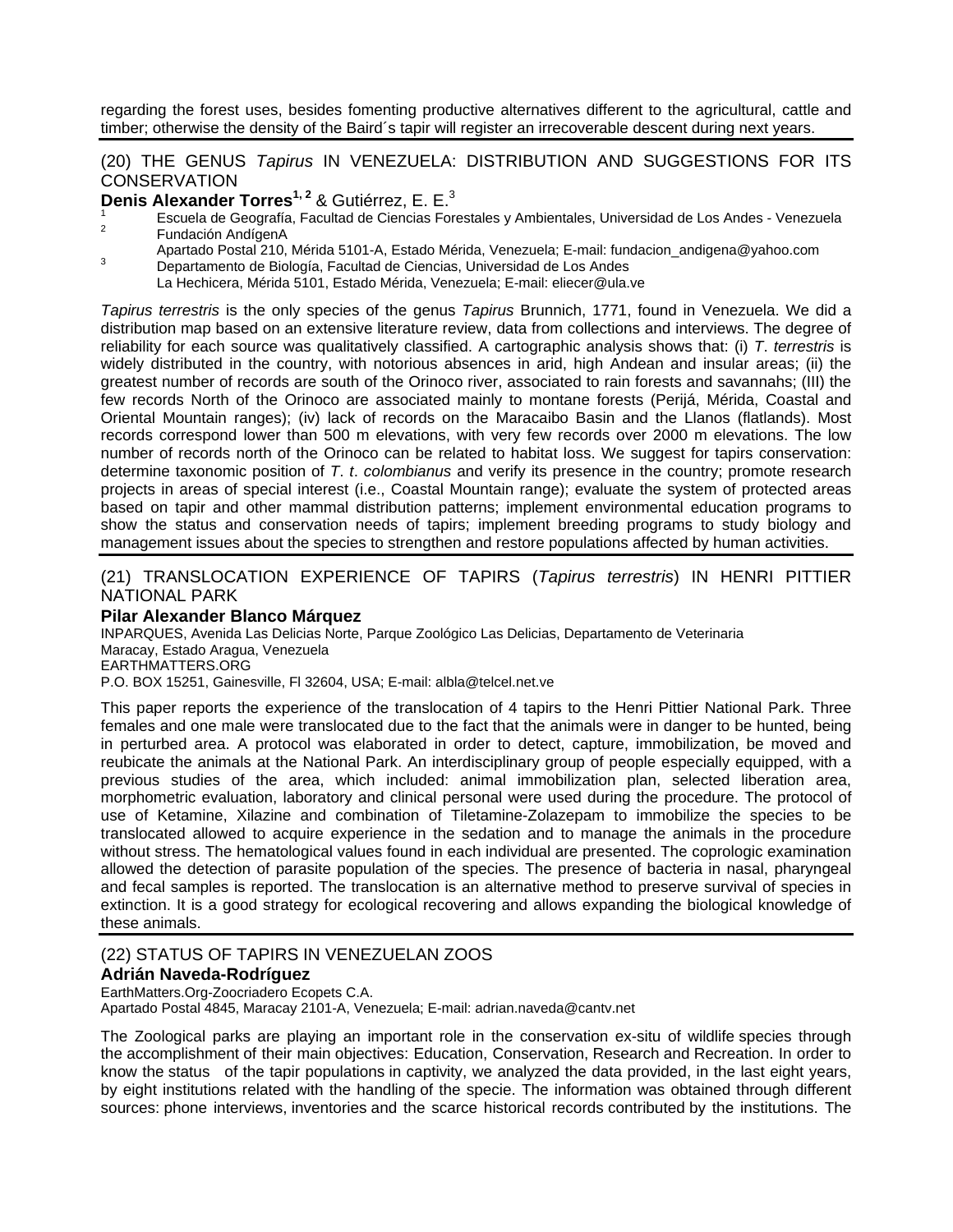data colleted relating results to the number of species indicate that *Tapirus terrestris* is the only species present in the collections, with a number of 39 specimens (100%); about 15,4% of this total is from unknown origin, 71,8% are captive born and the 12,8% remaining come from the wild. The mortality is divided in: 5,1% for natural causes, 20,5% not natural causes and 7,7% doesn't have any information. Regrettably among the Venezuelans there used to be a not serious politics of acquisition and disposition of animals and just few of them develop a Collection Plan carefully; Added to this, the scarce registrations make difficult an effective handling in captivity of the species, however the reproduction in captivity has been positive and further extraction of specimen from the wild to initiate breeding programs does not seems a must. Actually is a needed the design of an appropriate genetic management that allows the setting in March of a breeding program in captivity accompanied by a good registration system. It is necessary an improvement in the sanitary management to decrease the causes of death, as well as training for the staff. This way we will be contributing with the conservation of the specie.

### (23) EVENING PRESENTATION: A BRIEF HISTORY OF THE TAPIRS

#### **Matthew W. Colbert**

High-Resolution X-Ray Computed Tomography Facility, Department of Geological Sciences, University of Texas Austin, TX, USA 78712; E-mail: colbert@mail.utexas.edu

Extant tapirs are often considered 'living fossils' because their morphology seems primitive compared to their closest relatives, the rhinoceroses, as well as to their more distant cousins, the horses. However, several derived features readily distinguish tapirs from other perissodactyls. Primary among these is their prehensile proboscis, a feature which arose after their split from the rhinoceroses, and which is reflected in the unusual architecture of their skull. Other features, such as the transverse shearing blades (lophs) on their teeth, and their three-toed hind foot, are thought to have evolved prior to their divergence from the rhinoceroses. A hypothesis of phylogenetic relationships for the living and fossil tapirs, using both molecular and morphological data, is used to sort out the relative times of appearance of characters, and to develop scenarios for the evolution of the tapir's unique body plan. This phylogenetic hypothesis also suggests changes in 'traditional' taxonomic nomenclature, and provides a framework for interpreting the unusual disjunct biogeographic distribution of the living tapirs.

## (24) CITOGENÉTICA DEL TAPIR DE SELVA *TAPIRUS TERRESTRIS* EN COLOMBIA

**Javier Adolfo Sarria-Perea<sup>1</sup>, Ligia Mercedes Jiménez-Robayo<sup>2</sup> & Carlos Arturo Sánchez-Isaza<sup>2</sup>** 

<sup>1</sup> Carrera 13 No. 38 - 38 Apartamento 207, Apartado 29951 Bogotá, Colombia; E-mail: jasarrip@yahoo.com<br>2. Laberataria de Citografíca, Fesultad de Madisina Vetarinaria y de Zactania

Laboratorio de Citogenética, Facultad de Medicina Veterinaria y de Zootecnia

Universidad Nacional de Colombia, Sede Bogotá; E-mail: dlmjimene@veterinaria.unal.edu.co

The hole blood technique for limphocyte culture by Moorehead *et al.* (1960) modified and the GTG (Howell & Black 1978), RBG (Pai & Thomas 1980) and CBG (Sumner 1972) banding techniques were employed for this purpose. Results revealed a 2n=80, as reported by Huck & Kumamoto (2000), and a NF=96 which differs notoriously from the NF=84 for the same species, and is very similar to the NF=98 for the *Tapirus bairdii* reported by the same authors. One autosomic pair was metacentric, six were subtelocentrics and 32 were acrocentrics; the X was metacentric and the Y was acrocentric. These results seem to be an evidence for complex population structure in *T. terrestris* with different chromosome complements; which justifies more citogenetic studies of the species. This is the first citogenetic study of *Tapirus terrestris* in Colombia.

### (25) CHEMICAL RESTRAINT OF WILD *Tapirus terrestris* IN PONTAL DO PARANAPANEMA REGION, SÃO PAULO STATE, BRAZIL

## Paulo Rogerio Mangini<sup>1</sup>, E. Patrícia Medici<sup>2</sup> & George O. Velastin<sup>3</sup>

- 1 Associated Researcher, IPÊ - Institute for Ecological Research, Brazil; Scientific Coordinator, VIDA LIVRE - Wildlife Medicine; Assistant Professor, Wildlife Medicine and Captive Breeding Program, Veterinary Course, Pontifical Catholic University of Paraná; E-mail: pmangini@uol.com.br<br>Pessente Coordinates Loudard Tapis Preject, IDÉ, Jactitute for Foelee
- Prominsitive Common Controlling of Protect, IPÊ Institute for Ecological Research
- Chair, IUCN/SSC Tapir Specialist Group; E-mail: epmedici@uol.com.br
- Veterinary Staff Member, VIDA LIVRE-Wildlife Medicine; E-mail: velastin@uol.com.br

This paper reports the different protocols used in the chemical restraint of 16 wild *Tapirus terrestris*. Different capture methodologies required different anesthetic protocols. Six distinct protocols with different anesthetic combinations were used, using one or two darts. All the protocols involved associations of dissociative anesthetics, alfa-2 agonistic agents, benzodiazepine drugs, and atropine. Doses were calculated using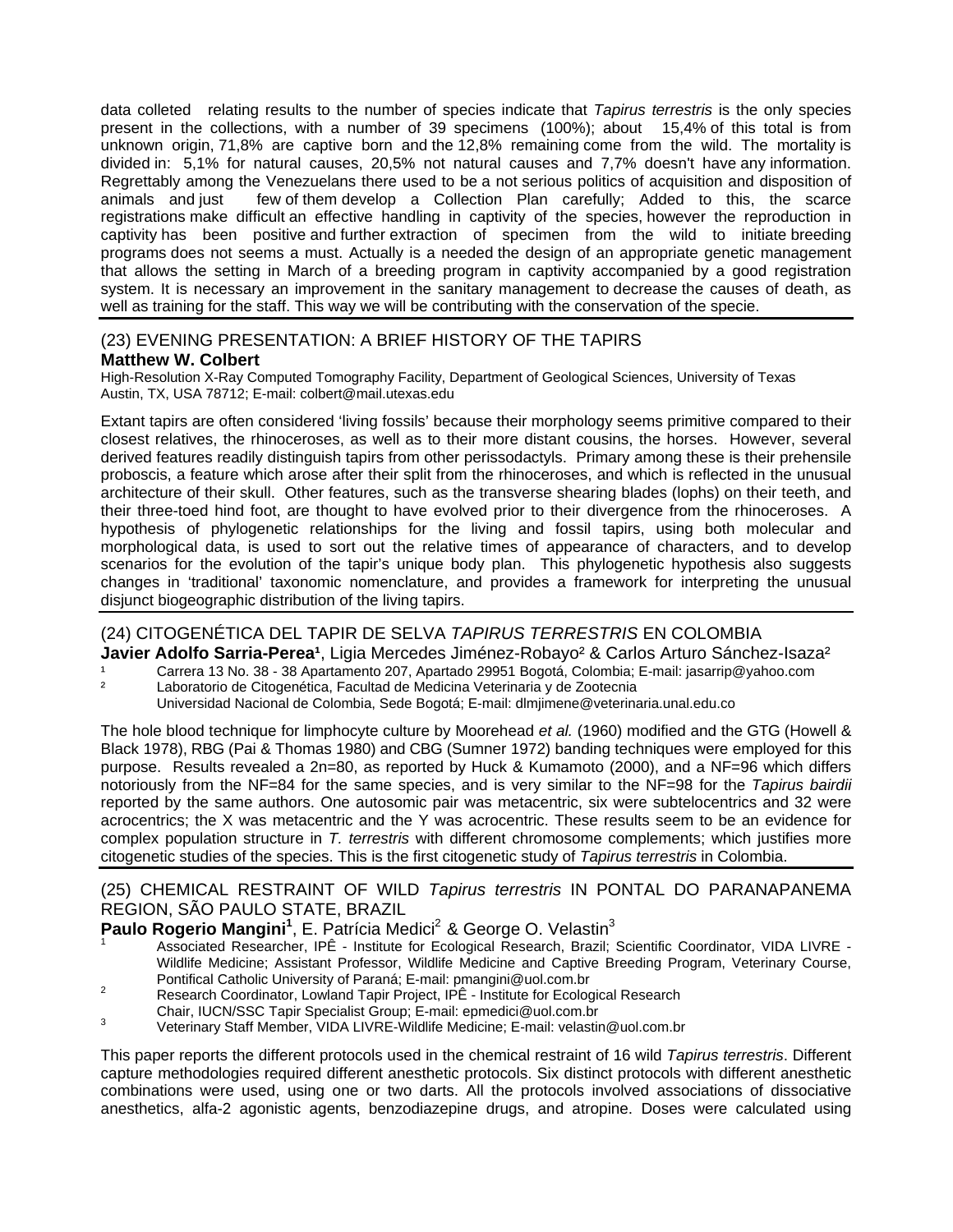interspecific allometric scaling. Two-darts protocols (pitfalls and box traps) were applied 10 times, and were composed by a first dart containing medetomidine (0,01-0,008 mg/kg), romifidine (0,11-0,09 mg/kg) or xilazine (0,56-0,42 mg/kg) plus atropine (0,04 mg/kg); and a second dart, administered ten minutes later, containing tiletamine + zolazepam (4,11-5,6 mg/kg). One-dart protocols (dart-shooting - captures and recaptures) were applied 6 times, and were composed by ketamine (0,62-0,41 mg/kg), atropine (0,025-0,04 mg/kg) and tiletamina+zolazepam (1,25 a 0,83 mg/kg) plus medetomidine (0,006-0,004 mg/kg), detomidine (0,06-0,04 mg/kg), or romifidine (0,05-0,03 mg/kg). The average induction time for one-dart protocols was 5 minutes and supplementary doses were administered when necessary. All protocols produced adequate chemical restraint for the animals' manipulation, with few undesirable side effects. Medetomidine was the most used drug in two-darts protocol, producing the best results in terms of muscular relaxation and more stable cardio pulmonary parameters.

## (26) SANITARY EVALUATION OF WILD POPULATIONS OF *Tapirus terrestris* IN PONTAL DO PARANAPANEMA REGION, SÃO PAULO STATE, BRAZIL

#### Paulo Rogerio Mangini<sup>1</sup> & E. Patrícia Medici<sup>2</sup> 1

- Associated Researcher, IPÊ Institute for Ecological Research, Brazil; Scientific Coordinator, VIDA LIVRE Wildlife Medicine; Assistant Professor, Wildlife Medicine and Captive Breeding Program, Veterinary Course, Pontifical Catholic University of Paraná; E-mail: pmangini@uol.com.br 2
- Research Coordinator, Lowland Tapir Project, IPÊ Institute for Ecological Research Chair, IUCN/SSC Tapir Specialist Group; E-mail: epmedici@uol.com.br

This paper demonstrates the perspectives of disease research in wild populations of *Tapirus terrestris*. Collection of biological material such as blood, feces and ectoparasites has been contributing to an evaluation of the species sanitary and ecological conditions. The relation between hosts and parasites may influence the dynamics of tapir populations. At Pontal do Paranapanema region, proximity between forest fragments and domestic cattle areas, seems to be a key factor for these complex relations. Wild tapirs often share the same pasture areas with domestic equines, suids, and bovines. Ectoparasites like *Amblyoma cajannenses* were observed in tapirs. This parasite is common to domestic and wild animals in the Pontal region and may be responsible for transmission of *Rickettsia rickettsii*. Tapirs also show positive antibodies titles against Leptospirosis, Equine Encephalomyelitis (WEE), Bovine Herpesvirus I and Blue Tongue. This indicates that proximity between domestic animal and wildlife may represent an important way to spread infectious agents from outside into the forests. Nowadays, the antibodies research embraces others species such as *Tayassu pecari* and *T. tajacu*. Morbidity and mortality of these agents, and the complexity of interrelations between parasites and hosts, was not determined. However, it is possible to speculate that diseases contribute to the mortality of wild tapir populations and others ungulate in the region.

### (27) CHEMICAL RESTRAINT OF TWO WILD *Tapirus pinchaque* IN THE CENTRAL ANDES OF COLOMBIA: CASE REPORT

## **Paulo Rogerio Mangini<sup>1</sup>, Diego Lizcano<sup>2</sup> & Jaime Cavalier<sup>3</sup><br>1**

- Associated Researcher, IPE Institute for Ecological Research, Brazil; Scientific Coordinator, VIDA LIVRE Wildlife Medicine; Assistant Professor, Wildlife Medicine and Captive Breeding Program, Veterinary Course, Pontifical Catholic University of Paraná; E-mail: pmangini@uol.com.br<br>2 Laboratorio de Ecología Vegetal, Depto. de Ciencias Biológicas, Universidad de los Andes
- 
- A. A. 53804, Bogota, Colombia; E-mail: dlizcano@eudoramail.com 3 2828 Connecticut Av. NW, Apt 608, Washington, D.C. 20008, USA
- 

This abstract reports the chemical restraint of two wild *Tapirus pinchaque* (Mountain Tapir) caught in Los Nevados National Park, Colombia. Animals were captured using trained dogs. The contention goal was a satisfactory anesthetic state for installation of radio collars, ear tagging, corporal measurements and collection of blood samples and ectoparasites. A solution of 15 mg of Detomidine, 100 mg of Ketamine, 500 mg of Tiletamine/Zolazepam and 5 mg of Atropine, was elaborated in a single mixture inside one anesthetic dart. Two adult tapirs were captured, one male (estimated weight 180 kg) and one female (250 kg). Immobilization was satisfactory for 40 minutes in the male and 45 minutes in the female, after induction time of about 5 to 10 minutes in both tapirs. Yoimbine (12 mg) was used to accelerate patient recovery and total recovery was observed four hours later. Cardiac and respiratory frequencies, as well as corporeal temperature suffered fall during the restraint period for both animals and reversible apnea was observed in the female. The association of alpha-2 agonist drugs was satisfactory and presented a short induction time, even under high stress. Although caution is necessary to apply this protocol in field conditions, considering the undesirable reactions observed.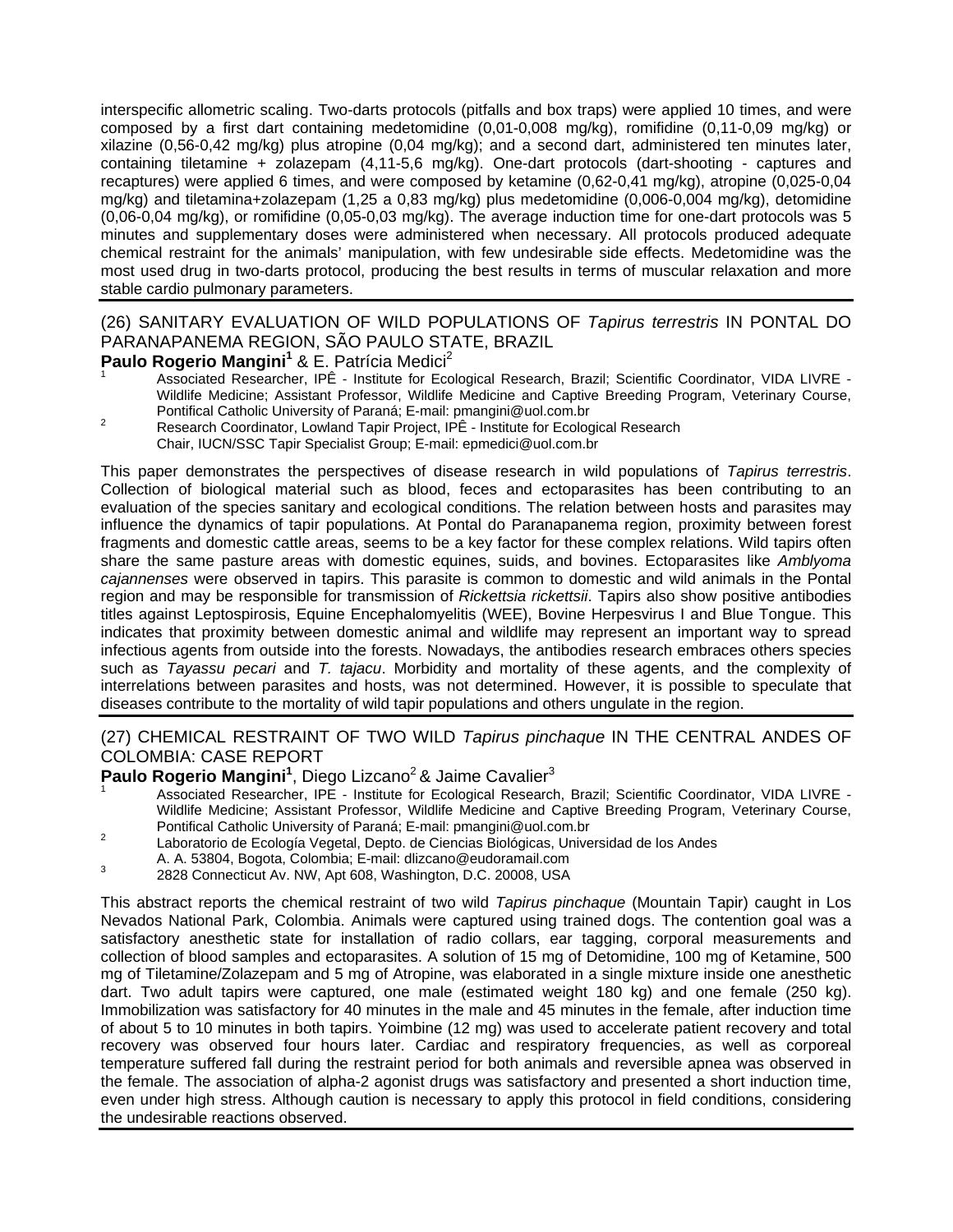#### (28) CHEMICAL RESTRAINT OF TWO BRAZILIAN TAPIRS (*Tapirus terrestris* Linnaeus, 1758) WITH ROMIFIDINE, AND ANTAGONISM BY ATIPAMEZOLE

**José Ricardo Pachaly<sup>1</sup>, Wanderlei de Moraes<sup>2</sup>, Thiago Cavalheri Luczinski<sup>3</sup>, Raul Henderson** Avila Jr.<sup>3</sup> & Elza Maria Galvão Ciffoni<sup>1</sup>

- Researcher, Instituto de Pesquisa, Estudos e Ambiência Científica
	- Universidade Paranaense UNIPAR
	- Sociedade de Pesquisa em Vida Selvagem SPVS
- Caixa Postal 162, 87502-970, Umuarama, PR, Brazil; E-mail: pachaly@fenixnet.com.br<br>
<sup>2</sup> Chief Veterinarian, CASIB, Itaipu Binacional, Foz do Iguaçu, PR, Brazil<br>
<sup>3</sup> Practicing Veterinarian, Brasilia, DF, Brazil
- 
- 

Two adult Brazilian tapirs (male and female) were sedated for clinical procedures. It was used romifidine, an alpha<sub>2</sub> adrenergic agonist, associated to atropine sulfate. Doses were calculated by interspecific allometric scaling. The dose of romifidine for the 230 kg female was established using as model the high dose for a 500 kg horse (0.12 mg/kg), resulting in a dose of 0.146 mg/kg. For the 200 kg male a dose of 0.126 mg/kg was calculated by scaling the medium dose for a 500 kg horse (0.10 mg/kg). The dose of atropine was established using as model the dose for a 10 kg dog (0.05 mg/kg). The drugs were combined in a syringe and administered intramuscularly. The sedation of both individuals was adequate - they remained in calm and relaxed in standing position, permitting clinical examination and blood collection. The patients were medicated with intramuscular atipamezole ( $0,11$  mg/kg) at the  $30<sup>th</sup>$  minute. In the female the reversion effects were seen from 3 to 10 minutes after the antagonist injection - the patient walked and swam normally between 10 and 20 minutes after yohimbine. The male, however, did not show any signs of rapid reversion, taking 40 minutes to walk and 70 minutes to swim.

(29) CHEMICAL RESTRAINT OF THREE BRAZILIAN TAPIRS (*Tapirus terrestris* Linnaeus, 1758) WITH ROMIFIDINE, AND ANTAGONISM BY YOHIMBINE

**José Ricardo Pachaly<sup>1</sup>, Wanderlei de Moraes<sup>2</sup>, Thiago Cavalheri Luczinski<sup>3</sup>, Raul Henderson** Avila Jr.<sup>3</sup> & Elza Maria Galvão Ciffoni<sup>1</sup>

- 1 Researcher, Instituto de Pesquisa, Estudos e Ambiência Científica Universidade Paranaense - UNIPAR Sociedade de Pesquisa em Vida Selvagem - SPVS
- Caixa Postal 162, 87502-970, Umuarama, PR, Brazil; E-mail: pachaly@fenixnet.com.br<br>
<sup>2</sup> Chief Veterinarian, CASIB, Itaipu Binacional, Foz do Iguaçu, PR, Brazil<br>
<sup>3</sup> Practicing Veterinarian, Brasilia, DF, Brazil
- 
- 

Three adult Brazilian tapirs (one female and two males) were sedated for physical examination and marking procedures. It was used an alpha<sub>2</sub> adrenergic agonist (romifidine, Sedivet®) associated to atropine sulfate. The doses of both drugs were calculated by interspecific allometric scaling. The dose of romifidine was established using as model the medium dose for a 500 kg horse (0.10 mg/kg), and the dose of atropine was established using as model the dose for a 10 kg dog (0.05 mg/kg). The calculated doses for romifidine were 0,121 mg/kg (230 kg female), 0.129 mg/kg (180 kg male) and 0.126 mg/kg (200 kg male). The drugs were combined in a syringe and administered intramuscularly. This was considered as time zero. The sedation of male individuals was adequate, but the female required two new half doses to permit manipulation. Even so its sedation was not satisfactory, forcing the use of physical restraint. The patients were medicated with intramuscular yohimbine (0,06 mg/kg) at the 30<sup>th</sup> minute (males) and 50<sup>th</sup> minute (female). The reversion effects were seen from 3 to 10 minutes after the antagonist injection. All the animals walked, ingested food and water and swam normally between 10 and 20 minutes after yohimbine.

(30) FIELD TRIAL ON CHEMICALLY RESTRAINING A BRAZILIAN TAPIR (*Tapirus terrestris* Linnaeus, 1758) WITH ROMIFIDINE

**José Ricardo Pachaly<sup>1</sup>, Wanderlei de Moraes<sup>2</sup>, Thiago Cavalheri Luczinski<sup>3</sup>, Raul Henderson** Avila Jr.<sup>3</sup> & Elza Maria Galvão Ciffoni<sup>1</sup>

- Researcher, Instituto de Pesquisa, Estudos e Ambiência Científica Universidade Paranaense - UNIPAR Sociedade de Pesquisa em Vida Selvagem - SPVS
- Caixa Postal 162, 87502-970, Umuarama, PR, Brazil; E-mail: pachaly@fenixnet.com.br<br>
<sup>2</sup> Chief Veterinarian, CASIB, Itaipu Binacional, Foz do Iguaçu, PR, Brazil<br>
<sup>3</sup> Practicing Veterinarian, Brasilia, DF, Brazil
- 
-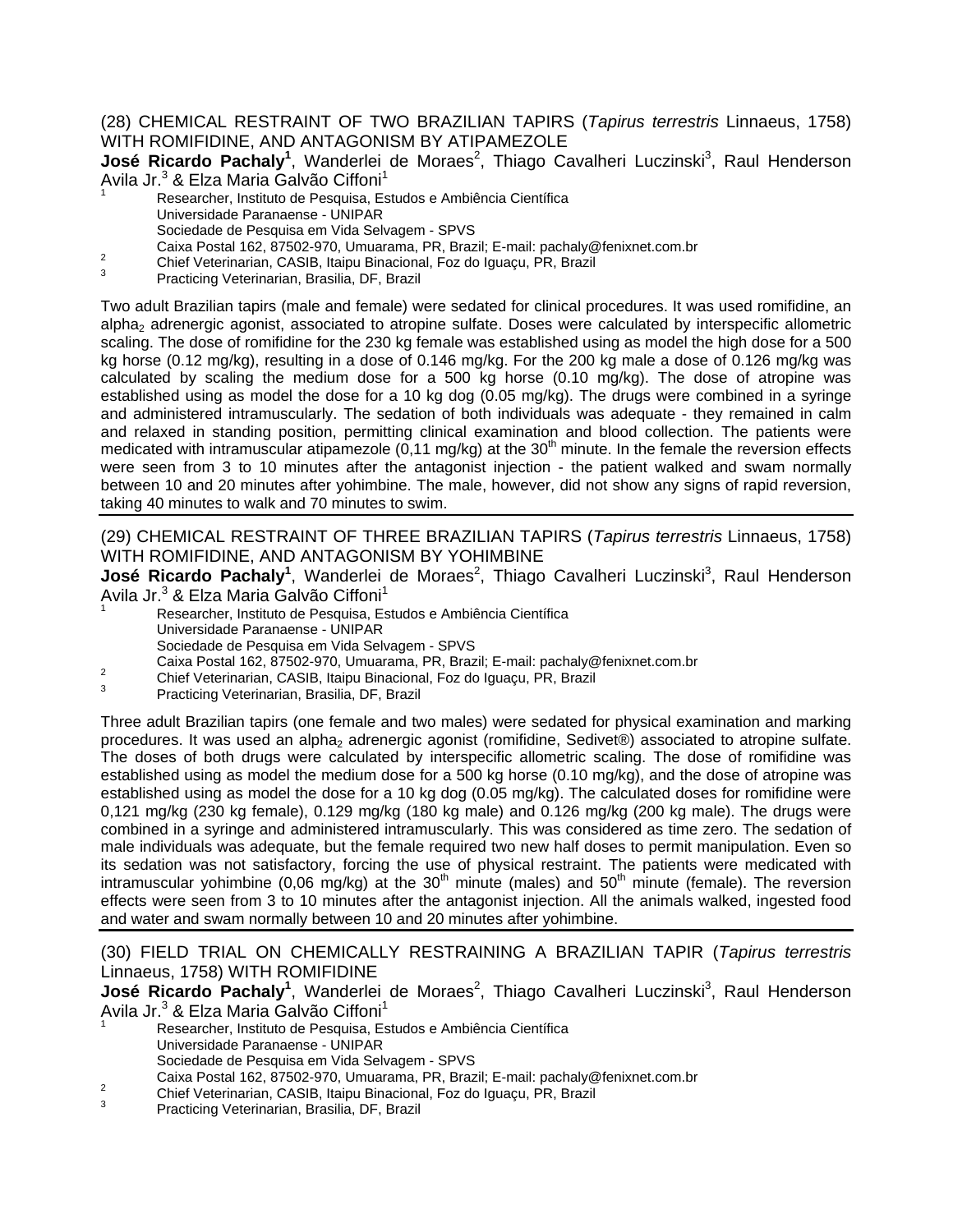A 180 kg young adult male Brazilian tapir was sedated for testing the effects of the combination of the alpha<sub>2</sub> adrenergic agonist romifidine hydrochloride to atropine sulfate. Doses of both drugs were calculated by interspecific allometric scaling. The dose of romifidine was established using as model the medium dose for a 500 kg horse (0.10 mg/kg), and the dose of atropine was established using as model the dose for a 10 kg dog (0.05 mg/kg). The calculated doses were 23.23 mg (0.129 mg/kg) for romifidine and 4.37 (0.024 mg/kg) for atropine. The drugs were combined in syringe and administered intramuscularly. This was considered as time zero. Mild sedation was attained at the  $10<sup>th</sup>$  minute, but the animal remained capable to react against manipulation. At the 15<sup>th</sup> minute a new dose of romifidine (0,066 mg/kg) was given. The patient remained standing and permitted physical examination and blood collection (30<sup>th</sup> minute). Between 38<sup>th</sup> and 63<sup>rd</sup> minute it fell down four times and struggled to return to standing position, showing discomfort in laying down. At the 65<sup>th</sup> minute the clinical conditions were normal and the patient urinated and ingested food and water. At the 73<sup>rd</sup> minute it entered its pool and swam normally.

(31) CHEMICAL RESTRAINT OF AN AGGRESSIVE MALE BRAZILIAN TAPIR (*Tapirus terrestris* Linnaeus, 1758) WITH ROMIFIDINE, AND ANTAGONISM BY YOHIMBINE - CASE REPORT **José Ricardo Pachaly<sup>1</sup>, Manoel Lucas Javorouski<sup>2</sup>, Silvio Cezar Adami<sup>3</sup>, Ivan Deconto<sup>4</sup>, Lucienne** Giselle Popp<sup>2</sup> & Elza Maria Galvão Ciffoni<sup>1</sup>

- Researcher, Instituto de Pesquisa, Estudos e Ambiência Científica Universidade Paranaense - UNIPAR
- Sociedade de Pesquisa em Vida Selvagem SPVS
- 
- 
- Caixa Postal 162, 87502-970, Umuarama, PR, Brazil; E-mail: pachaly@fenixnet.com.br<br>
Staff Veterinarian, City Zoo of Curitiba, PR, Brazil<br>
Student, School of Veterinary Medicine, Universidade Paranaense UNIPAR, Umuarama,
- 

A very aggressive adult male Brazilian tapir (*Tapirus terrestris*) was sedated for physical examination and dental procedures. It was used an alpha<sub>2</sub> adrenergic agonist (romifidine, Sedivet®) associated to atropine sulfate. The doses of both drugs were calculated by interspecific allometric scaling. The dose of romifidine was established using as model the medium dose for a 500 kg horse (0.10 mg/kg), and the dose of atropine was established using as model the dose for a 10 kg dog (0.05 mg/kg). The patient's weight was estimated in 250 kg and the calculated doses were 29.73 mg (0.119 mg/kg) for romifidine and 5.59 (0.022 mg/kg) for atropine. The drugs were combined in a dart and administered with a blowgun. This was considered as time zero. Signs of romifidine effects began 2 minutes after darting, and perfect sedation was attained at the 10<sup>th</sup> minute. The patient remained in standing position but was very calm and relaxed, unable to react to manipulation and permitting physical examination, teeth evaluation and blood collection. At the 30<sup>th</sup> minute it was medicated with IM yohimbine (0.56 mg/kg). Body movements started at the 39<sup>th</sup> minute and complete recovering was accomplished at the 65<sup>th</sup> minute.

(32) IDENTIFICATION OF AEROBIC BACTERIA FROM INTERNAL ORGANS OF *Tapirus bairdii* FROM MIGUEL ALVAREZ DEL TORO REGIONAL ZOO, CHIAPAS, MÉXICO

Dario Marcelino Güiris Andrade<sup>1</sup>, Yassif Yesenia Samayoa Ocampo<sup>1</sup>, Epigmenio Cruz Aldán<sup>2</sup> & Iván Lira Torres<sup>2</sup>

- Policlínica y Diagnóstico Veterinario
- Blvd. Ángel Albino Corzo, N° 635, Tuxtla Gutiérrez, Chiapas, México
- 
- E-mail: dguiris@infosel.net.mx 2 Instituto de Historia Natural y Ecología del Estado de Chiapas (IHNE) Apdo. Postal N°6, C.P. 29000, Tuxtla Gutiérrez, Chiapas, México E-mail: cruz@chiapas.net; ilira@sclc.ecosur.mx

We analyzed the intestinal flora of two Baird's tapirs that died at Miguel Alvarez del Toro Regional Zoo (ZooMAT), in Tuxtla Gutiérrez, Chiapas, México. We isolated bacteria from the respiratory, digestive, and reproductive systems of the specimens by means of the Gram (-) API 20 and NE techniques. The bacteria were cultivated in aerobic conditions at 37°C, and they were taxonomically determined through their pigmentary properties, individual and colonial morphology, biochemical characteristics, and carbohydrate fermentation. We found *Escherichia coli*, *Corynebacterium psudotuberculosis*, *Rhodococcus equi*, *Actinomyces sp*, *Flavobacterium* IIb group, *Pseudomona pseudomallei*, *Staphylococcus aureus*, *Aeromona salmonicida*, *Agrobacterium radiobacter*, and *Pasteurella sp* Type A in the samples. These species constitute new records for Baird´s tapir intestinal flora in Mexico. The proportional distribution of bacteria found in the digestive system (n=26) consisted of 57% for *Escherichia coli* and 14% each for *Corynebacterium*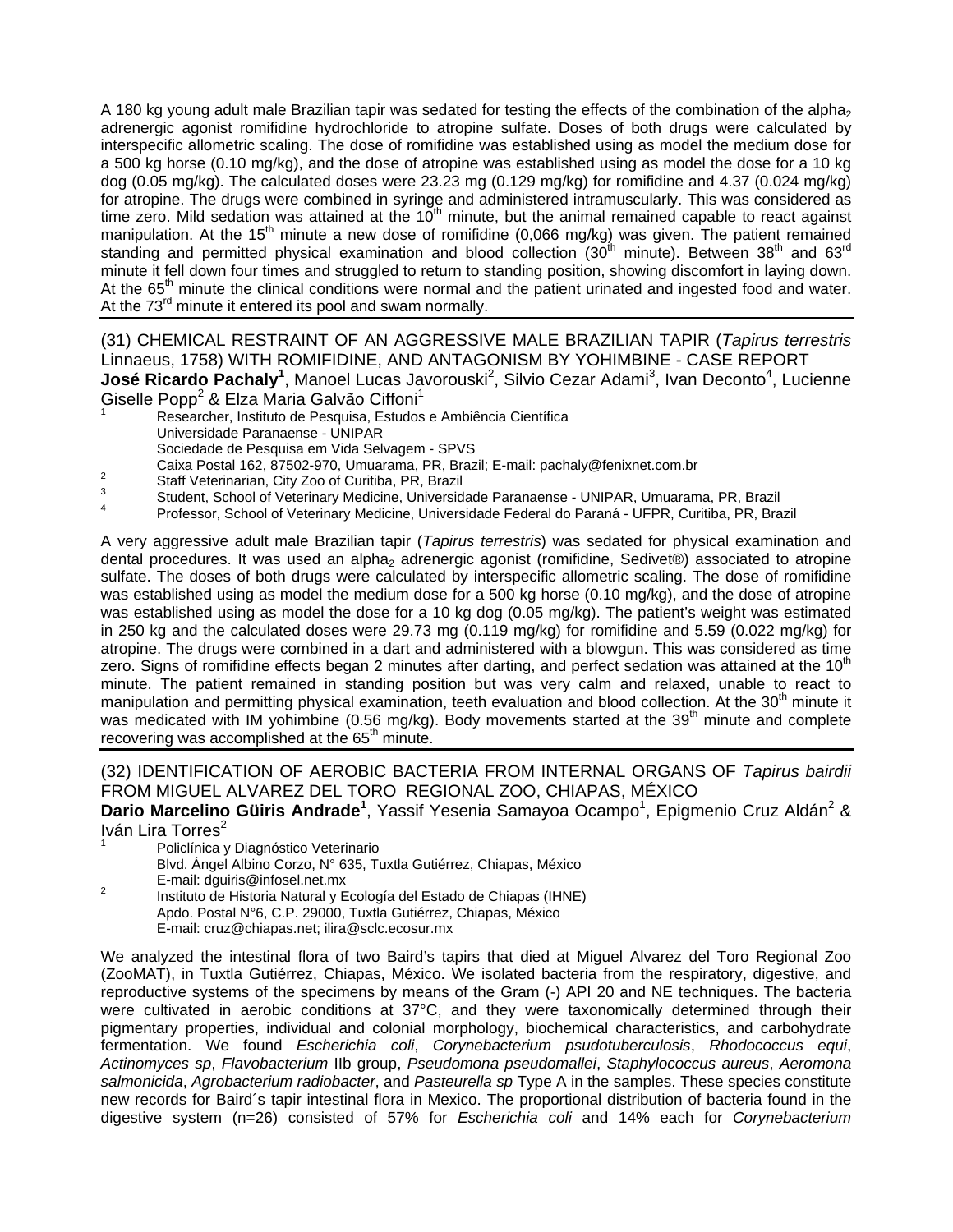*pseudotuberculosis*, *Rhodococcus equi* and *Actinomyces sp*. The distribution found in the respiratory system (n=10) was of 20% each for *Agrobacterium radiobacter*, *Pasteurella sp* Type A, *Rhodococcus equi*, *Flavobacterium* group IIb, and *Pseudomona pseudomallei*. The same data for the reproductive system consisted of 50% for both *Staphylococcus aureus* and *Aeromona salmonicida*.

(33) CAPTURE MYOPATHY IN BAIRD´S TAPIR *Tapirus bairdii:* A CASE FROM CHIAPAS, MÉXICO

Dario Marcelino Güiris Andrade<sup>1</sup>, Epigmenio Cruz Aldán<sup>2</sup>, Iván Lira Torres<sup>2</sup> & Jacqueline Gallegos Michel<sup>2</sup>

Policlínica y Diagnóstico Veterinario Blvd. Ángel Albino Corzo, N° 635, Tuxtla Gutiérrez, Chiapas, México E-mail: dguiris@infosel.net.mx 2 Instituto de Historia Natural y Ecología del Estado de Chiapas (IHNE) Apdo. Postal N°6, C.P. 29000, Tuxtla Gutiérrez, Chiapas, México

E-mail: cruz@chiapas.net; ilira@sclc.ecosur.mx

Here we present the clinical scene, as well as the macro and microscopic wounds present in a Baird´s tapir captured in La Sepultura Biosphere Reserve, and donated to the Miguel Alvarez del Toro Regional Zoo (ZooMAT) in Tuxtla Gutiérrez, Chiapas, México. This tapir was captured and transported in unfavorable conditions, ataxic, with poor answer to external stimuli, depressed, with tachycardia, tachypnea and hypothermia, as well as *post mortem* observation of congestion in lung, liver, thin intestine and kidney; subcutaneous hemorrhages in internal tissues, pale and white areas in muscles, necrotic zones in cardiac muscles and empty bladder. Based on these observations, we inferred that the animal suffered a capture myopathy. In this way we confirmed that, in addition to data from pathologic studies such as immunological depression caused by lymphoid depletion of the spleen, necrotic stomach mucous associated with thrombosis, activity of the lymphatic ganglion in the duodenum, congestion, necrosis and edema of the lymphatic ganglions, as well as vascular damage, the animal was exposed to a viral or bacterial agent that increased its state of susceptibility and complicated it to a morbid process, as it was observed from the transfer to the death of the animal.

(34) IDENTIFICATION OF ECTO AND ENDOPARASITES IN THE CENTRAL AMERICAN TAPIR *Tapirus bairdii*, IN CHIAPAS, MÉXICO

Iván Lira Torres<sup>1</sup>, Epigmenio Cruz Aldán<sup>1</sup>, Dario Marcelino Güiris Andrade<sup>2</sup>, David Osorio Sarabia<sup>3</sup> & Ma. Teresa Quintero M.<sup>4</sup>

- 1 Instituto de Historia Natural y Ecología del Estado de Chiapas (IHNE) Apdo. Postal N°6, C.P. 29000, Tuxtla Gutiérrez, Chiapas, México
- E-mail: cruz@chiapas.net; ilira@sclc.ecosur.mx 2 Policlínica y Diagnóstico Veterinario Blvd. Ángel Albino Corzo, N° 635, Tuxtla Gutiérrez, Chiapas, México
- E-mail: dguiris@infosel.net.mx<br>3 Departamento de Zoología, Instituto de Biología de la UNAM<br>4 Apdo. Postal 70-153, C.P. 04510, México D.F.
- Apdo. Postal 70-153, C.P. 04510, México D.F. 4 Departamento de Parasitología de la Facultad de Medicina Veterinaria y Zootecnia UNAM, 04510 México D.F.; E-mail: ter@servidor.unam.mx

The purpose of this study was to assess the parasitism of Baird´s tapir in Chiapas, México. We analyzed 19 samples of Baird´s feces from La Sepultura Biosphere Reserve collected between March and July 1999. We also took samples directly from a male tapir captured at Montes Azules Biosphere Reserve. We used the techniques of flotation, MacMaster, micrometric, sedimentation of Ritchie (formol ether) for preserved samples, and Ferreira´s quantitative. In addition, we collected ectoparasites from animal captured at both La Sepultura and Montes Azules reserves as well as from a couple maintained in captivity at "Miguel Alvarez del Toro" Regional Zoo (ZooMAT) in Tuxtla Gutiérrez, Chiapas. The following new genera of gastrointestinal nematodes and protozoa were found: *Agriostomun sp*, *Lacandoria sp*, *Neomurshidia sp*, *Trichostrongylus sp*, *Strongylus sp*, *Brachylumus sp,* and a species of ancilostomaide. We also detected the presence of *Eimeria sp,* and *Balantidium coli,* as well as the mites: *Dermacentor halli, Dermacentor latus, Amblyomma cajannense, Amblyomma coelebs, Amblyomma ovale, Anocentor nitens* and *Ixodes bicornis.* 

(35) CAPTURE AND IMMOBILIZATION OF FREE-RANGING BAIRD'S TAPIRS IN CORCOVADO NATIONAL PARK, COSTA RICA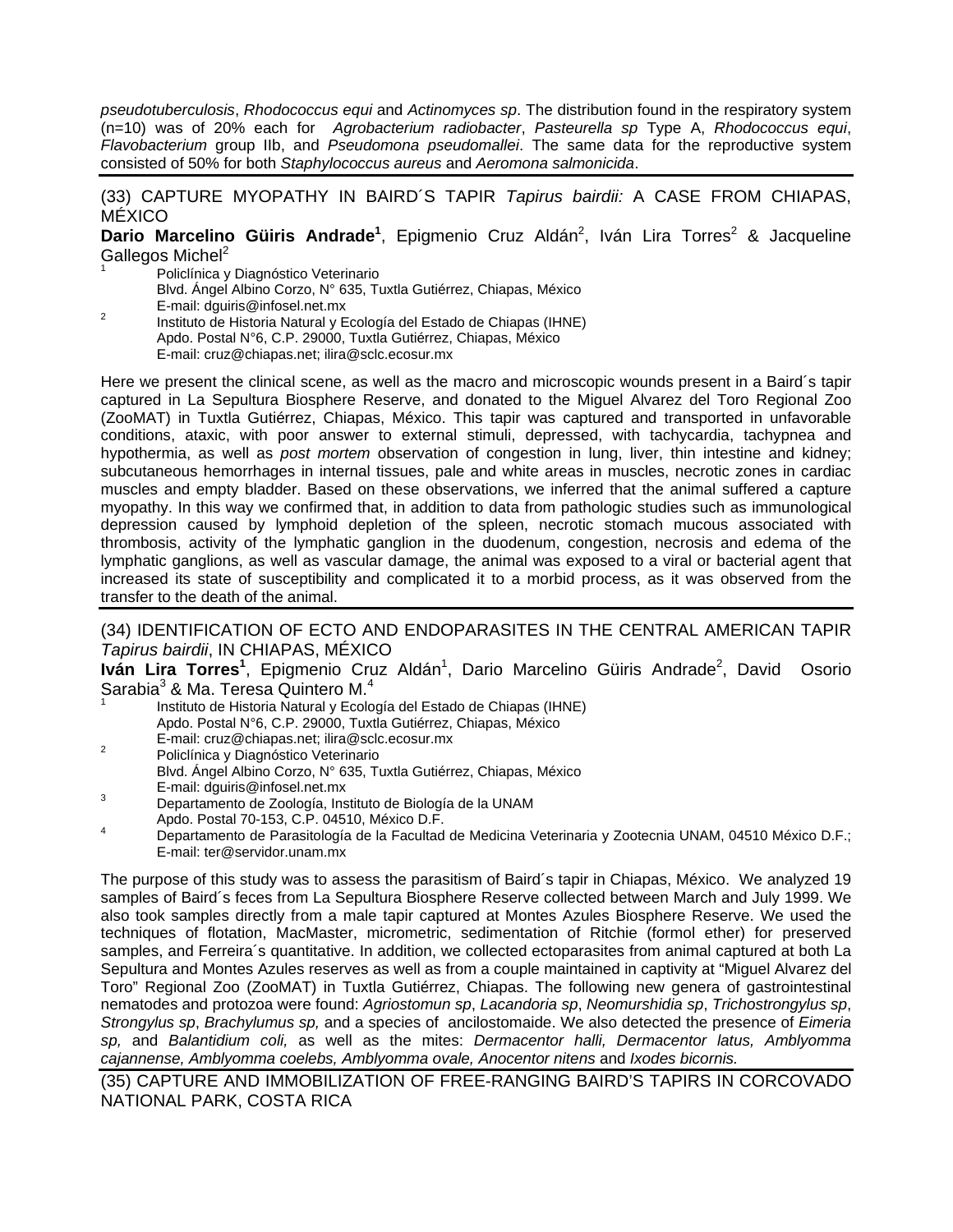#### **Sonia M. Hernandez-Divers<sup>1</sup> & Charles Foerster<sup>2</sup>**

Adjunct Professor, College of Veterinary Medicine, University of Georgia Veterinary Advisor, American Zoo and Aquarium Association (AZA) Tapir Taxon Advisory Group Veterinary Advisor, IUCN/SSC Tapir Specialist Group 197 East Creek Bend, Athens, Georgia USA 30605; E-mail: shernz@aol.com ² Proyecto Danta, Baird's Tapir Project 1117 N Institute St, Colorado Springs, Colorado, USA; E-mail: crfoerster@aol.com

The Baird's tapir is currently listed as Vulnerable as established by the 1996 IUCN Red List of Threatened Animals. Despite its general category of vulnerable, this species of tapir is likely to be considered endangered with extinction in most countries. Historically, this species ranged from southeastern Mexico, from the northern portion of Colombia to the Gulf of Guayaquil in Ecuador. Today this species occurs west of the Andes in Colombia and Ecuador. Its confirmed current range in Central America is limited to areas sparsely populated by humans and isolated populations in protected areas of Mexico, Belize, Honduras, Costa Rica, Panama and possibly Nicaragua. It is considered extinct in El Salvador. As with most large, solitary mammals, tapir populations are normally found in low densities. The primary pressures on their numbers are habitat loss and excessive hunting. Due to the tapir's low reproductive potential and slow growth, even minimal hunting has proven to significantly decrease their populations [4]. Consequentially, these smaller populations become even more susceptible to extinction from natural disasters and disease epidemics. In Costa Rica, the primary threat to the Baird's tapir is deforestation due to logging and farming practices. It is estimated that 80% of Costa Rica has been deforested. In Corcovado National Park, gold mining also poses an important threat to their habitat. Without reliable information on the basic ecological requirements of tapirs (habitat use, home range, demographics, etc), it will be impossible to develop an effective strategy for sustaining free-ranging populations. Until recently, researchers have relied on indirect methods such as track counts, fecal examination and transect counts to estimate population densities, habitat use and diet. These methods, though useful, are limited in the scope of data they can provide. Until 1995, only two previous studies had utilized direct methods to gather such data in tapirs. During the last few years, more tapir researchers have elected to employ radio telemetry to monitor the movements of their study animals. As a result, there has arisen a need for an effective protocol for the immobilization of freeranging tapirs that is safe for the animals as well as the researchers. Since 1994, the authors have studied the ecology and health of a small population of Baird's tapirs in Corcovado National Park, Costa Rica. The project aimed to define basic ecological details such as home range, habitat use, activity patterns, diet, disease susceptibility and reproduction. In this presentation we aim to describe the basic capture and immobilization method utilized from March 1996 to February 2000 to radio collar the study animals. The animals were captured by first setting up bait stations. Bananas were used to attract the tapirs to bait stations. Tree platforms were constructed in trees overlooking the bait stations. The veterinarian and the project biologist sat upon such platforms to await the presence of animals coming to forage on bananas. The animals were darted from the platform with a combination of butorphanol/xylazine. Ketamine was used to lengthen the duration of the immobilization period. Tolazoline and naltrexone were used to reverse the effects of the immobilization drugs.

## (36) HEALTH ASSESSMENT OF A RADIOCOLLARED POPULATION OF FREE-RANGING BAIRD'S TAPIRS IN CORCOVADO NATIONAL PARK, COSTA RICA

## **Sonia M. Hernandez-Divers<sup>1</sup> & Charles Foerster<sup>2</sup>**

| Adjunct Professor, College of Veterinary Medicine, University of Georgia |                                                                                            |
|--------------------------------------------------------------------------|--------------------------------------------------------------------------------------------|
|                                                                          | Veterinary Advisor, American Zoo and Aguarium Association (AZA) Tapir Taxon Advisory Group |
|                                                                          | Veterinary Advisor, IUCN/SSC Tapir Specialist Group                                        |
|                                                                          | 197 East Creek Bend, Athens, Georgia USA 30605; E-mail: shernz@aol.com                     |
| ີ                                                                        | Description Depter Default Teacher Destaut                                                 |

² Proyecto Danta, Baird's Tapir Project 1117 N Institute St, Colorado Springs, Colorado, USA; E-mail: crfoerster@aol.com

Despite the fact that tapirs are the largest land mammals in Central America, few studies have been done to establish their health status and susceptibility to disease. Currently, a small population of tapirs is being monitored for a related ecological study in Corcovado National Park, Costa Rica. During the course of immobilizing these animals, blood has been collected (n=17) for complete blood cell counts and serum chemistry. A comparison of these values from the free-ranging population and MedArks reference values is currently underway and results will be presented. Although few infectious diseases are reported to affect captive tapirs, several institutions recommend the vaccination of tapirs for EEE, VEE and WEE and Leptospirosis. This free-ranging population in Costa Rica was tested for the following serology: Eastern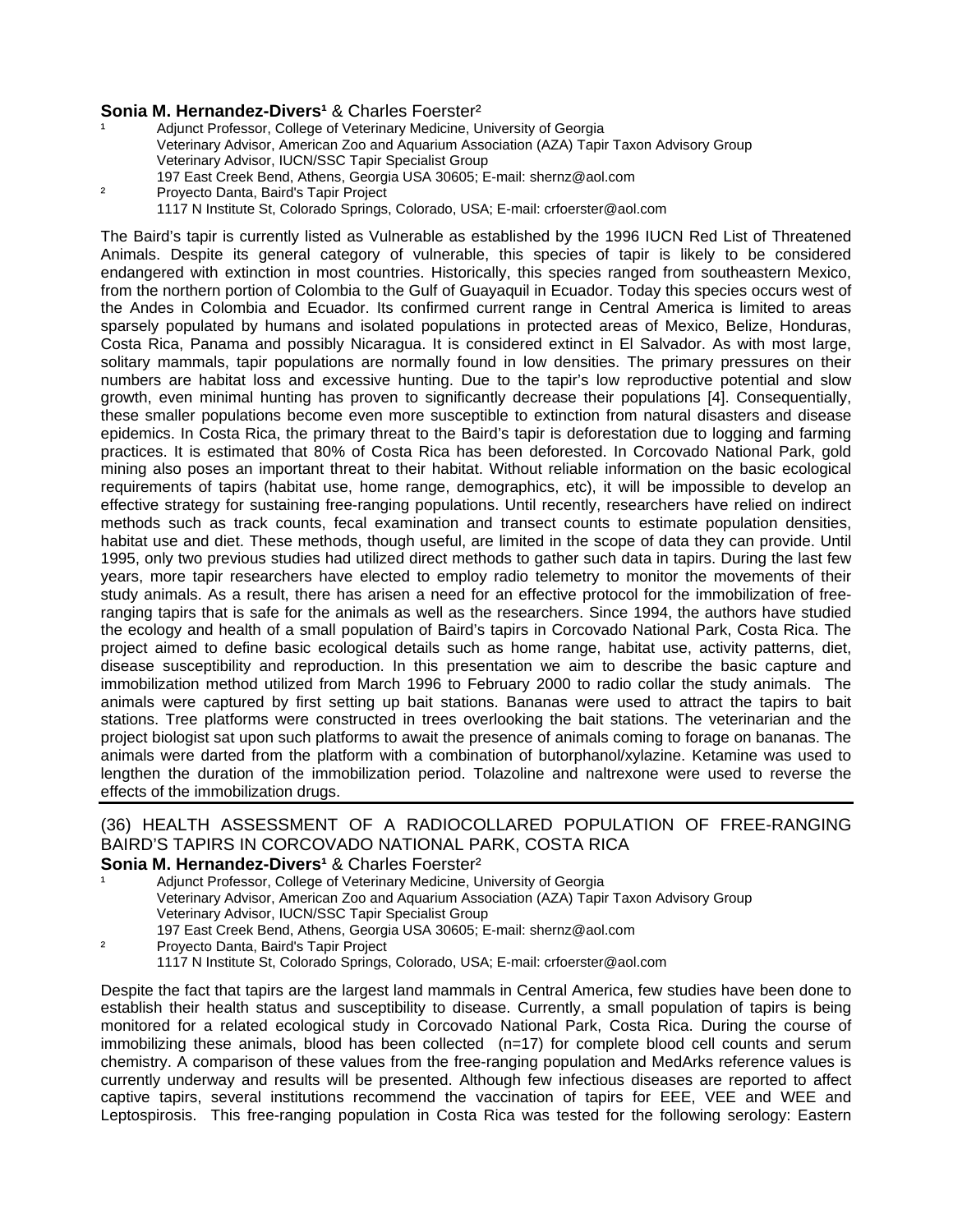equine encephalitis, Venezuelan equine encephalitis, Western Equine Encephalitis, Brucella, Equine Infectious Anemia and Leptospirosis. Findings from this survey will be presented. Fecal material has been collected and analyzed for parasites. Ticks have been collected and have been identified as either Amblyomma oblongoguttatum or A. coelebs. Rectal bacterial cultures isolated have shown Streptococcus sp., Rhodococcus sp. and diptheroids. Information gained from this study will greatly contribute to concurrent tapir field studies as well as captive populations.

#### (37) KEYNOTE SPEAKER: AREA DE CONSERVACIÓN GUANACASTE, COSTA RICA **Daniel Janzen**

Department of Biology, University of Pennsylvania

415 South University Avenue, Philadelphia, Pennsylvania, USA 19104; E-mail: djanzen@sas.upenn.edu

The only way that tropical biodiversity will survive is through its integration with humanity - use it or lose it. The Area de Conservación Guanacaste in northwestern Costa Rica is a pilot project in the specifics and realities of such an integration.

(38) PROJECT TAPIR: DESIGNING A PLAN TO REINTRODUCE THE LOWLAND TAPIR (*Tapirus terrestris*) IN THE RESERVES OF THE UNIVERSIDAD NACIONAL DE TUCUMÁN, ARGENTINA

#### **Juan Pablo Juliá<sup>1</sup> & Cristiam Simón Abdala<sup>2</sup>**

- Universidad de Salamanca, Spain
	- Fernando de la Peña 7-11, 2ºD, (35007) Salamanca, Spain; E-mail: juanpablojulia@terra.es
- ² Reserva Experimental Horco Molle; Facultad de Ciencias Naturales de la Universidad Nacional de Tucumán Miguel Lillo 205, Tucumán (4000), Argentina

The tapir is extinct in the province of Tucumán (Argentinean Northwest) since 1940 and is "Endangered" in Argentina. The Universidad Nacional de Tucumán (UNT) have two reserves in the province, the Reserva Universitaria Sierra de San Javier (14.000 ha) and the Reserva Experimental Horco Molle (REHM, 200 ha). They are located at 15 km to the west of the city of San Miguel de Tucumán. In the REHM, exist a breeding program of tapir in semi captivity and an environmental education program. The tapir could act as an umbrella species and help to the conservation of endangered ecosystems in the province. The REHM, have the objective to reintroduce a population of 40 to 70 reproductive individuals inside university reservations and to keep interconnection with the rest of the province reservations. We hope to imply in the project the UNT, no government organizations and the government of the province of Tucumán. Environmental education will make a special emphasis in hunters and local population. We hope to generate alternative economic resources for the local population, like ecotourism and local works for pursuit of the reintroduce animals. The animals to reintroduce will have quarantine in the REHM, some of which will be use also as reproducers. We shall include an intense pursuit post liberation, let us to evaluate the results and to give a maximum flexibility to the project.

#### (39) BEHAVIOR OF THE BAIRD´S TAPIR IN CAPTIVITY, IN CHIAPAS, MÉXICO

**Iván Lira Torres<sup>1</sup>, Epigmenio Cruz Aldán<sup>1</sup> & Sergio Guerrero Sánchez<sup>1</sup>** 

Instituto de Historia Natural y Ecología del Estado de Chiapas (IHNE)

Apdo. Postal N°6, C.P. 29000, Tuxtla Gutiérrez, Chiapas, México; E-mail: ilira@sclc.ecosur.mx

With the purpose of knowing the individual and reproductive behavior of the Central American Tapir *Tapirus bairdii,* we did a study with a pair of adult animals maintained in captivity in "Miguel Alvarez del Toro" Regional Zoo, in Tuxtla Gutierrez, Chiapas, Mexico. By means of systematic registries and focal observations we obtained 5264 behavioral events, which were described and classified in 27 categories. Of this total, 2586 events corresponded to the female and 2678 to the male. Most of these events (2424), were emitted by the female, which represented 93,73%. Of the total emitted by her, 2245 (92.69%) were individual records and 177 (7.30%) were reproductive. In the case of received events by the female, 58 (35.80%) were individual and 104 (64.19%) were reproductive ones. In the case of the male, 2570 were emitted events (95,97%), and 108 were received (4.03%). Of total events emitted by the male, 2344 (91.20%) represented individual records and 226 (8.80%) were reproductive. In the case of the received events, 42 (38.88%) were individual and 66 (61.11%) were reproductive. Although many of the individual behavioral were similar, they showed noticeable differences regarding the courtship and mating. Both animals displayed intense activity in these aspects.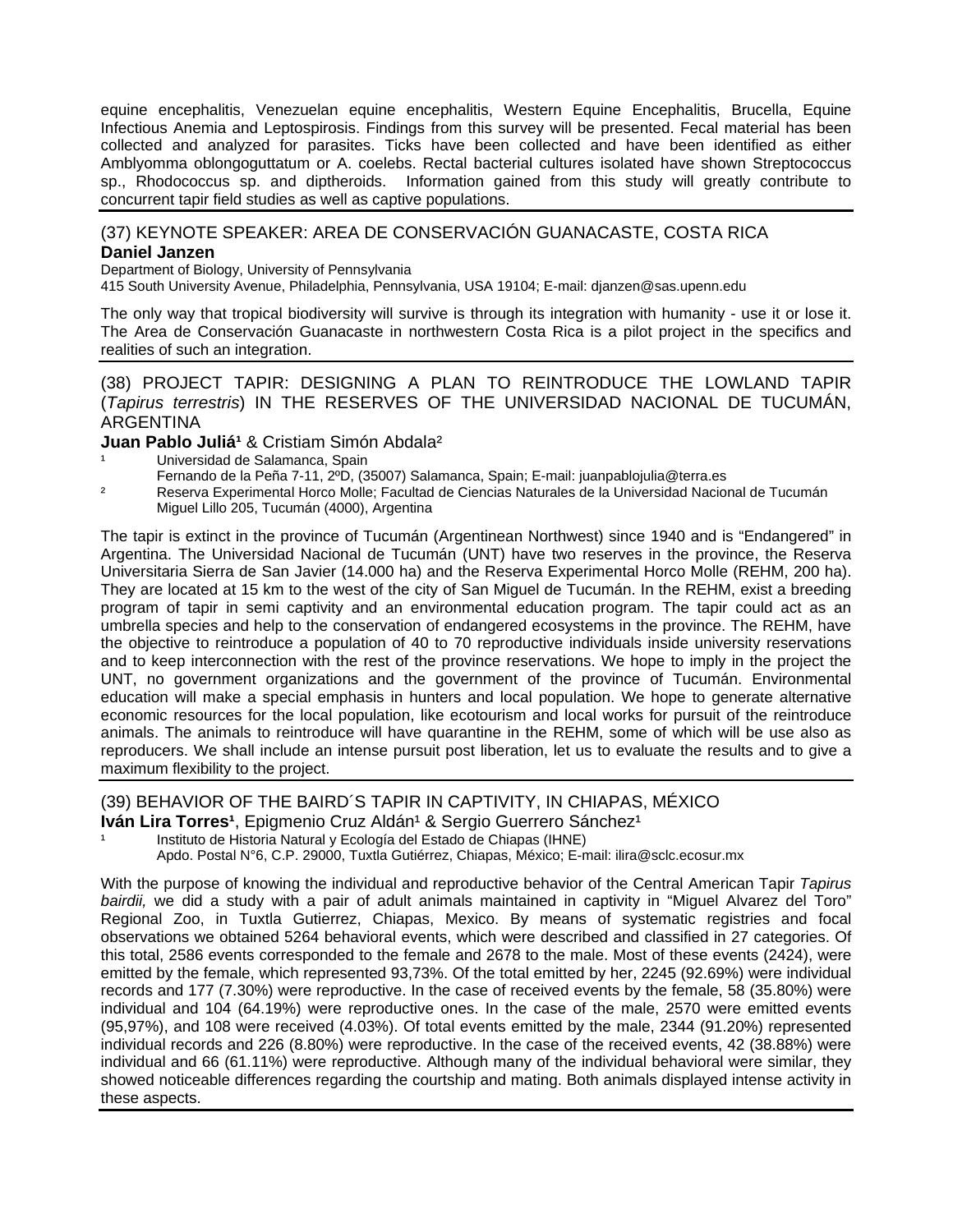## (40) EFFECTS OF ENCLOSURE DESIGN ON TAPIR LIFE HISTORY TRAITS

#### **Lisa A. Nordstrom<sup>1</sup> & John A. Bissonette<sup>1</sup>**

Utah Cooperative Fish and Wildlife Research Unit Department of Fisheries and Wildlife, Utah State University Logan, UT, USA 84322-5210; E-mail: SLV2V@cc.usu.edu

Zoological parks play an increasing role in wildlife conservation as more species are threatened with extinction in their native habitat. Thus, the environment provided within the zoo can be critical for the survival of wildlife species until the causes for decline have been identified and remedied. Through the last century, zoo enclosures have transformed from simple square cages into more complex "naturalistic" areas. Few studies, however, have examined the effects of enclosure attributes on the health, longevity, mortality, and breeding success of captive animals. As a consequence, curators have little scientific information on how to optimally design enclosures for species. Captive management of tapirs, especially the Malayan (*Tapirus indicus*) and lowland (*T. terrestris*), has been fairly successful in recent years, despite their threatened and endangered status in the wild. Due to this ease of management, enclosure design may appear to be inconsequential to maintaining a self-sustaining captive population. However, individual variation between and within the species can influence optimal enclosure design for attaining captive management goals. Knowledge of how enclosure attributes affect life history traits for tapirs can be applied to improve captive management for all species of tapirs, as well as to provide a better understanding of tapirs themselves.

### (41) DEVELOPMENT OF A CAPTIVE MALAYAN TAPIR (*Tapirus indicus*) AT WOODLAND PARK ZOOLOGICAL GARDENS

#### **Irene Choi<sup>1</sup> & Heidi Frohring<sup>2</sup>**

- University of Washington, Department of Zoology Seattle, Washington USA; E-mail: ichoi@u.washington.edu
- ² Woodland Park Zoological Gardens Seattle, Washington USA; E-mail: heidi.frohring@zoo.org

Malayan tapirs (*Tapirus indicus*) born in captivity rarely survive to adulthood due to stillbirths, failures of mother-infant bonds, neo-natal diseases, and accidents. Despite such serious issues, very little literature is available on mother-infant behavior and development. Development of Malayan Tapir calves is expected to closely approximate that of *Tapirus terrestris*, with *T. indicus* spending less time with its mother and displaying more "hider" behaviors. The following was a study of a female Malayan tapir's behavior before and after giving birth, along with her behavior towards her calf and its development. This study took place at the Woodland Park Zoological Gardens in Seattle, Washington in the spring and summer of 2000 for the first seventeen weeks after birth. Data were gathered utilizing instantaneous scans, focal animal sampling, and one-zero sampling that involved an observer noting what types of behavior, such as feeding, locomotion, resting, standing, swimming, spraying, vocalizing, licking, nuzzling, and nursing occurred at set intervals of time onto a datasheet. Rate and percentage of time spent in each type of activity were calculated and compared over time as the calf grew. Comparisons of *T. terrestris* and *T. indicus*, using a t-test, showed no significant differences in calf development. The female tapir was found to spend most of her time resting, feeding, and moving (locomotion). The activity budgets for two lactating adult females, *T. terrestris* versus *T. indicus*, using a Chi-Square Test, showed no significant differences between the two. The adult female Malayan tapir displayed increased spraying during the 3 & 4 week of the study, along with increased vocalization during the 7th, 12th, and 16th week after parturition. The calf displayed major development changes with dentition appearing in the 1-2 week, feeding on solids by the 2-3 week, swimming by the 9th week, and rapid weight gain. Mother-calf association measures showed the female tapir and the calf preferred to be less than one mother length from each other when given a choice. Mother or calf equally initiated nursing bouts that lasted about 10 minutes on average and occurred most often in the afternoon.

## (42) COVERED CURIOSITIES? WAYS TO INCREASE NATURAL BEHAVIOR AND PUBLIC EDUCATION IN CAPTIVE TAPIRS

#### **Stefan Seitz**

Bonndorfer Strasse 19, 68239 Mannheim, Germany; E-mail: tapirseitz@web.de

Because of their endangered status and systematic uniqueness, tapirs become appropriate inhabitants of zoological gardens. However, exhibit design and maintenance conditions often do not adequately meet the mission of presenting the animals in a highly educative way. This results from a study conducted for the first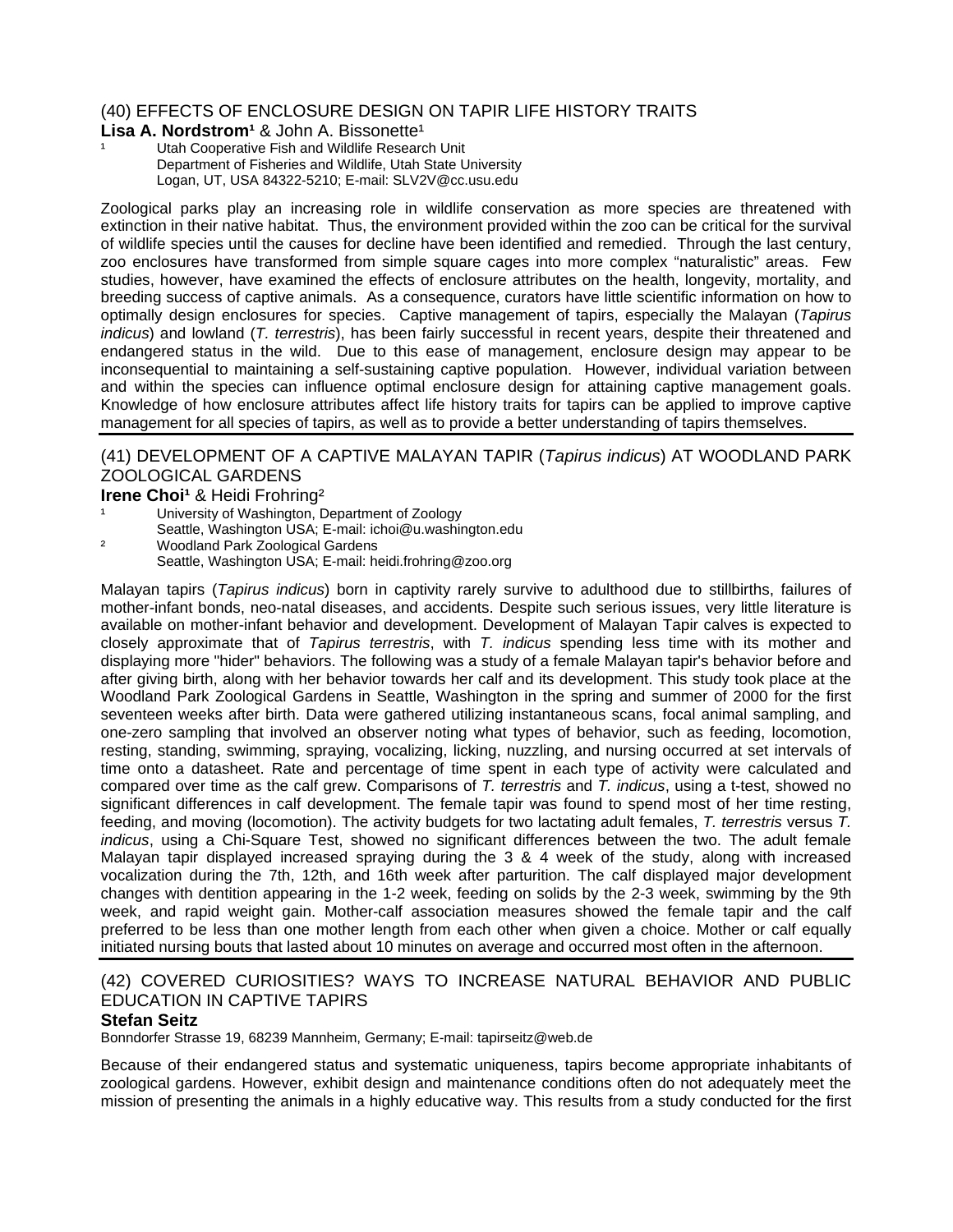time on behavior and public perception of all tapir species in captivity. A good visibility or a high level of activity is favoring public attention to the animals. Depending on the type of enclosure, the amount of observers ranges between 26% and 94% of all passing people. The most conspicuous Asian tapir is easily overlooked when resting behind fences and therefore receives least attention of all species. Mean observation time of any tapir drops below half a minute while lying and rises above two minutes with keeper contact. Thus, management should be more visitor oriented. Natural vegetation and outdoor feeding can reduce resting periods below 60% during the day. Access to exhibits and availability of browse are seasonally restricted in temperate climates. Poor grounds and missing pools do not give right impressions of tapir ecology. Mixed species exhibits with viewpoints attract most visitors and obtain best judgments. With environmental enrichment, the animals display a variety of natural behavior in captivity: This not only supports their activity and health, but also increases their entertainment and educational value. Knowledge and enthusiasm are necessary to motivate the public for an interest in conservation. And tapirs still could benefit from a higher degree of popularity.

## (43) MANAGEMENT OF TAPIRS AT THE LOS ANGELES ZOO

- **Michael Dee<sup>1</sup> & Manuel A. Mollinedo<sup>1</sup>**
- General Curator, Los Angeles Zoo
- 5333 Zoo Drive, Los Angeles, CA, USA 90027; E-mail: mdee@zoo.ci.la.ca.us
- Zoo Director, Los Angeles Zoo

5333 Zoo Drive, Los Angeles, CA, USA 90027; E-mail: mmolline@zoo.lacity.org

The Los Angeles Zoo currently maintains two species of tapirs. From 1968 to 1971, the zoo exhibited all four species of tapir. This is the first time that a zoo was able to exhibit and breed all four species.

## (44) VOLUNTARY MEDICAL SAMPLING OF TAPIRS AT THE AUDUBON ZOO **Kathy Topham DVM<sup>1</sup> & Sheila Barrios<sup>1</sup>**

Audubon Nature Institute-Audubon Zoo

6500 Magazine St., New Orleans, LA 70118 USA; E-mail: ktopham@auduboninstitute.org

At Audubon Zoo we house our 1.2 Lowland Tapirs (Tapirus terrestris) in a 1.5 acre mixed species exhibit. Due to the fact the tapirs are closely related, we wanted to inhibit reproduction while continuing to house them together. We chose to use 1000 mg Depo Provera intramuscularly (Medroxyprogesterone Acetate Injection), which for our tapirs was 5.0 and 5.4 mg/kg respectively. We decided to monitor the success of the injections by measuring serum progesterone levels through collecting blood from both females weekly. It is a natural behavior of tapirs to respond to scratching and rubbing by slowly sitting, followed by rolling into lateral recumbency. They become somewhat sedate if the trainer continues to scratch along the abdomen. All three tapirs were subsequently trained using operant conditioning techniques to lie laterally recumbent, and accept blood collection from the medial saphenous vein using operant conditioning techniques. Training sessions were short but daily. The animals were lightly scratched along the dorsum, and flanks and abdomen until they were positioned laterally. Once they consistently performed this behavior we introduced the equipment and the personnel (phlebotomist)at each session. Once the tapirs accepted that, we began stepwise to palpate the region of the medial saphenous, followed by blunt pressure, and then ultimately introduced a 23 gauge butterfly catheter and syringe. After collection of the sample, the animal was offered a food reward as positive reinforcement. We found this conditioning quite useful, and have since the start of the training program been able to perform other medical procedures safely. It is easier to monitor body weights, obtain radiographs and ultrasound images with portable machines, and can collect core body temperatures with rectal thermometers. Last year we had the opportunity to anesthetize one of our females to suture a wound using the training techniques. Objectively, we used less anesthetic to complete our task. Subjectively, the procedure was smoother and less traumatic than prior anesthetic events. Overall, the increased contact and training with these animals has improved our ability to care for them in captivity.

## (45) *Tapirus pinchaque* POPULATION MANAGEMENT

#### **Jaime Andrés Suarez Mejía**

Enviromental Sciences, Universidad Tecnológica de Pereira

Carrera 4 bis #24-33, Pereira, Risaralda, Colombia; E-mail: suarmatta@yahoo.com

General goals of this university graduation project are to develop a management model for mountain tapir conservation at the Central Andes of Colombia. Specific goals are to build a regional strategy for mountain tapirs management, to formulate a regional action plan for *Tapirus pinchaque* at the study zone; and, to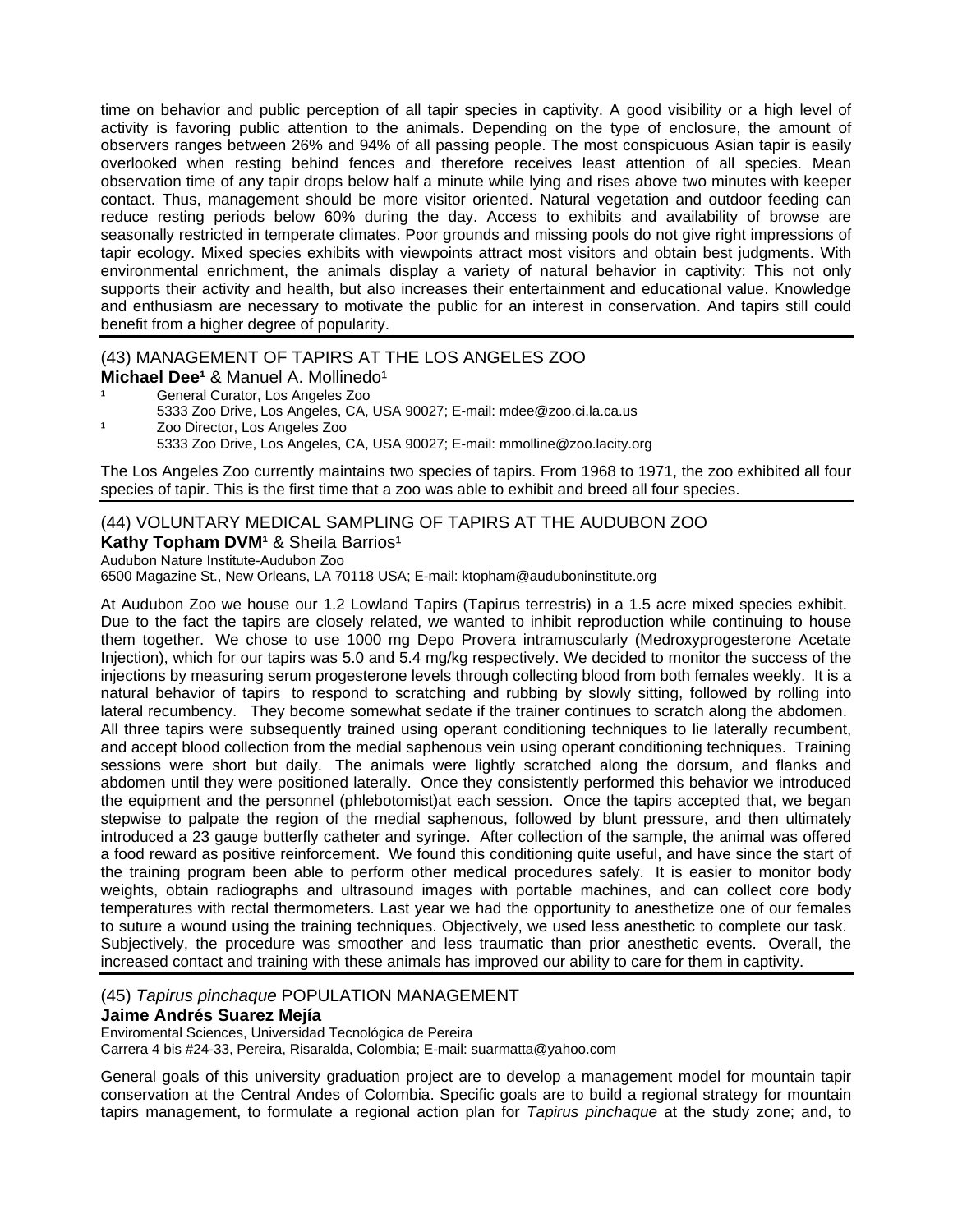design a pursuit and evaluation system for the measurement of the action plan accomplishment. The methodology will be based on an adaptation of the national biodiversity strategic planning (U.I.C.N., W.R.I, P.N.U.M.A). The evaluation process will: identify the institutional frame for the biodiversity and protected areas; analyze the biodiversity national policies and the technical proposal for their implementation; and, identify the legal policies, economical application (tools) for threatened species conservation. The project will: create a scientific and institutional support group for the elaboration of the strategy; elaborate an opinion interchange format with foreign tapir experts; and, create a support group with community members, forest keepers and ex-hunters. This strategy will: build as a group for the regional strategy for the mountain tapir and, establish the management goals for the mountain tapir preservation in the zone. The PROMME (action plan) will specify the administrative structure of the plan and estimate the cost and financial mechanisms of the plan. The pursuit and evaluation will measure the action plan goals effectiveness and accomplishment.

## (46) WILDERNESS AREA CONNECTIVITY AND CHANGES IN TAPIR HABITAT AVAILABILITY IN NORTHERN MESOAMERICA

#### **Alfredo D. Cuarón**

Departamento de Ecología de los Recursos Naturales; Instituto de Ecología, Universidad Nacional Autónoma de México Apartado postal 27-3 (Xangari), Morelia, Michoacán, 58089, México; E-mail: cuaron@oikos.unam.mx

Habitat connectivity is crucial for the persistence of many species, including tapirs. Habitat loss is frequently cited as one of the main factors threatening tapirs, but it is rarely documented and quantified properly. I identified, based on a remote sensing analysis, the large wilderness areas with tapir (*Tapirus bairdii*) habitat and their connectivity in northern Mesoamerica (southern Mexico, Belize, Guatemala, El Salvador and portions of Honduras and Nicaragua). Additionally, I analyzed the changes on tapir habitat availability in a 2.7 million ha area in southern Mexico and northern Guatemala. I considered the regional variability of these changes and the effect of variation in management and development trends. Based on data from a remote sensing, land-cover change analysis (1974-1986), I created simple linear Markov models for a heuristic tool to simulate changes in tapir habitat availability over a 60-year period. Tapir habitat availability was highly variable between the nine sub regions I considered. Likewise, changes in management and development policies and trends in the study area will lead to contrasting habitat availability for tapirs. The approach I used is useful for assessments of species habitat availability and survival perspectives, considering how different development trends and management practices may affect them.

## (47) ASSESSING THE EFFECTIVENESS OF PROTECTED AREAS FOR TAPIR CONSERVATION IN MESOAMERICA

Alfredo D. Cuarón<sup>1</sup>, Eduardo Carrillo<sup>2</sup> & Grace Wong<sup>3</sup>

Departamento de Ecología de los Recursos Naturales Instituto de Ecología, Universidad Nacional Autónoma de México

- Apartado postal 27-3 (Xangari), Morelia, Michoacán, 58089, México; E-mail: cuaron@oikos.unam.mx 2<br>Unidad de Areas Protegidas; Centro Agronómico de Investigación y Enseñanza (CATIE)
- Apartado 7170, Turrialba, Costa Rica<br><sup>3</sup> Programa Regional de Manejo de Vida Silvestre, Universidad Nacional Apartado postal 1350-3000, Heredia, Costa Rica

Protected areas are often cited as an essential component of biodiversity conservation programs. Many countries have based their national conservation policies on such areas. How effective are these areas? Are they achieving their proposed goals? Are they contributing to tapir conservation? We present two case studies that assess protected areas effectiveness in promoting tapir (*Tapirus bairdii*) conservation in Mesoamerica. We looked at changes in tapir habitat availability in two protected areas, Reserva de la Biósfera Montes Azules and Parque Nacional Palenque, in Chiapas, Mexico, and compared them with nonprotected areas in that state. Habitat loss rates in these protected areas were lower than in non-protected areas, but for different reasons in each case. We also compared the abundance of tapirs in two Costa Rican protected areas, Parque Nacional Corcovado (PNC) and Reserva Forestal Golfo Dulce, with similar environmental characteristics but different hunting restrictions and levels of protection, and monitored the abundance of tapirs in PNC over a 4-year period. The main factor differentiating the abundance of tapirs in these two Costa Rican protected areas and at PNC during the study period was the level of hunting. Mesoamerican protected areas are playing an important role in tapir conservation, but they are not entirely successful.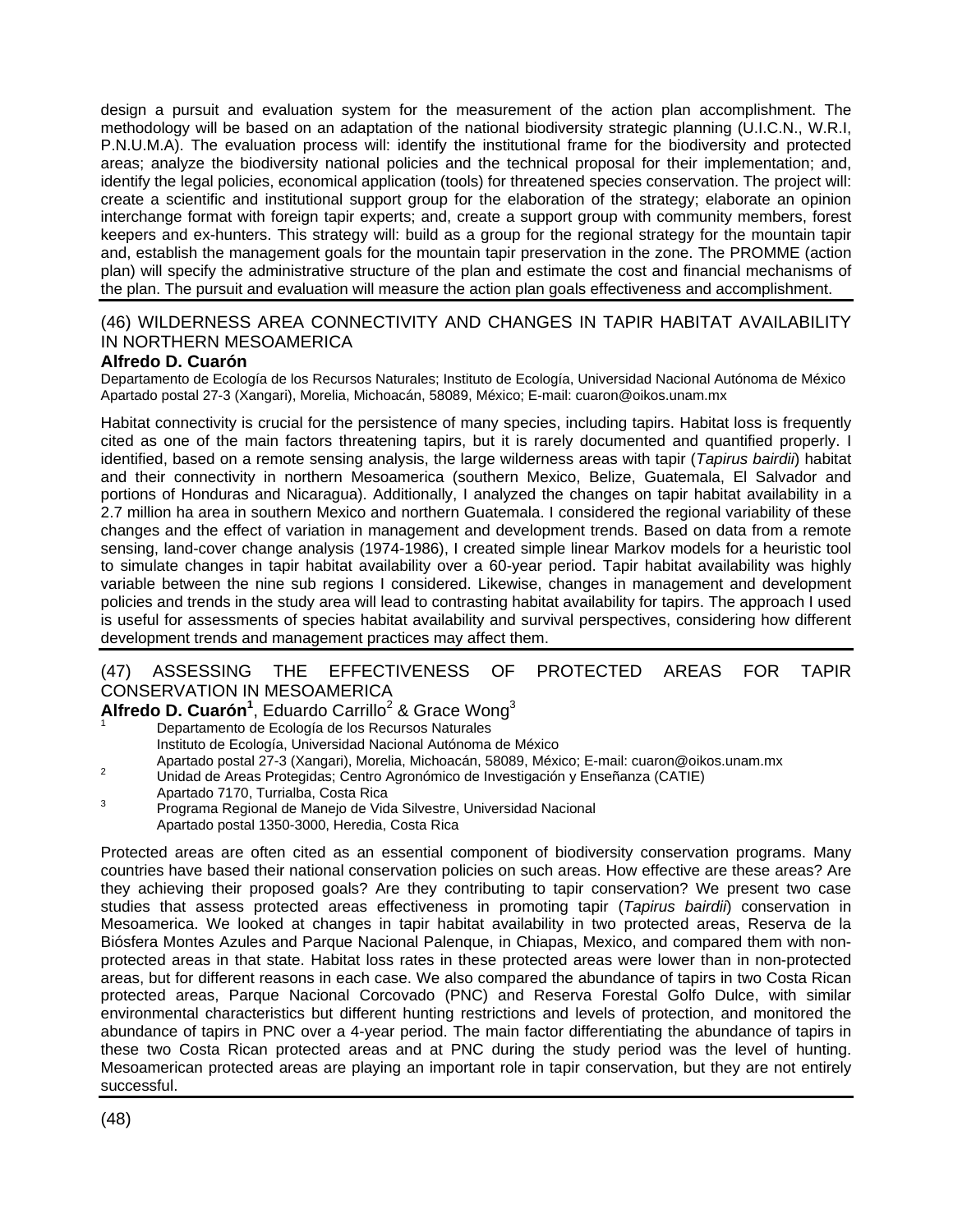## **William R. Konstant**

Special Projects Director, Conservation International, USA E-mail: b.konstant@conservation.org

#### (49)

### **Nico Van Strien**

SE Asia Coordinator, International Rhino Foundation Julianaweg 2, 3941DM, Doorn, THE NETHERLANDS; E-mail: strien@compuserve.com

#### (50) SOCIAL DYNAMICS IN CONSERVATION PLANNING AND IMPLEMENTATION Susie Ellis<sup>1, 2</sup>

- <sup>1</sup> Conservation Breeding Specialist Group, IUCN/SSC, 138 Strasburg Reservoir Road, Strasburg VA 22657<br><sup>2</sup> Conservation International, 1919 M Street Ste 600, Washington, DC 20036 USA
	-
	- E-mail: s.ellis@conservation.org

Strategic planning initiatives for conservation action have traditionally focused exclusively on the biology of the species or biological system in question. However, such initiatives often have been carried out in the absence of consideration of the parallel systems dynamics at play among varied stakeholders. Processes to facilitate positive conservation action must be based on sound science and to maximize chances for success must involve a wide range of stakeholders with an interest in the future of the species or biological system in question. One type of process, the Population and Habitat Viability Assessment (PHVA) developed by IUCN's Conservation Breeding Specialist Group, involves expert facilitation with intensive examination of existing published and unpublished data, use of a neutral computer simulation modeling tool to examine the assumptions and complexities of existing conditions and management strategies on the risk of extinction, as well as sensitivity analyses to examine potential effects of alternative management activities. The social context of these processes provides a non-hierarchical environment for communication, analysis and collaborative thinking that leads to mutual understanding of stakeholder perspectives, development of realistic and achievable conservation action plans and, often, new collaborative partnerships. This paper will discuss examples focusing on the human dimensions/systems at play in the development and implementation of management strategies for several of the most threatened species in the world, and their implications for tapir recovery planning and management.

## (51) EVENING PRESENTATION: IDEA WILD

## **Wally Van Sickle**

President, Idea Wild

420 Riddle Drive, Fort Collins, Colorado 80521USA; E-mail: ideawild@ideawild.org

IDEA WILD is a non-profit organization from the United States working to minimize the loss of biodiversity by empowering people on the front lines of conservation in Latin America with equipment and supplies. We provide binoculars, global positioning systems, mist nets, telemetry, computers, cameras, climbing ropes, etc. to biologists and educators working to conserve biodiversity. In ten years we have provided equipment to over 1500 people in 26 countries. Our slide presentation will introduce you to many of these projects and explain the application process. If you have ever been short of equipment for your conservation research or education efforts, or know someone who has, you do not want to miss this one!

#### (52) WORKSHOP 1: MARKETING AND MEDIA AFFAIRS **Diane Ledder<sup>1</sup> & Patty Peters<sup>2</sup>**

Disney; E-mail: Diane.Ledder@disney.com ² Director of Marketing, Columbus Zoo; E-mail: ppeters@columbus-zoo.org

#### (53) WORKSHOP 2: TAPIR ACTION PLAN: REVIEW, EXPAND AND PRIORITIZE **E. Patrícia Medici**

Research Coordinator, Lowland Tapir Project, IPÊ - Institute for Ecological Research Chair, IUCN/SSC Tapir Specialist Group; E-mail: epmedici@uol.com.br

#### (54) WORKSHOP 3: IUCN/SSC TAPIR SPECIALIST GROUP: FUTURE PERSPECTIVES **E. Patrícia Medici**

Research Coordinator, Lowland Tapir Project, IPÊ - Institute for Ecological Research Chair, IUCN/SSC Tapir Specialist Group; E-mail: epmedici@uol.com.br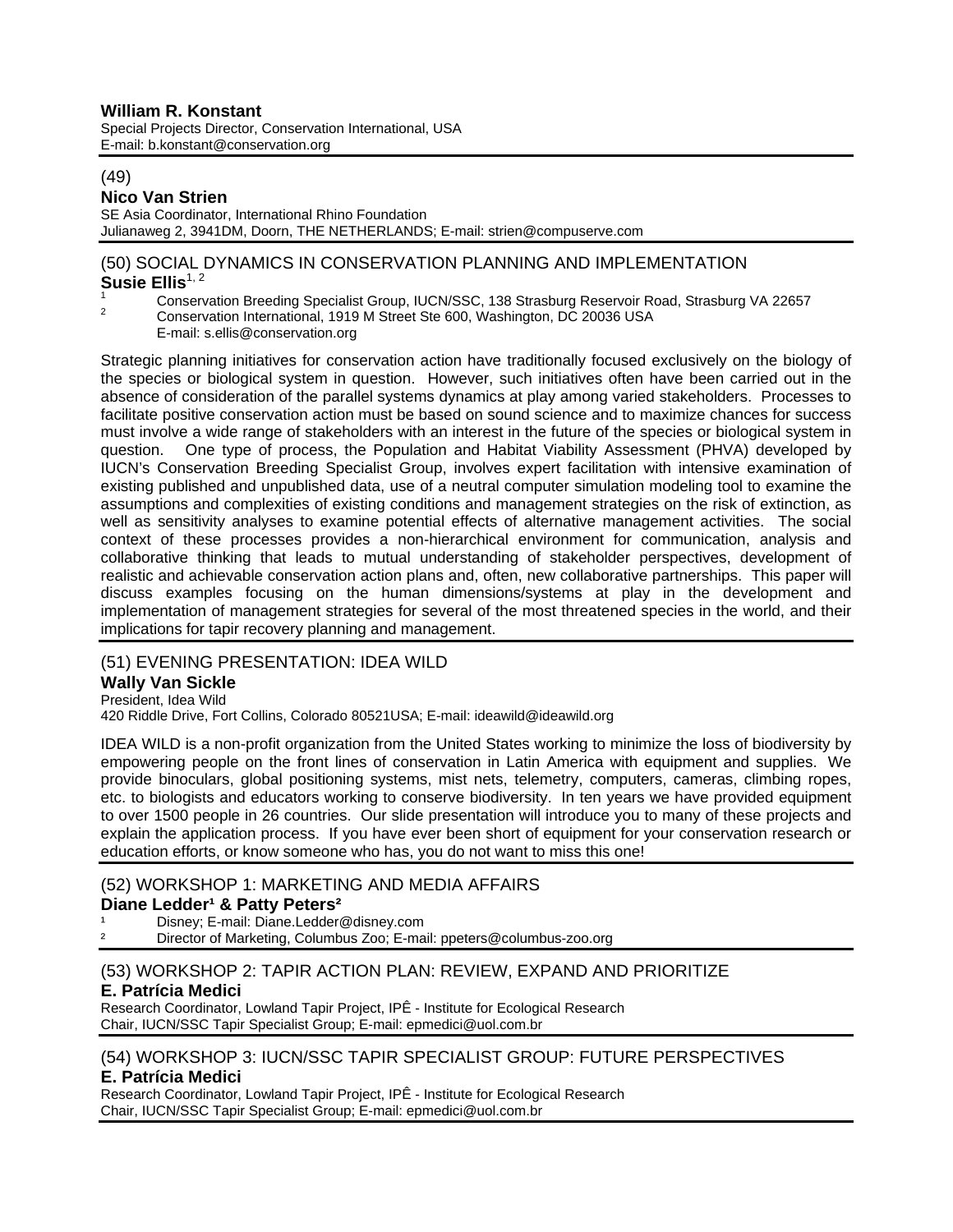(54a) NOTES ABOUT THE IUCN RED LIST CATEGORIES AND CRITERIA PROCESS (Presentation based on Red List Categories training materials, prepared by IUCN / Species Survival Commission - UK)

#### **Ana Virginia Mata Ferreto**

IUCN - Mesoamerican Regional Office; E-mail: virginia.mata@orma.iucn.org

The IUCN Red List Categories is a system for classifying species at high risk of extinction under past, current and future conditions, based on population size, geographical distribution, quantitative analysis, known threats as well as trends in these measures. The system may be applied to taxonomic units at the species level and below; to wild populations inside their natural range and populations resulting from bening introductions. The quantitative criteria for the classification of threatened taxa in the IUCN Red List, were adopted by the IUCN Council in 1994 (Version 2.2), and some modifications were introduced in 2001 (Version 3.1), such as Lower Risk Conservation Dependent Category removal, few criteria changes and guidelines dealing with uncertainty. The appropriate assessment of the categories relies on the quality of the scientific information available, the proper understanding of the terms definitions used for each criteria and the reduction of measurement error (by acquiring additional data). Assessors attitudes toward risk and uncertainty also affect the assessment process, depending on if they have a low or high dispute tolerance and a precautionary or evidentiary attitude. The updated Red List categories for tapir species (TSG/SSC), is an example of the problems that can emerge during an assessment process: 1) To get the necessary data to fill out the assessment forms; 2) To understand the categories and apply criteria to the data; 3) To figure out what data was really important for the assessment process

(55) WORKSHOP 4: FUND RAISING **Wally Van Sickle**  President, Idea Wild 420 Riddle Drive, Fort Collins, Colorado 80521USA; E-mail: ideawild@ideawild.org

#### (56) KEYNOTE SPEAKER

**William R. Konstant** (on behalf of Dr. Russell Mittermeier)

Special Projects Director, Conservation International, United States; E-mail: b.konstant@conservation.org

At a time when scientists suspect that we have documented only a small fraction of Earth's living microorganisms, fungi, plants and animals, and warn that we are in danger of losing species at a rate much faster than we can even hope to describe those that remain unknown, conservation biologists strive to develop targeted strategies to protect our planet's threatened biodiversity. In that regard, Conservation International has focused its attention on at least 25 "hotspots", biologically the richest, most unique and most threatened terrestrial ecoregions, and on several major tropical wilderness areas that are also species rich, but more expansive geographically and relatively well intact by comparison to hotspots. By focusing on hotspots and wilderness areas, conservation professionals can home in on specific areas of the planet where species survival efforts are likely to have their greatest effects. The practical applications of this conservation strategy are discussed for various groups of organisms, including tapirs.

#### (57) CONSERVATION PROGRAM OF THE WOOLY TAPIR (*Tapirus pinchaque*, Roulin 1829) IN THE DEPARTMENT OF TOLIMA - COLOMBIA

#### **Franz Kaston Flórez**

Universidad del Tolima Oficina 19-04 Ibagué, Tolima, Colombia; E-mail: fkf@latinmail.com

The Tolima Department is placed on the oriental flank of the Central Colombian Cordillera, with an extension of 234143 hectares of mountain forest where this tapir can be found. In 1998, the Tolima Autonomous Regional Corporation hired the inventory of this species in the Department, job that was developed by Cavalier and Lizcano, giving an approximated number of 468 individuals. This year, and continuing with the conservationist-investigative job, begins the sanitary evaluation where is stated to develop five expeditions to take samples of tissues, feces, morphometric measures, telemetric collar installation, video and photography. With this material will be made tests like hemoparasites, ectoparasites, hematocritum, serum analysis to total proteins and other fluids, count and morphology of white and red cells, ADN extraction to population genetic studies, all this, to be near to know the health condition of the wild populations of the Tolima Department. At the same time and inside of this research, begins the careful planning of an *in-situ*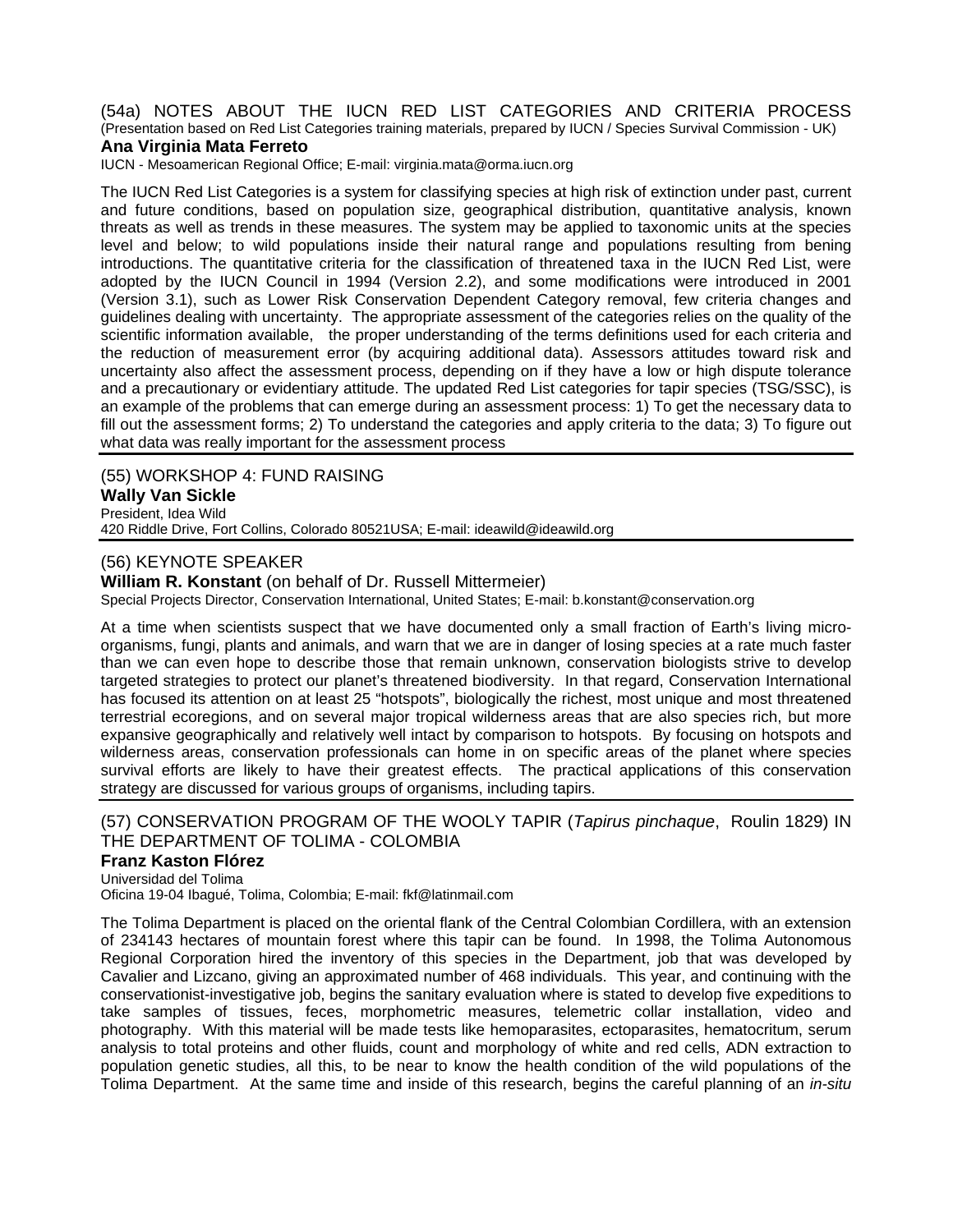breeding program at the Tolima Department, because it has protected areas of primary "montano" forest (upwards of 1200 m) and paramo as same as other advantages to this purpose.

(58) BREEDING & HUSBANDRY OF THE MALAYAN TAPIR *(Tapirus indicus*) AT MOUNTAIN VIEW FARMS CONSERVATION AND BREEDING CENTER

Oscar Long<sup>1</sup>, Gordon Blankstein<sup>1</sup> & John Carnio<sup>1</sup>

Mountain View Farms Conservation & Breeding Center

8011-240<sup>th</sup> St. Langley, B.C., V3A 4P9, Canada; E-mail: carnio@sprint.ca

Mountain View Farms Conservation and Breeding Center specializes in endangered small cats and hoof stock. The Malayan tapir is one of the species that the Center has successfully bred. A pair of Malayan tapirs (on loan from the Toronto zoo and the Milwaukee zoo) is housed in a large 10-acre paddock and 24 ft. x 48 ft. four- stall barn. The pair successfully bred and produced calves in 1998 and 2001. The husbandry of the tapirs and the development of the 1998 female calf are described. The female was separated from the male and locked in the barn on July 20, 1998, the day she gave birth. The female and calf were reintroduced to the male when the calf was 13 days old. That same day they were allowed outside and went swimming for the first time. The calf started to eat solids at 27 days of age and was completely weaned by 6 months of age. The coat color began to change at 6 weeks and was completely changed by 4 months of age. While tapirs do not require such large captive habitats in order to reproduce the large enclosure does allow the animals to behave more normally. Galloping and hiding of the young were frequent events not normally seen in smaller enclosures. The hands-on approach with routine rubdowns has kept the animals very tractable and easy to examine even in this large enclosure. The routine handling has kept the tapirs calm and willing to be touched by the keepers, allowing manipulation of her udder to stimulate milk production shortly after the birth. Staff was also able to handle and examine the youngster a few days later without concern from the mother. The young female has now been introduced to a male on loan from the San Diego Zoo, and breeding was observed on June 29, 2001, the same day that her mother gave birth to a second calf.

#### (59) COMPARATIVE BEHAVIOR AND PUBLIC PERCEPTION OF TAPIRS (*Tapirus* sp.) IN ZOOS **Stefan Seitz**

Bonndorfer Strasse 19, 68239 Mannheim, Germany; E-mail: tapirseitz@web.de

Tapirs belong to the least well-studied large mammals of our time. A comparative study investigated the behaviour of these animals in captivity as well as the reactions of the visiting public. Between 1997 and 2000, research took place at nine zoological gardens in Germany, Switzerland, and the United States. Based on ethological methods, observations of some 40 individuals of the four species *Tapirus indicus*, *T. terrestris*, *T. bairdii*, and *T. pinchaque* and more than 25,000 zoogoers during 1,628 hours of observation lead to revealing results. Differences in behaviour are more conspicuous between individuals than between the species. Some patterns of the Asian and the lowland tapir are of a special quality. The animals in mean remain 65.2% resting, 26.6% moving, and 8.2% feeding on the outdoor enclosures during daytime. Distances between individuals indicate their degree of social relationship. Sometimes, interspecific contacts become even more important. Tapirs are curious and learn quickly, but they have little perseverance in manipulating objects (e.g. feeder). Visitors give best judgements to naturally shaped enclosures including a variety of plants; a rich supply of water, and mixed species exhibits along with well located and clearly arranged signboards. The mountain tapir reaches highest public acceptance. Tapirs are compared and confused with 86 different species, all above with anteaters. Results can support a better understanding of natural and adaptive behavior in tapirs and be useful for optimizing animal maintenance and public education.

(60) DEVELOPMENT OF MOLECULAR GENETIC MARKERS FOR THE ASSESSMENT OF POPULATION GENETIC VARIABILITY IN BAIRD'S TAPIRS, *Tapirus bairdii*, AND THEIR POTENTIAL FOR BROADER USE IN THE INVESTIGATION OF WILD TAPIR POPULATIONS **James E. Norton<sup>1</sup> & Mary V. Ashley<sup>1</sup>** 

University of Illinois at Chicago, Dept. of Biological Sciences (M/C 066) 845 West Taylor Street, Chicago, Illinois USA 60607-7060; E-mail: jnorto2@uic.edu

We report the results of an initial assessment of genetic variability in wild and captive populations of Baird's tapirs, *Tapirus bairdii*. Using six variable microsatellite genetic markers we developed from genomic libraries of *T. bairdii* and *T. terrestris*, we genotyped 56 Baird's tapir samples from wild and captive populations. Our sample set includes 29 samples from across the range of Baird's tapirs, including Belize, Costa Rica and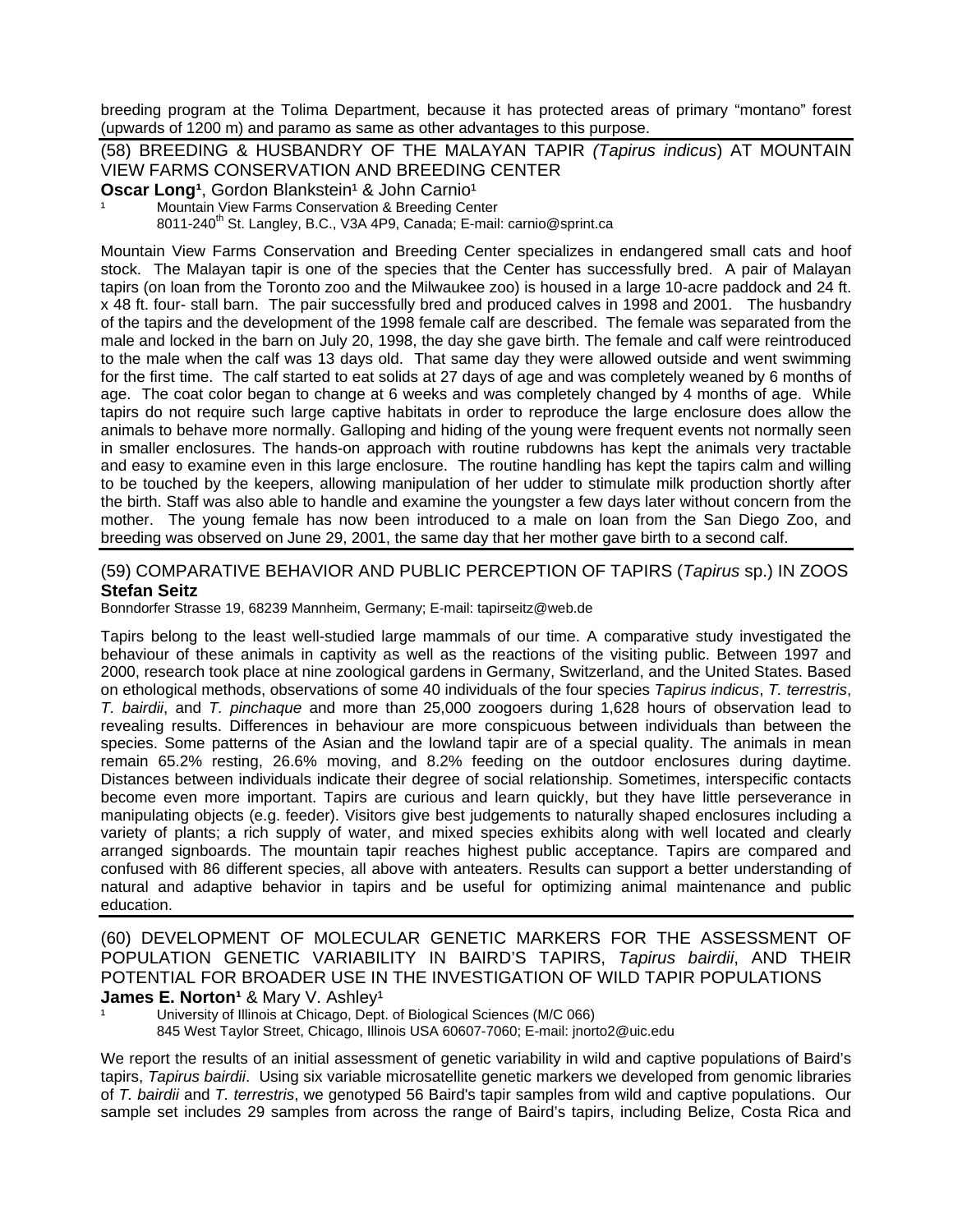Panama, and 36 of the 80 animals in the AZA International Studbook. We identified two to five alleles at each microsatellite loci and measured the allelic diversity and heterozygosity within our samples of wild and captive populations. In addition, we demonstrated the use of a sex chromosome specific genetic marker to identify the sex of tapirs with DNA extracted from hair root bulbs, providing a potential technique to collect population sex ratio data using non-invasively collected hair and feces. Molecular genetic data has been used to investigate the mating systems, dispersal patterns, population structure and effective population sizes of species, like tapirs, that are difficult to directly study in the field (e.g. polar bears, migratory birds, cetaceans). The microsatellite markers we present here provide a new tool for studying wild tapir populations.

## (61) NOTE ON MALAYAN TAPIR IN WEST SUMATRA, INDONESIA

#### **Wilson Novarino**

Jurusan Biologi, FMIPA Universitas Andalas

Padang. Sumatera Barat, Indonesia, 25163; E-mail: wilson\_n\_id@yahoo.com

Part of serial research studies focused on Malayan Tapir has been done in West Sumatra. The main study area located at Pesisir Selatan district (Taratak village). The type of habitat varied from primary forest, mature secondary forest, old plantation, new plantation, and riverside, from 100 m ASL until 500 m ASL elevation. Study on feeding behavior conducting in Taratak village and concession area, Census, Habitat analysis, and dispersion study conducted only in Taratak village. The forest around Taratak village has been protected as a water catchments area, but during the studies the forest edge has been cutting to make a new plantation. The old rubber plantation also has been converted to be a ôGambirÆ (Uncharia gambir) plantation. This activity causation the forest fragmented, new gap, and land clearing. However the pioneer trees and shrub growing up, and will be a good food storage for the Malayan tapir, also as an individual Malayan tapir can escape from this problem, but in the long-term period this activity make barrier for the tapir to get access to the water, salt lick, forest corridor and forest as their home. In fact the Malayan tapir population in Taratak village has decreased since 1999 (13 individual in 1999, and only 8 individual in 2001).

## (62) HUNTING AND CURRENT HABITAT OF THE TAPIR IN VOLCANO TENORIO NATIONAL PARK AND MIRAVALLES BUFFER ZONE, ARENAL, COSTA RICA

## Fabricio Carbonell<sup>1</sup>, Jairo Gonzáles<sup>2</sup> & Isa Torrealba<sup>1</sup>

1 Maralvis 2000, P.O. BOX 1854-3000, Heredia, Costa Rica; E-mail: maralvis@yahoo.com<br>2 MINAE-SINAC, Sistema de Información Geográfica Arenal, Tilarán, Costa Rica E-mail: jchigeo@yahoo.es

The tapir (*Tapirus bairdii*) is the biggest mammal of Mesoamerica and its conservation is one of the main goals for the Arenal Conservation Unit (ACU), Research Strategy, Costa Rica. By means of this project, from Sept./1999 to Oct./2000, a GIS-quality habitat model was generated for the tapir; tapir's abundance (counting tracks method) and hunting areas (key actors survey) were assessed in the Volcano Tenorio National Park and Miravalles Buffer Zone. Slope, water bodies and forest existence, were the main variables determining tapir presence in the zone; these make ACU´s habitat qualities to go from "important" until "very good"; low non-protected and protected zones were proper for the species. Tapirs prefer primary-highforests and secondary-shrub-forests. In spite of no major habitat constraints according to our model, tapir population was low (Miravalles: 0.08, Tenorio: 0.27 tapirs/km<sup>2</sup>). Poaching had a main effect in current species presence. Besides poaching, habitat fragmentation and cattle fences (which restrict tapirs movements) contribute to explain those reduced population sizes. People used to make an instrument with its skin, and they also have traditional knowledge about tapirs. Main management guidelines included: monitory, adjust, evaluate and validate the model generated and educate to involve people, hunters truly in tapirs conservation.

## (63) WILD ANIMAL MANAGEMENT CENTER: A CONSERVATION EXAMPLE OF THE *Tapirus terrestris* IN THE ATLANTIC RAINFOREST OF SOUTHERN BAHIA, BRAZIL

## **Tatiana Bichara Dantas**

Veracel Celulose

Av. David Fadini, nº 300, C.P. 21, Eunápolis, Bahia, Brazil 45820-970; E-mail: tatiana.dantas@veracel.com.br

CEMAS is a Wild Animal Management Center located at Estação Veracruz, whose research studies subsidize management, conservation and recuperation programs of the Atlantic Forest fauna in Southern Bahia, Brazil. This station, which represents one of the last remnants of this ecosystem in Brazil, has 6,069